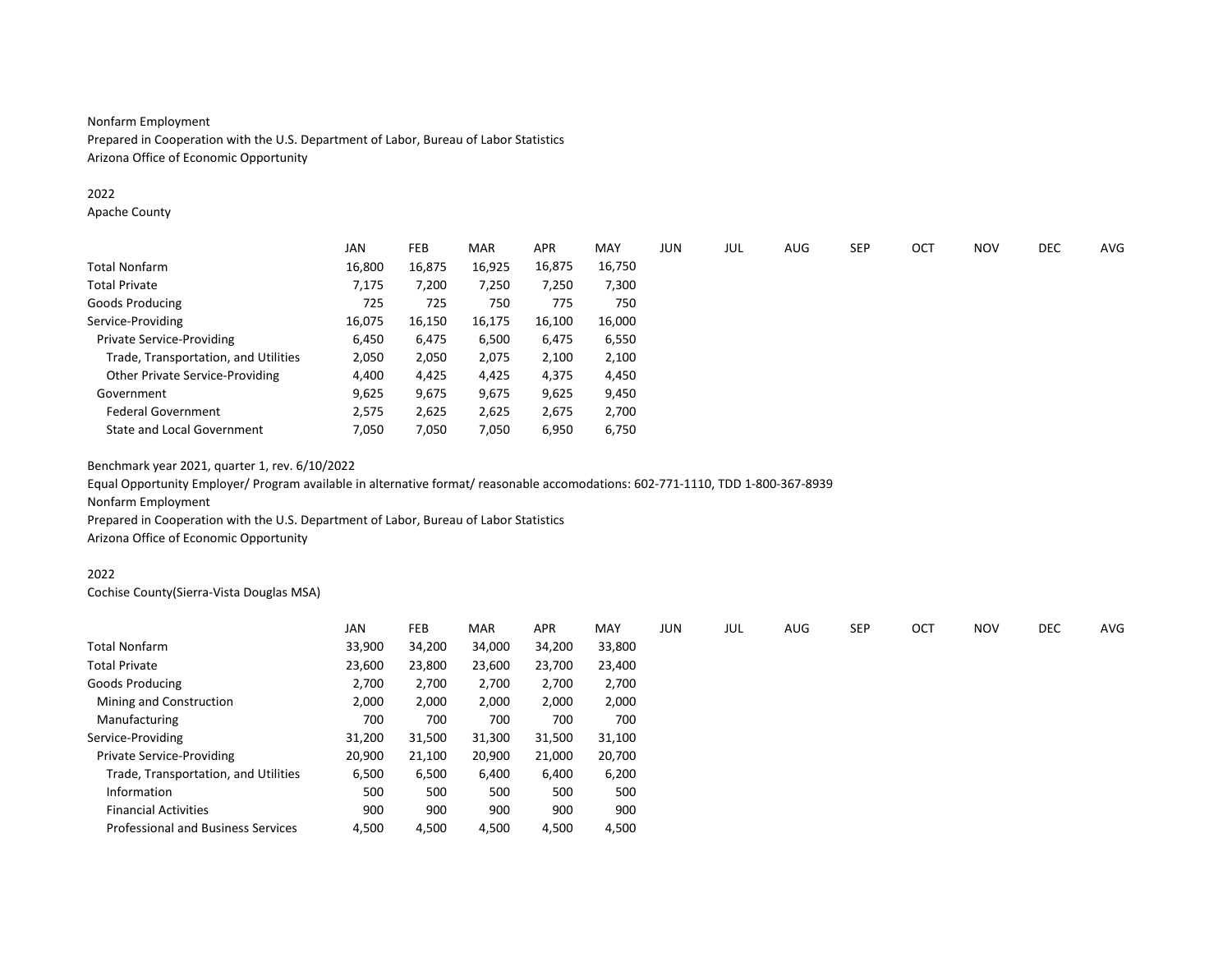| <b>Educational and Health Services</b> | 4.300  | 4.400  | 4.300  | 4.400  | 4,300  |
|----------------------------------------|--------|--------|--------|--------|--------|
| Leisure and Hospitality                | 3,500  | 3.600  | 3.600  | 3.600  | 3,600  |
| <b>Other Services</b>                  | 700    | 700    | 700    | 700    | 700    |
| Government                             | 10.300 | 10.400 | 10.400 | 10.500 | 10.400 |
| <b>Federal Government</b>              | 4.600  | 4.600  | 4.600  | 4.600  | 4,600  |
| <b>State and Local Government</b>      | 5.700  | 5,800  | 5.800  | 5,900  | 5,800  |

Equal Opportunity Employer/ Program available in alternative format/ reasonable accomodations: 602-771-1110, TDD 1-800-367-8939

Nonfarm Employment

Prepared in Cooperation with the U.S. Department of Labor, Bureau of Labor Statistics Arizona Office of Economic Opportunity

### 2022

Coconino County(Flagstaff MSA)

|                                           | <b>JAN</b> | FEB    | <b>MAR</b> | APR    | MAY    | JUN | JUL | <b>AUG</b> | SEP | OCT | <b>NOV</b> | <b>DEC</b> | AVG |
|-------------------------------------------|------------|--------|------------|--------|--------|-----|-----|------------|-----|-----|------------|------------|-----|
| Total Nonfarm                             | 66,100     | 66,800 | 67,200     | 67,900 | 67,100 |     |     |            |     |     |            |            |     |
| Total Private                             | 47,100     | 47,700 | 48,000     | 48,600 | 48,700 |     |     |            |     |     |            |            |     |
| Goods Producing                           | 6,000      | 6,000  | 6,000      | 6,100  | 6,200  |     |     |            |     |     |            |            |     |
| Mining and Construction                   | 2,800      | 2,800  | 2,800      | 2,900  | 2,900  |     |     |            |     |     |            |            |     |
| Manufacturing                             | 3,200      | 3,200  | 3,200      | 3,200  | 3,300  |     |     |            |     |     |            |            |     |
| Service-Providing                         | 60,100     | 60,800 | 61,200     | 61,800 | 60,900 |     |     |            |     |     |            |            |     |
| Private Service-Providing                 | 41,100     | 41,700 | 42,000     | 42,500 | 42,500 |     |     |            |     |     |            |            |     |
| Trade, Transportation, and Utilities      | 9,900      | 9,900  | 10,000     | 9,900  | 9,800  |     |     |            |     |     |            |            |     |
| Information                               | 400        | 400    | 400        | 400    | 400    |     |     |            |     |     |            |            |     |
| <b>Financial Activities</b>               | 1,700      | 1,700  | 1,700      | 1,700  | 1,700  |     |     |            |     |     |            |            |     |
| <b>Professional and Business Services</b> | 3,800      | 3,900  | 3,900      | 3,900  | 3,900  |     |     |            |     |     |            |            |     |
| <b>Educational and Health Services</b>    | 8,700      | 8,900  | 8,900      | 9,000  | 8,900  |     |     |            |     |     |            |            |     |
| Leisure and Hospitality                   | 14,900     | 15,200 | 15,400     | 15,900 | 16,100 |     |     |            |     |     |            |            |     |
| <b>Other Services</b>                     | 1,700      | 1,700  | 1,700      | 1,700  | 1,700  |     |     |            |     |     |            |            |     |
| Government                                | 19,000     | 19,100 | 19,200     | 19,300 | 18,400 |     |     |            |     |     |            |            |     |
| <b>Federal Government</b>                 | 2,400      | 2,400  | 2,400      | 2,600  | 2,800  |     |     |            |     |     |            |            |     |
| State and Local Government                | 16,600     | 16,700 | 16,800     | 16,700 | 15,600 |     |     |            |     |     |            |            |     |

Benchmark year 2021, quarter 1, rev. 6/10/2022

Equal Opportunity Employer/ Program available in alternative format/ reasonable accomodations: 602-771-1110, TDD 1-800-367-8939 Nonfarm Employment

Prepared in Cooperation with the U.S. Department of Labor, Bureau of Labor Statistics

Arizona Office of Economic Opportunity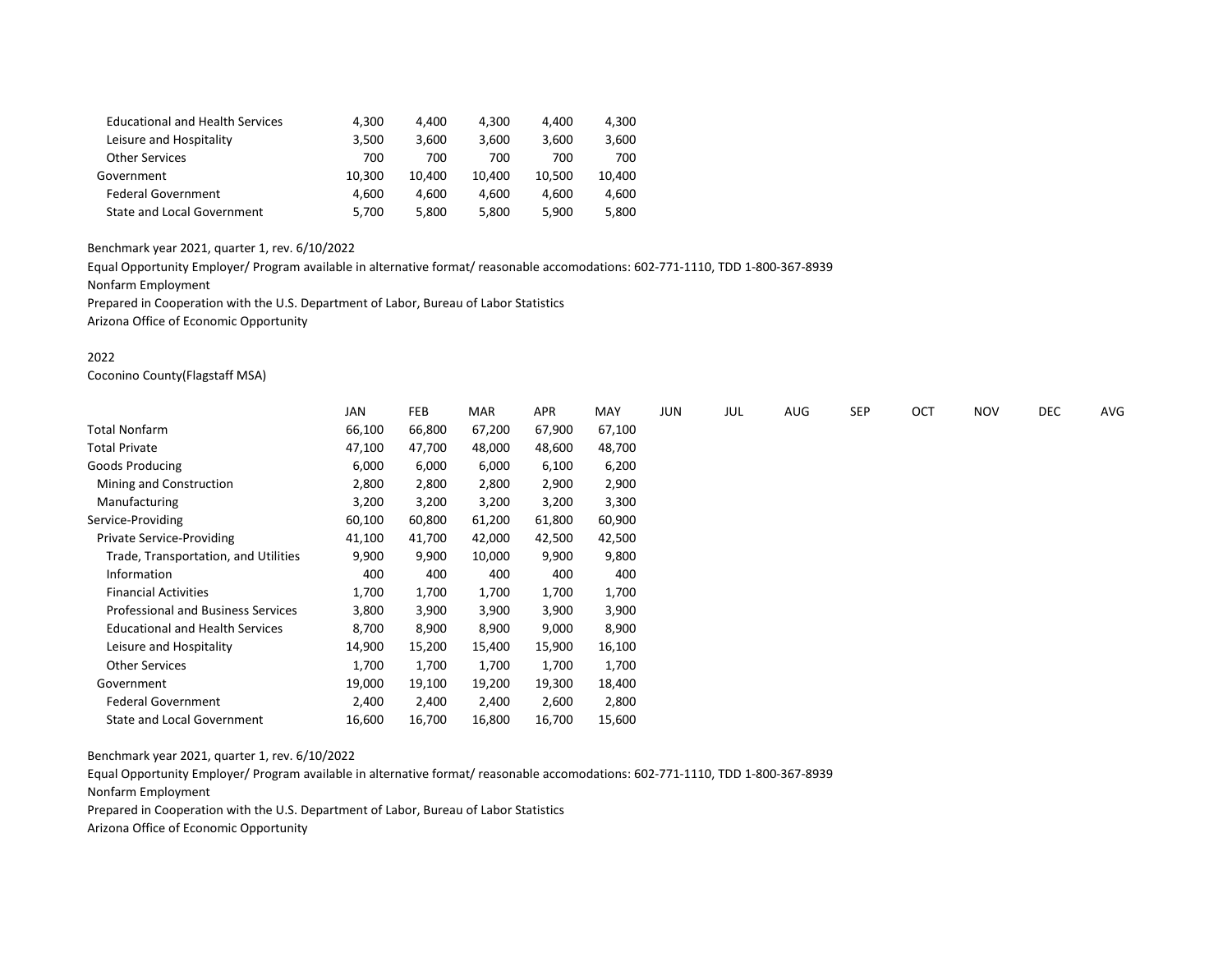# 2022

Gila County

|                                      | JAN    | <b>FEB</b> | <b>MAR</b> | <b>APR</b> | MAY    | JUN | JUL | AUG | <b>SEP</b> | OCT | <b>NOV</b> | DEC | AVG |
|--------------------------------------|--------|------------|------------|------------|--------|-----|-----|-----|------------|-----|------------|-----|-----|
| Total Nonfarm                        | 14,450 | 14,500     | 14,600     | 14,550     | 14,750 |     |     |     |            |     |            |     |     |
| <b>Total Private</b>                 | 9,325  | 9,325      | 9,400      | 9,300      | 9,475  |     |     |     |            |     |            |     |     |
| Goods Producing                      | 2,775  | 2,750      | 2,775      | 2,775      | 2,800  |     |     |     |            |     |            |     |     |
| Service-Providing                    | 11,675 | 11,750     | 11,825     | 11,775     | 11,950 |     |     |     |            |     |            |     |     |
| <b>Private Service-Providing</b>     | 6,550  | 6,575      | 6,625      | 6,525      | 6,675  |     |     |     |            |     |            |     |     |
| Trade, Transportation, and Utilities | 2,275  | 2,275      | 2,275      | 2,275      | 2,300  |     |     |     |            |     |            |     |     |
| Other Private Service-Providing      | 4,275  | 4,300      | 4,350      | 4,250      | 4,375  |     |     |     |            |     |            |     |     |
| Government                           | 5,125  | 5,175      | 5,200      | 5,250      | 5,275  |     |     |     |            |     |            |     |     |
| <b>Federal Government</b>            | 175    | 200        | 200        | 250        | 250    |     |     |     |            |     |            |     |     |
| State and Local Government           | 4,950  | 4,975      | 5,000      | 5,000      | 5,025  |     |     |     |            |     |            |     |     |

Benchmark year 2021, quarter 1, rev. 6/10/2022

Equal Opportunity Employer/ Program available in alternative format/ reasonable accomodations: 602-771-1110, TDD 1-800-367-8939 Nonfarm Employment Prepared in Cooperation with the U.S. Department of Labor, Bureau of Labor Statistics

Arizona Office of Economic Opportunity

## 2022

Graham County

|                                      | <b>JAN</b> | <b>FEB</b> | <b>MAR</b> | <b>APR</b> | MAY   | <b>JUN</b> | JUL | AUG | <b>SEP</b> | OCT | <b>NOV</b> | DEC | AVG |
|--------------------------------------|------------|------------|------------|------------|-------|------------|-----|-----|------------|-----|------------|-----|-----|
| Total Nonfarm                        | 9,675      | 10,025     | 10,100     | 10,050     | 9,975 |            |     |     |            |     |            |     |     |
| Total Private                        | 7,025      | 7,125      | 7,175      | 7,125      | 7,150 |            |     |     |            |     |            |     |     |
| Goods Producing                      | 1,950      | 2,000      | 2,025      | 2,000      | 2,000 |            |     |     |            |     |            |     |     |
| Service-Providing                    | 7,725      | 8,025      | 8,075      | 8,050      | 7,975 |            |     |     |            |     |            |     |     |
| <b>Private Service-Providing</b>     | 5,075      | 5,125      | 5,150      | 5,125      | 5,150 |            |     |     |            |     |            |     |     |
| Trade, Transportation, and Utilities | 1,900      | 1,900      | 1,925      | 1,925      | 1,925 |            |     |     |            |     |            |     |     |
| Other Private Service-Providing      | 3,175      | 3,225      | 3,225      | 3,200      | 3,225 |            |     |     |            |     |            |     |     |
| Government                           | 2,650      | 2,900      | 2,925      | 2,925      | 2,825 |            |     |     |            |     |            |     |     |
| <b>Federal Government</b>            | 375        | 375        | 375        | 375        | 375   |            |     |     |            |     |            |     |     |
| <b>State and Local Government</b>    | 2,275      | 2,525      | 2,550      | 2,550      | 2,450 |            |     |     |            |     |            |     |     |

Benchmark year 2021, quarter 1, rev. 6/10/2022

Equal Opportunity Employer/ Program available in alternative format/ reasonable accomodations: 602-771-1110, TDD 1-800-367-8939 Nonfarm Employment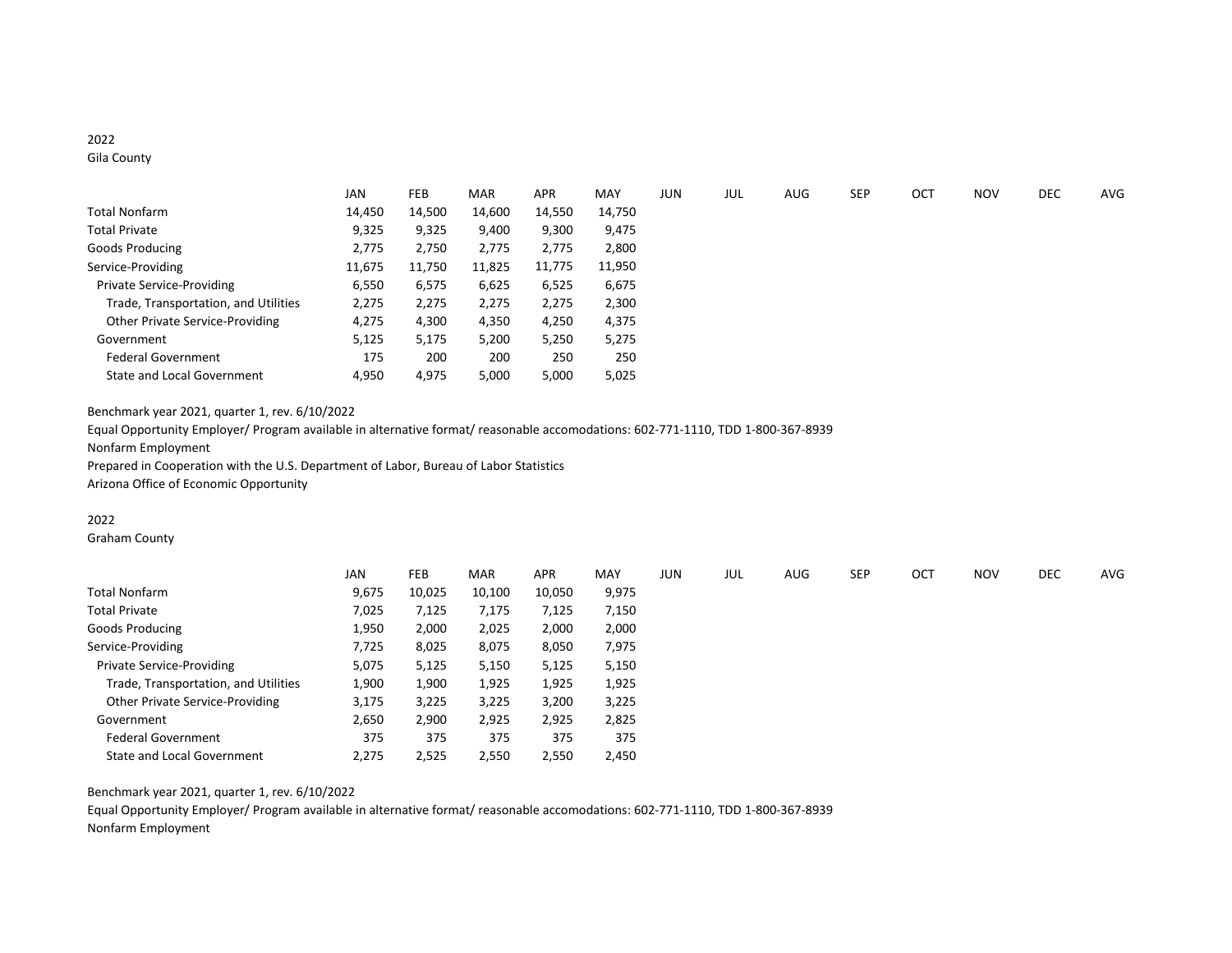Prepared in Cooperation with the U.S. Department of Labor, Bureau of Labor Statistics Arizona Office of Economic Opportunity

### 2022

Greenlee County

|                                      | <b>JAN</b> | <b>FEB</b> | <b>MAR</b> | <b>APR</b> | MAY   | <b>JUN</b> | JUL | AUG | <b>SEP</b> | OCT | <b>NOV</b> | DEC | AVG |
|--------------------------------------|------------|------------|------------|------------|-------|------------|-----|-----|------------|-----|------------|-----|-----|
| Total Nonfarm                        | 5,125      | 5,175      | 5,200      | 5,200      | 5,200 |            |     |     |            |     |            |     |     |
| <b>Total Private</b>                 | 4,550      | 4,575      | 4,625      | 4,625      | 4,625 |            |     |     |            |     |            |     |     |
| Goods Producing                      | 3,625      | 3,650      | 3,675      | 3,700      | 3,700 |            |     |     |            |     |            |     |     |
| Service-Providing                    | 1,500      | 1,525      | 1,525      | 1,500      | 1,500 |            |     |     |            |     |            |     |     |
| <b>Private Service-Providing</b>     | 925        | 925        | 950        | 925        | 925   |            |     |     |            |     |            |     |     |
| Trade, Transportation, and Utilities | 550        | 550        | 575        | 550        | 550   |            |     |     |            |     |            |     |     |
| Other Private Service-Providing      | 375        | 375        | 375        | 375        | 375   |            |     |     |            |     |            |     |     |
| Government                           | 575        | 600        | 575        | 575        | 575   |            |     |     |            |     |            |     |     |
| <b>Federal Government</b>            | 25         | 25         | 25         | 25         | 25    |            |     |     |            |     |            |     |     |
| <b>State and Local Government</b>    | 550        | 575        | 550        | 550        | 550   |            |     |     |            |     |            |     |     |

Benchmark year 2021, quarter 1, rev. 6/10/2022

Equal Opportunity Employer/ Program available in alternative format/ reasonable accomodations: 602-771-1110, TDD 1-800-367-8939 Nonfarm Employment

Prepared in Cooperation with the U.S. Department of Labor, Bureau of Labor Statistics

Arizona Office of Economic Opportunity

#### 2022

La Paz County

| <b>JAN</b> | <b>FEB</b> | <b>MAR</b> | <b>APR</b> | MAY   | <b>JUN</b> | JUL | AUG | <b>SEP</b> | OCT | <b>NOV</b> | <b>DEC</b> | AVG |
|------------|------------|------------|------------|-------|------------|-----|-----|------------|-----|------------|------------|-----|
| 5,600      | 5,625      | 5,625      | 5,550      | 5,600 |            |     |     |            |     |            |            |     |
| 3,600      | 3,625      | 3,650      | 3,575      | 3,625 |            |     |     |            |     |            |            |     |
| 350        | 350        | 375        | 400        | 375   |            |     |     |            |     |            |            |     |
| 5,250      | 5,275      | 5,250      | 5,150      | 5,225 |            |     |     |            |     |            |            |     |
| 3,250      | 3,275      | 3,275      | 3,175      | 3,250 |            |     |     |            |     |            |            |     |
| 1,825      | 1,825      | 1,825      | 1,800      | 1,825 |            |     |     |            |     |            |            |     |
| 1,425      | 1,450      | 1,450      | 1,375      | 1,425 |            |     |     |            |     |            |            |     |
| 2,000      | 2,000      | 1,975      | 1,975      | 1,975 |            |     |     |            |     |            |            |     |
| 325        | 325        | 325        | 325        | 325   |            |     |     |            |     |            |            |     |
| 1,675      | 1,675      | 1,650      | 1,650      | 1,650 |            |     |     |            |     |            |            |     |
|            |            |            |            |       |            |     |     |            |     |            |            |     |

Benchmark year 2021, quarter 1, rev. 6/10/2022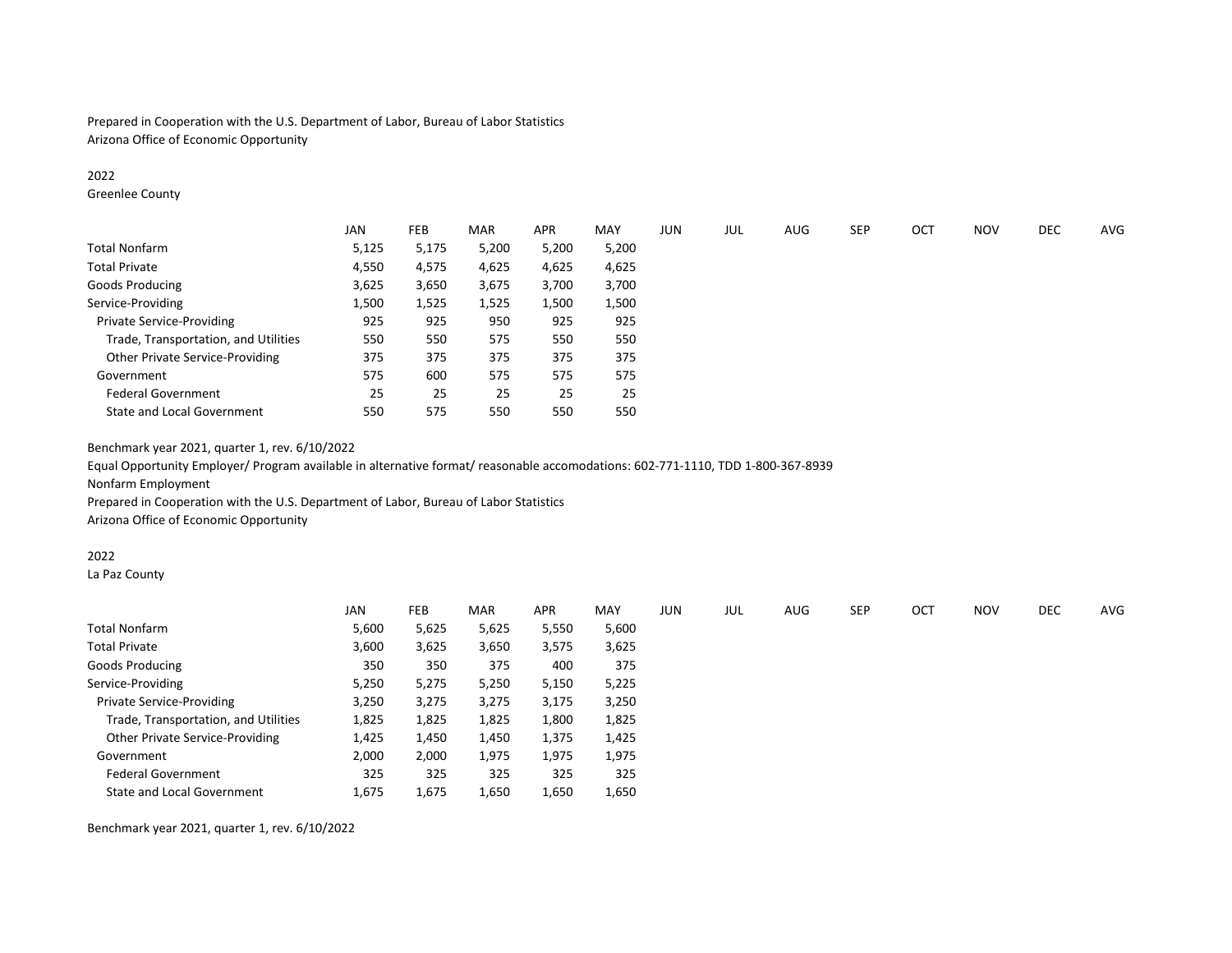Equal Opportunity Employer/ Program available in alternative format/ reasonable accomodations: 602-771-1110, TDD 1-800-367-8939 Nonfarm Employment Prepared in Cooperation with the U.S. Department of Labor, Bureau of Labor Statistics Arizona Office of Economic Opportunity

#### 2022

Maricopa County

|                                           | JAN     | FEB     | <b>MAR</b>                                        | <b>APR</b> | <b>MAY</b> | <b>JUN</b> | JUL | <b>AUG</b> | <b>SEP</b> | OCT | <b>NOV</b> | DEC | AVG |
|-------------------------------------------|---------|---------|---------------------------------------------------|------------|------------|------------|-----|------------|------------|-----|------------|-----|-----|
| Total Nonfarm                             |         |         | 2,185,200 2,204,400 2,201,100 2,209,800 2,206,900 |            |            |            |     |            |            |     |            |     |     |
| Total Private                             |         |         | 1,963,500 1,980,400 1,977,500 1,984,900 1,986,600 |            |            |            |     |            |            |     |            |     |     |
| Goods Producing                           | 272,300 | 276,300 | 276,900                                           | 277,100    | 277,300    |            |     |            |            |     |            |     |     |
| Mining and Construction                   | 137,600 | 140,000 | 140,900                                           | 139,900    | 139,700    |            |     |            |            |     |            |     |     |
| Manufacturing                             | 134,700 | 136,300 | 136,000                                           | 137,200    | 137.600    |            |     |            |            |     |            |     |     |
| Service-Providing                         |         |         | 1,912,900 1,928,100 1,924,200 1,932,700 1,929,600 |            |            |            |     |            |            |     |            |     |     |
| <b>Private Service-Providing</b>          |         |         | 1,691,200 1,704,100 1,700,600 1,707,800 1,709,300 |            |            |            |     |            |            |     |            |     |     |
| Trade, Transportation, and Utilities      | 444,200 | 444,200 | 444,100                                           | 440,000    | 437,100    |            |     |            |            |     |            |     |     |
| Information                               | 40,500  | 40,500  | 39,100                                            | 41,600     | 42,500     |            |     |            |            |     |            |     |     |
| <b>Financial Activities</b>               | 212,300 | 213,000 | 211,500                                           | 211,100    | 210,900    |            |     |            |            |     |            |     |     |
| <b>Professional and Business Services</b> | 368,300 | 373,400 | 370,900                                           | 372,500    | 370,600    |            |     |            |            |     |            |     |     |
| <b>Educational and Health Services</b>    | 340,600 | 345,300 | 347,400                                           | 349,700    | 351,000    |            |     |            |            |     |            |     |     |
| Leisure and Hospitality                   | 217,500 | 218,400 | 218,400                                           | 223,700    | 228,200    |            |     |            |            |     |            |     |     |
| <b>Other Services</b>                     | 67,800  | 69,300  | 69,200                                            | 69,200     | 69,000     |            |     |            |            |     |            |     |     |
| Government                                | 221,700 | 224,000 | 223,600                                           | 224,900    | 220,300    |            |     |            |            |     |            |     |     |
| <b>Federal Government</b>                 | 22,500  | 22,600  | 22,600                                            | 22,600     | 22,600     |            |     |            |            |     |            |     |     |
| State and Local Government                | 199,200 | 201,400 | 201,000                                           | 202,300    | 197,700    |            |     |            |            |     |            |     |     |

Benchmark year 2021, quarter 1, rev. 6/10/2022

Equal Opportunity Employer/ Program available in alternative format/ reasonable accomodations: 602-771-1110, TDD 1-800-367-8939 Nonfarm Employment

Prepared in Cooperation with the U.S. Department of Labor, Bureau of Labor Statistics Arizona Office of Economic Opportunity

### 2022

Mohave County(Lake Havasu City-Kingman MSA)

|                      | <b>JAN</b> | FEB    | MAR    | <b>APR</b> | MAY    | JUN | JUL | AUG | <b>SEP</b> | OCT | <b>NOV</b> | <b>DEC</b> | <b>AVG</b> |
|----------------------|------------|--------|--------|------------|--------|-----|-----|-----|------------|-----|------------|------------|------------|
| <b>Total Nonfarm</b> | 54.400     | 55,500 | 54,900 | 55,400     | 55.000 |     |     |     |            |     |            |            |            |
| <b>Total Private</b> | 46.700     | 47,600 | 47,300 | 47,500     | 47,200 |     |     |     |            |     |            |            |            |
| Goods Producing      | 7,200      | 7,300  | 7,200  | 7,300      | 7,400  |     |     |     |            |     |            |            |            |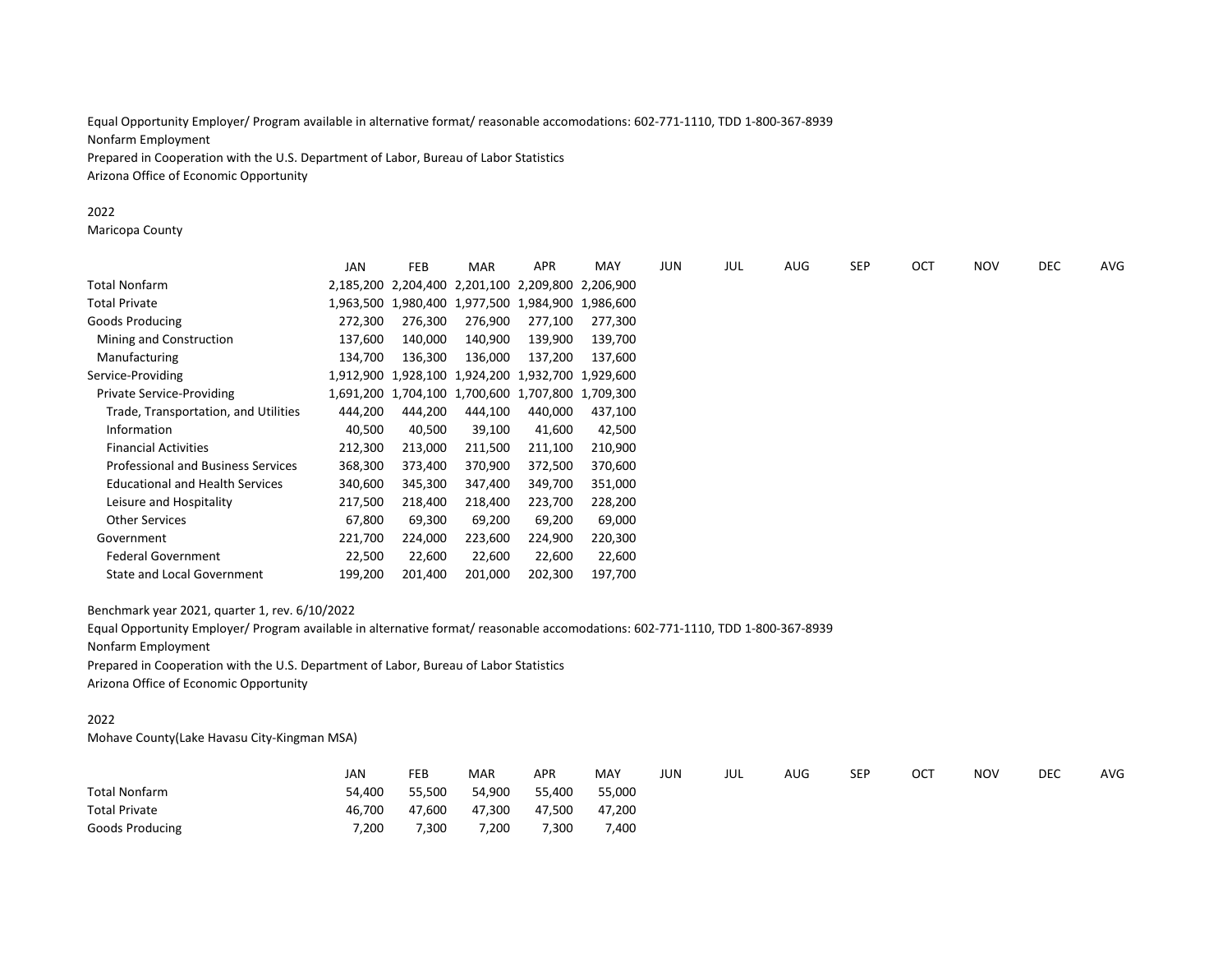| Mining and Construction                   | 4,200  | 4,300  | 4,200  | 4,300  | 4,400  |
|-------------------------------------------|--------|--------|--------|--------|--------|
| Manufacturing                             | 3,000  | 3,000  | 3,000  | 3,000  | 3,000  |
| Service-Providing                         | 47,200 | 48,200 | 47,700 | 48,100 | 47,600 |
| <b>Private Service-Providing</b>          | 39,500 | 40,300 | 40,100 | 40,200 | 39,800 |
| Trade, Transportation, and Utilities      | 13,900 | 14,300 | 14,400 | 14,100 | 13,600 |
| Information                               | 400    | 400    | 400    | 400    | 400    |
| <b>Financial Activities</b>               | 2,100  | 2,100  | 2,100  | 2,100  | 2,100  |
| <b>Professional and Business Services</b> | 3,900  | 4,000  | 4,000  | 4,000  | 4,000  |
| <b>Educational and Health Services</b>    | 9,200  | 9,300  | 9,200  | 9,300  | 9,300  |
| Leisure and Hospitality                   | 8,100  | 8,200  | 8,100  | 8,300  | 8,400  |
| <b>Other Services</b>                     | 1,900  | 2,000  | 1,900  | 2,000  | 2,000  |
| Government                                | 7,700  | 7,900  | 7,600  | 7,900  | 7,800  |
| <b>Federal Government</b>                 | 500    | 500    | 500    | 500    | 500    |
| <b>State and Local Government</b>         | 7.200  | 7,400  | 7,100  | 7,400  | 7,300  |
|                                           |        |        |        |        |        |

Equal Opportunity Employer/ Program available in alternative format/ reasonable accomodations: 602-771-1110, TDD 1-800-367-8939

Nonfarm Employment

Prepared in Cooperation with the U.S. Department of Labor, Bureau of Labor Statistics

Arizona Office of Economic Opportunity

# 2022

Navajo County

|                                           | <b>JAN</b> | FEB    | <b>MAR</b> | <b>APR</b> | <b>MAY</b> | JUN | JUL | <b>AUG</b> | <b>SEP</b> | OCT | <b>NOV</b> | <b>DEC</b> | AVG |
|-------------------------------------------|------------|--------|------------|------------|------------|-----|-----|------------|------------|-----|------------|------------|-----|
| Total Nonfarm                             | 26,400     | 26,575 | 26,750     | 26,950     | 27,500     |     |     |            |            |     |            |            |     |
| Total Private                             | 16,900     | 17,000 | 17,100     | 17,350     | 17,825     |     |     |            |            |     |            |            |     |
| Goods Producing                           | 1,675      | 1,675  | 1,700      | 1,750      | 1,750      |     |     |            |            |     |            |            |     |
| Mining and Construction                   | 1,375      | 1,375  | 1,400      | 1,450      | 1,450      |     |     |            |            |     |            |            |     |
| Manufacturing                             | 300        | 300    | 300        | 300        | 300        |     |     |            |            |     |            |            |     |
| Service-Providing                         | 24,725     | 24,900 | 25,050     | 25,200     | 25,750     |     |     |            |            |     |            |            |     |
| Private Service-Providing                 | 15,225     | 15,325 | 15,400     | 15,600     | 16,075     |     |     |            |            |     |            |            |     |
| Trade, Transportation, and Utilities      | 5,000      | 5,000  | 5,025      | 5,025      | 5,125      |     |     |            |            |     |            |            |     |
| Information                               | 175        | 175    | 150        | 150        | 150        |     |     |            |            |     |            |            |     |
| <b>Financial Activities</b>               | 575        | 600    | 600        | 575        | 575        |     |     |            |            |     |            |            |     |
| <b>Professional and Business Services</b> | 1,300      | 1,325  | 1,325      | 1,350      | 1,375      |     |     |            |            |     |            |            |     |
| <b>Educational and Health Services</b>    | 4,225      | 4,275  | 4,275      | 4,250      | 4,225      |     |     |            |            |     |            |            |     |
| Leisure and Hospitality                   | 3,400      | 3,400  | 3,500      | 3,725      | 4,100      |     |     |            |            |     |            |            |     |
| <b>Other Services</b>                     | 550        | 550    | 525        | 525        | 525        |     |     |            |            |     |            |            |     |
| Government                                | 9,500      | 9,575  | 9,650      | 9,600      | 9,675      |     |     |            |            |     |            |            |     |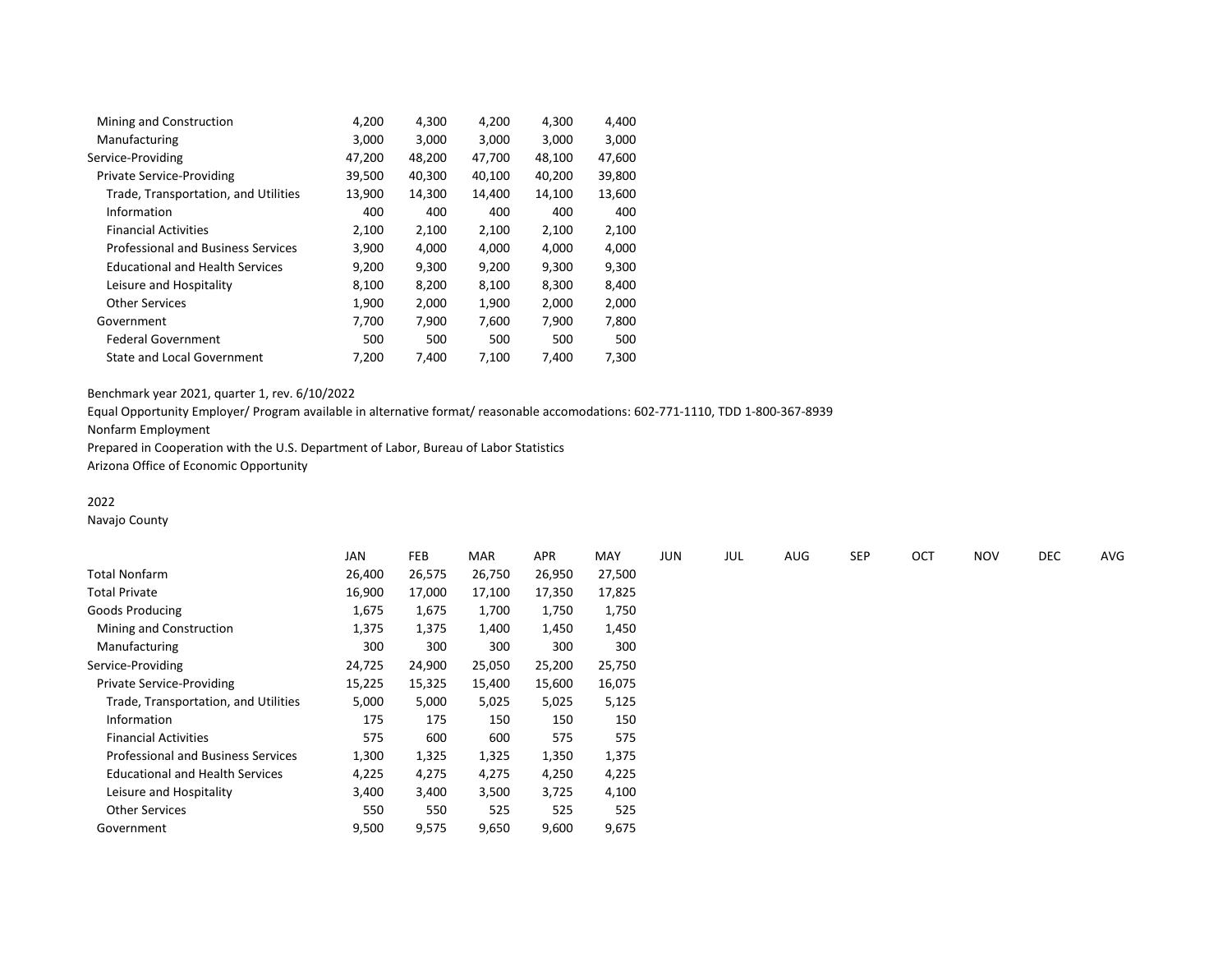| <b>Federal Government</b>  | 1.875 | 1.900       | 1.950 | 2.000 | 2.050 |
|----------------------------|-------|-------------|-------|-------|-------|
| State and Local Government |       | 7.625 7.675 | 7.700 | 7.600 | 7.625 |

Equal Opportunity Employer/ Program available in alternative format/ reasonable accomodations: 602-771-1110, TDD 1-800-367-8939

Nonfarm Employment

Prepared in Cooperation with the U.S. Department of Labor, Bureau of Labor Statistics

Arizona Office of Economic Opportunity

### 2022

Pima County(Tucson MSA)

|                                           | <b>JAN</b> | FEB     | MAR     | <b>APR</b> | MAY     | JUN | JUL | <b>AUG</b> | SEP | OCT | <b>NOV</b> | DEC | AVG |
|-------------------------------------------|------------|---------|---------|------------|---------|-----|-----|------------|-----|-----|------------|-----|-----|
| <b>Total Nonfarm</b>                      | 388,300    | 391,500 | 390,600 | 392,500    | 390,400 |     |     |            |     |     |            |     |     |
| <b>Total Private</b>                      | 312,300    | 314,600 | 313,900 | 314,900    | 313,800 |     |     |            |     |     |            |     |     |
| Goods Producing                           | 47,500     | 47,600  | 48,000  | 47,900     | 48,000  |     |     |            |     |     |            |     |     |
| Mining and Construction                   | 19,700     | 19,800  | 19,900  | 19,800     | 19,800  |     |     |            |     |     |            |     |     |
| Manufacturing                             | 27,800     | 27,800  | 28,100  | 28,100     | 28,200  |     |     |            |     |     |            |     |     |
| Service-Providing                         | 340,800    | 343,900 | 342,600 | 344,600    | 342,400 |     |     |            |     |     |            |     |     |
| Private Service-Providing                 | 264,800    | 267,000 | 265,900 | 267,000    | 265,800 |     |     |            |     |     |            |     |     |
| Trade, Transportation, and Utilities      | 71,100     | 71,200  | 70,600  | 70,000     | 69,400  |     |     |            |     |     |            |     |     |
| Information                               | 5,300      | 5,200   | 5,100   | 5,100      | 5,100   |     |     |            |     |     |            |     |     |
| <b>Financial Activities</b>               | 18,500     | 18,600  | 18,800  | 18,800     | 19,000  |     |     |            |     |     |            |     |     |
| <b>Professional and Business Services</b> | 44,200     | 45,000  | 44,700  | 45,000     | 44,600  |     |     |            |     |     |            |     |     |
| <b>Educational and Health Services</b>    | 69,200     | 69,700  | 69,500  | 70,100     | 70,100  |     |     |            |     |     |            |     |     |
| Leisure and Hospitality                   | 42,900     | 43,600  | 43,600  | 44,100     | 43,700  |     |     |            |     |     |            |     |     |
| <b>Other Services</b>                     | 13,600     | 13,700  | 13,600  | 13,900     | 13,900  |     |     |            |     |     |            |     |     |
| Government                                | 76,000     | 76,900  | 76,700  | 77,600     | 76,600  |     |     |            |     |     |            |     |     |
| <b>Federal Government</b>                 | 12,700     | 12,700  | 12,700  | 12,800     | 12,700  |     |     |            |     |     |            |     |     |
| State and Local Government                | 63,300     | 64,200  | 64,000  | 64,800     | 63,900  |     |     |            |     |     |            |     |     |

Benchmark year 2021, quarter 1, rev. 6/10/2022

Equal Opportunity Employer/ Program available in alternative format/ reasonable accomodations: 602-771-1110, TDD 1-800-367-8939 Nonfarm Employment

Prepared in Cooperation with the U.S. Department of Labor, Bureau of Labor Statistics Arizona Office of Economic Opportunity

2022 Pinal County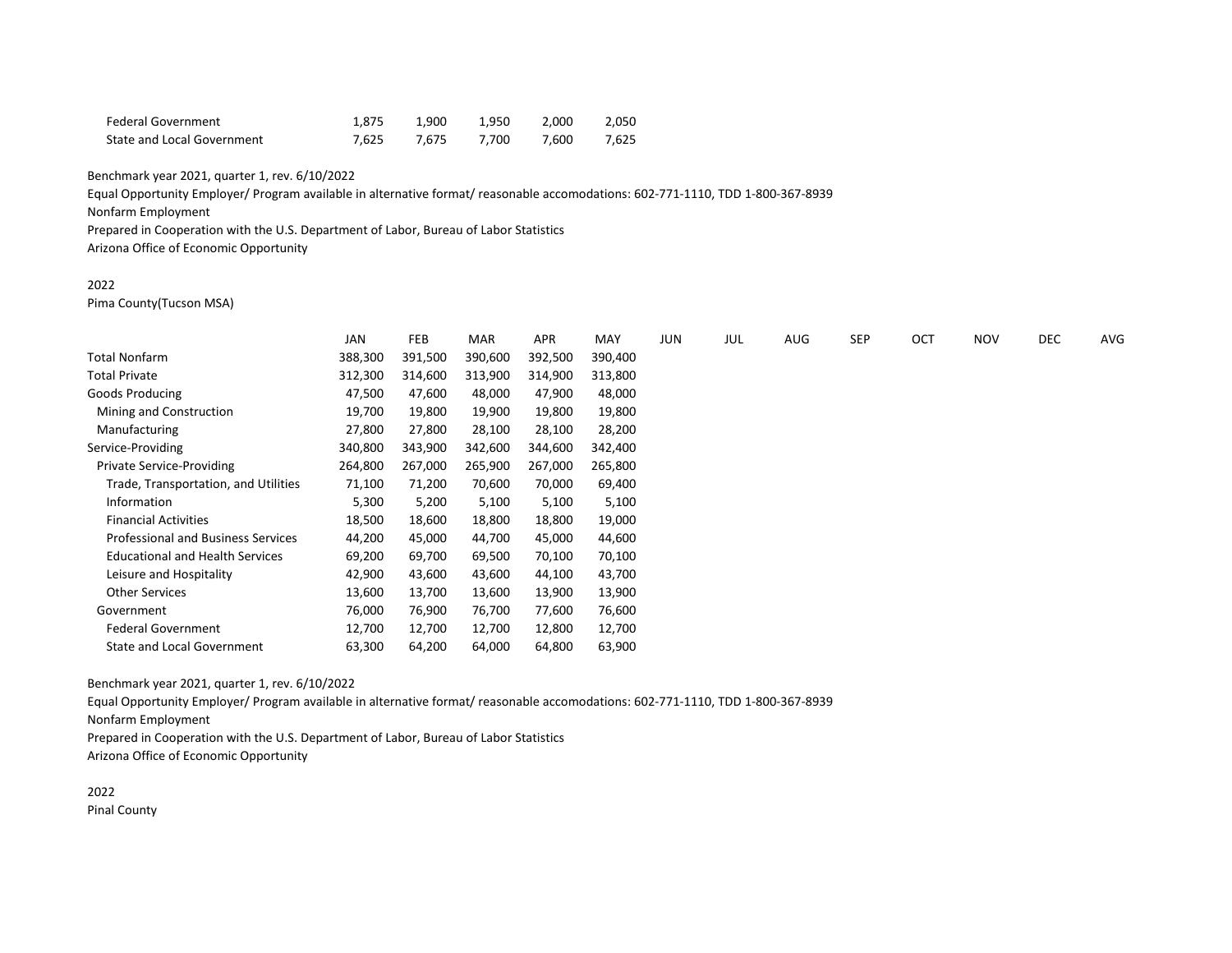|                                           | JAN    | FEB    | <b>MAR</b> | APR    | MAY    | <b>JUN</b> | JUL | <b>AUG</b> | <b>SEP</b> | <b>OCT</b> | <b>NOV</b> | <b>DEC</b> | AVG |
|-------------------------------------------|--------|--------|------------|--------|--------|------------|-----|------------|------------|------------|------------|------------|-----|
| <b>Total Nonfarm</b>                      | 65,575 | 66,425 | 66,550     | 65,500 | 65,925 |            |     |            |            |            |            |            |     |
| <b>Total Private</b>                      | 46,775 | 47,400 | 47,525     | 46,550 | 46,850 |            |     |            |            |            |            |            |     |
| Goods Producing                           | 8,675  | 8,800  | 8,850      | 9,000  | 9,100  |            |     |            |            |            |            |            |     |
| Mining and Construction                   | 3,725  | 3,800  | 3,825      | 3,900  | 3,925  |            |     |            |            |            |            |            |     |
| Manufacturing                             | 4,950  | 5,000  | 5,025      | 5,100  | 5,175  |            |     |            |            |            |            |            |     |
| Service-Providing                         | 56,900 | 57,625 | 57,700     | 56,500 | 56,825 |            |     |            |            |            |            |            |     |
| Private Service-Providing                 | 38,100 | 38,600 | 38,675     | 37,550 | 37,750 |            |     |            |            |            |            |            |     |
| Trade, Transportation, and Utilities      | 13,700 | 13,775 | 13,800     | 13,650 | 13,725 |            |     |            |            |            |            |            |     |
| Information                               | 375    | 375    | 375        | 375    | 375    |            |     |            |            |            |            |            |     |
| <b>Financial Activities</b>               | 1,875  | 1,900  | 1,925      | 1,900  | 1,850  |            |     |            |            |            |            |            |     |
| <b>Professional and Business Services</b> | 6,125  | 6,100  | 6,100      | 6,100  | 6,125  |            |     |            |            |            |            |            |     |
| <b>Educational and Health Services</b>    | 6,450  | 6,500  | 6,500      | 6,425  | 6,425  |            |     |            |            |            |            |            |     |
| Leisure and Hospitality                   | 7,850  | 8,225  | 8,300      | 7,450  | 7,575  |            |     |            |            |            |            |            |     |
| <b>Other Services</b>                     | 1,725  | 1,725  | 1,675      | 1,650  | 1,675  |            |     |            |            |            |            |            |     |
| Government                                | 18,800 | 19,025 | 19,025     | 18,950 | 19,075 |            |     |            |            |            |            |            |     |
| <b>Federal Government</b>                 | 1,400  | 1,400  | 1,400      | 1,375  | 1,400  |            |     |            |            |            |            |            |     |
| <b>State and Local Government</b>         | 17,400 | 17,625 | 17,625     | 17,575 | 17,675 |            |     |            |            |            |            |            |     |

Equal Opportunity Employer/ Program available in alternative format/ reasonable accomodations: 602-771-1110, TDD 1-800-367-8939 Nonfarm Employment

Prepared in Cooperation with the U.S. Department of Labor, Bureau of Labor Statistics Arizona Office of Economic Opportunity

# 2022

Santa Cruz County

|                                      | <b>JAN</b> | FEB    | <b>MAR</b> | <b>APR</b> | MAY    | JUN | JUL | AUG | <b>SEP</b> | OCT | <b>NOV</b> | <b>DEC</b> | AVG |
|--------------------------------------|------------|--------|------------|------------|--------|-----|-----|-----|------------|-----|------------|------------|-----|
| Total Nonfarm                        | 13,625     | 13,650 | 13,625     | 13,275     | 13,450 |     |     |     |            |     |            |            |     |
| <b>Total Private</b>                 | 9,850      | 9,875  | 9,825      | 9,475      | 9,650  |     |     |     |            |     |            |            |     |
| Goods Producing                      | 650        | 625    | 625        | 625        | 650    |     |     |     |            |     |            |            |     |
| Service-Providing                    | 12,975     | 13,025 | 13,000     | 12,650     | 12,800 |     |     |     |            |     |            |            |     |
| <b>Private Service-Providing</b>     | 9,200      | 9,250  | 9,200      | 8,850      | 9,000  |     |     |     |            |     |            |            |     |
| Trade, Transportation, and Utilities | 5,700      | 5,700  | 5,675      | 5,500      | 5,550  |     |     |     |            |     |            |            |     |
| Other Private Service-Providing      | 3,500      | 3,550  | 3,525      | 3,350      | 3,450  |     |     |     |            |     |            |            |     |
| Government                           | 3,775      | 3,775  | 3,800      | 3,800      | 3,800  |     |     |     |            |     |            |            |     |
| <b>Federal Government</b>            | 1,750      | 1,750  | 1,775      | 1,775      | 1,775  |     |     |     |            |     |            |            |     |
| State and Local Government           | 2,025      | 2,025  | 2,025      | 2,025      | 2,025  |     |     |     |            |     |            |            |     |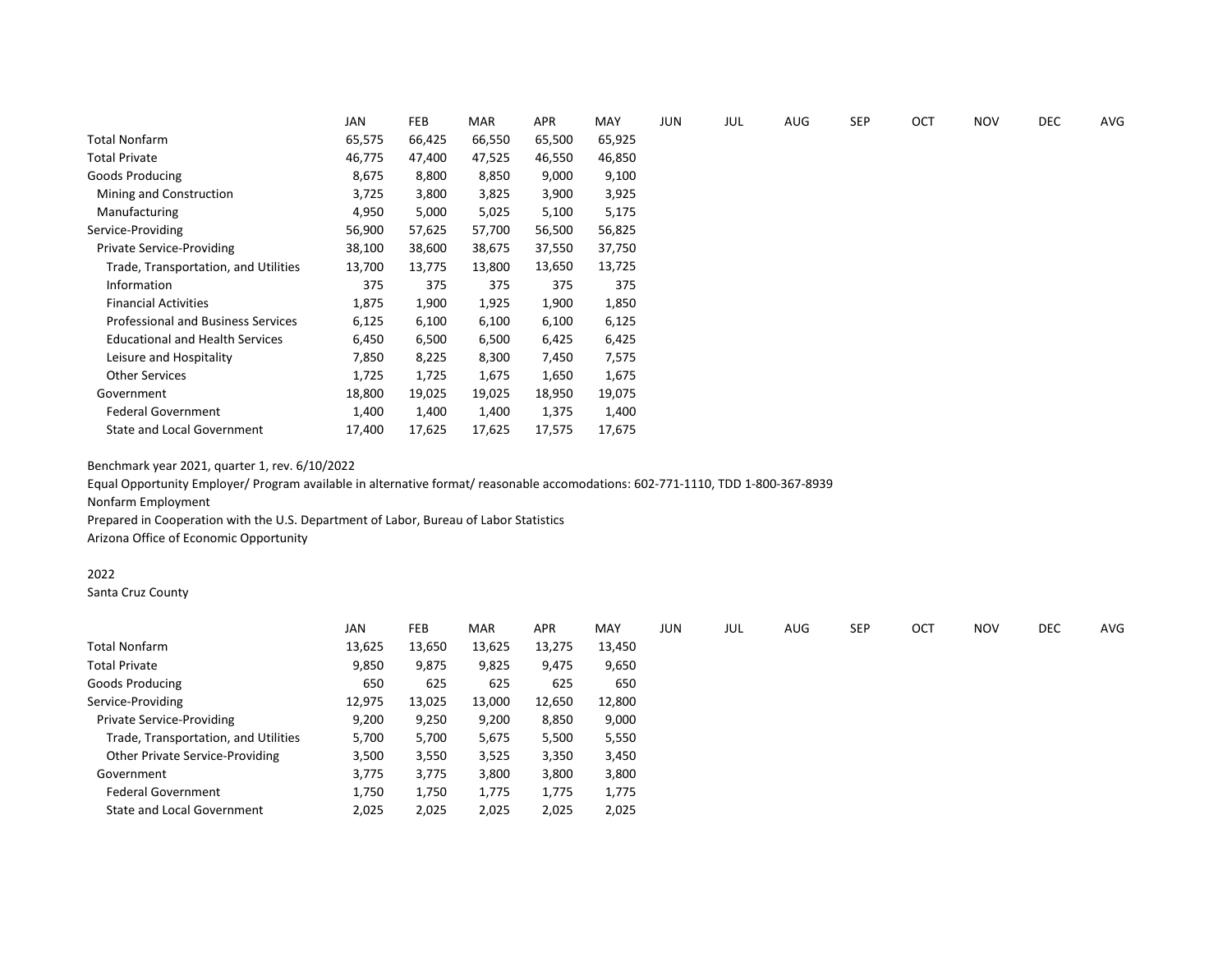Equal Opportunity Employer/ Program available in alternative format/ reasonable accomodations: 602-771-1110, TDD 1-800-367-8939 Nonfarm Employment Prepared in Cooperation with the U.S. Department of Labor, Bureau of Labor Statistics Arizona Office of Economic Opportunity

### 2022

Yavapai County(Prescott MSA)

|                                           | JAN    | FEB    | <b>MAR</b> | APR    | MAY    | <b>JUN</b> | JUL | AUG | <b>SEP</b> | OCT | <b>NOV</b> | DEC | AVG |
|-------------------------------------------|--------|--------|------------|--------|--------|------------|-----|-----|------------|-----|------------|-----|-----|
| Total Nonfarm                             | 67,500 | 68,000 | 67,900     | 68,400 | 68,500 |            |     |     |            |     |            |     |     |
| Total Private                             | 57,100 | 57,200 | 57,100     | 57,500 | 57,600 |            |     |     |            |     |            |     |     |
| Goods Producing                           | 10,600 | 10,800 | 10,700     | 10,700 | 10,900 |            |     |     |            |     |            |     |     |
| Mining and Construction                   | 6,700  | 6,900  | 6,800      | 6,800  | 6,900  |            |     |     |            |     |            |     |     |
| Manufacturing                             | 3,900  | 3,900  | 3,900      | 3,900  | 4,000  |            |     |     |            |     |            |     |     |
| Service-Providing                         | 56,900 | 57,200 | 57,200     | 57,700 | 57,600 |            |     |     |            |     |            |     |     |
| <b>Private Service-Providing</b>          | 46,500 | 46,400 | 46,400     | 46,800 | 46,700 |            |     |     |            |     |            |     |     |
| Trade, Transportation, and Utilities      | 14,100 | 13,800 | 13,700     | 13,700 | 13,500 |            |     |     |            |     |            |     |     |
| Information                               | 500    | 400    | 400        | 400    | 400    |            |     |     |            |     |            |     |     |
| <b>Financial Activities</b>               | 2,500  | 2,500  | 2,500      | 2,500  | 2,500  |            |     |     |            |     |            |     |     |
| <b>Professional and Business Services</b> | 4,900  | 5,000  | 5,000      | 5,100  | 5,000  |            |     |     |            |     |            |     |     |
| <b>Educational and Health Services</b>    | 12,100 | 12,100 | 12,200     | 12,300 | 12,200 |            |     |     |            |     |            |     |     |
| Leisure and Hospitality                   | 10,100 | 10,300 | 10,300     | 10,400 | 10,700 |            |     |     |            |     |            |     |     |
| <b>Other Services</b>                     | 2,300  | 2,300  | 2,300      | 2,400  | 2,400  |            |     |     |            |     |            |     |     |
| Government                                | 10,400 | 10,800 | 10,800     | 10,900 | 10,900 |            |     |     |            |     |            |     |     |
| <b>Federal Government</b>                 | 1,500  | 1,600  | 1,600      | 1,600  | 1,600  |            |     |     |            |     |            |     |     |
| <b>State and Local Government</b>         | 8,900  | 9,200  | 9,200      | 9,300  | 9,300  |            |     |     |            |     |            |     |     |

Benchmark year 2021, quarter 1, rev. 6/10/2022

Equal Opportunity Employer/ Program available in alternative format/ reasonable accomodations: 602-771-1110, TDD 1-800-367-8939

Nonfarm Employment

Prepared in Cooperation with the U.S. Department of Labor, Bureau of Labor Statistics

Arizona Office of Economic Opportunity

# 2022

Yuma County(Yuma MSA)

|                      | JAN    | FEB    | MAR    | <b>APR</b> | MAY    | JUN | JUL | AUG | <b>SEP</b> | ост | <b>NOV</b> | <b>DEC</b> | <b>AVG</b> |
|----------------------|--------|--------|--------|------------|--------|-----|-----|-----|------------|-----|------------|------------|------------|
| <b>Total Nonfarm</b> | 59,200 | 59,700 | 59,700 | 59,700     | 59.500 |     |     |     |            |     |            |            |            |
| <b>Total Private</b> | 44,700 | 45,300 | 45,300 | 45,300     | 45,100 |     |     |     |            |     |            |            |            |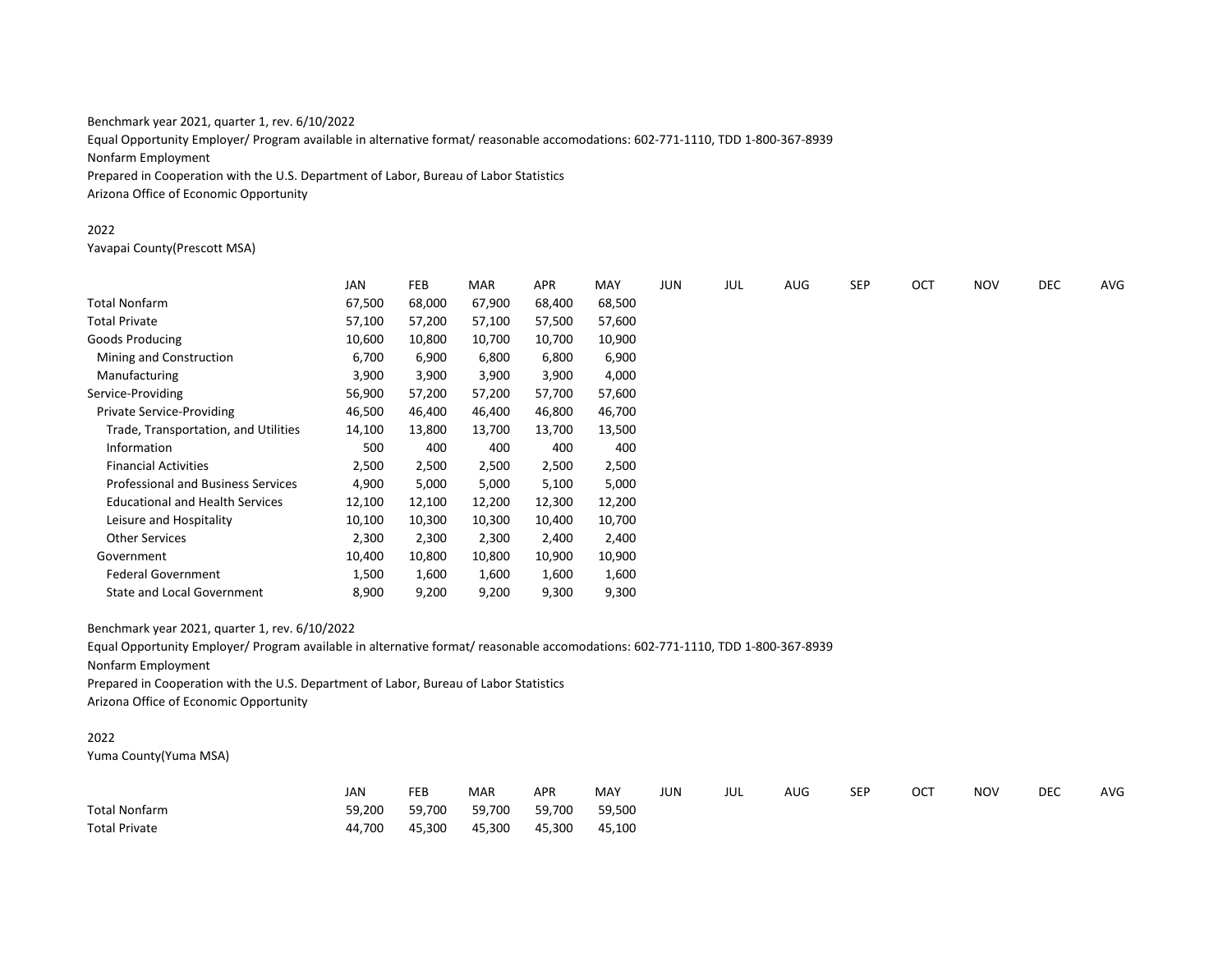| Goods Producing                           | 6,100  | 6,200  | 6,200  | 6,300  | 6,300  |
|-------------------------------------------|--------|--------|--------|--------|--------|
|                                           |        |        |        |        |        |
| Mining and Construction                   | 3,500  | 3,500  | 3,500  | 3,600  | 3,600  |
| Manufacturing                             | 2,600  | 2,700  | 2,700  | 2,700  | 2,700  |
| Service-Providing                         | 53,100 | 53,500 | 53,500 | 53,400 | 53,200 |
| <b>Private Service-Providing</b>          | 38,600 | 39,100 | 39,100 | 39,000 | 38,800 |
| Trade, Transportation, and Utilities      | 12,400 | 12,500 | 12,600 | 12,700 | 12,500 |
| Information                               | 300    | 300    | 300    | 300    | 300    |
| <b>Financial Activities</b>               | 2,000  | 2,100  | 2,100  | 2,000  | 2,000  |
| <b>Professional and Business Services</b> | 6,800  | 6,800  | 6,800  | 6,700  | 6,700  |
| <b>Educational and Health Services</b>    | 8,500  | 8,700  | 8,600  | 8,700  | 8,700  |
| Leisure and Hospitality                   | 6,900  | 7,000  | 7,000  | 6,900  | 6,900  |
| <b>Other Services</b>                     | 1,700  | 1,700  | 1,700  | 1,700  | 1,700  |
| Government                                | 14,500 | 14,400 | 14,400 | 14,400 | 14,400 |
| <b>Federal Government</b>                 | 3,700  | 3,700  | 3,700  | 3,700  | 3,700  |
| <b>State and Local Government</b>         | 10,800 | 10,700 | 10,700 | 10,700 | 10,700 |

Equal Opportunity Employer/ Program available in alternative format/ reasonable accomodations: 602-771-1110, TDD 1-800-367-8939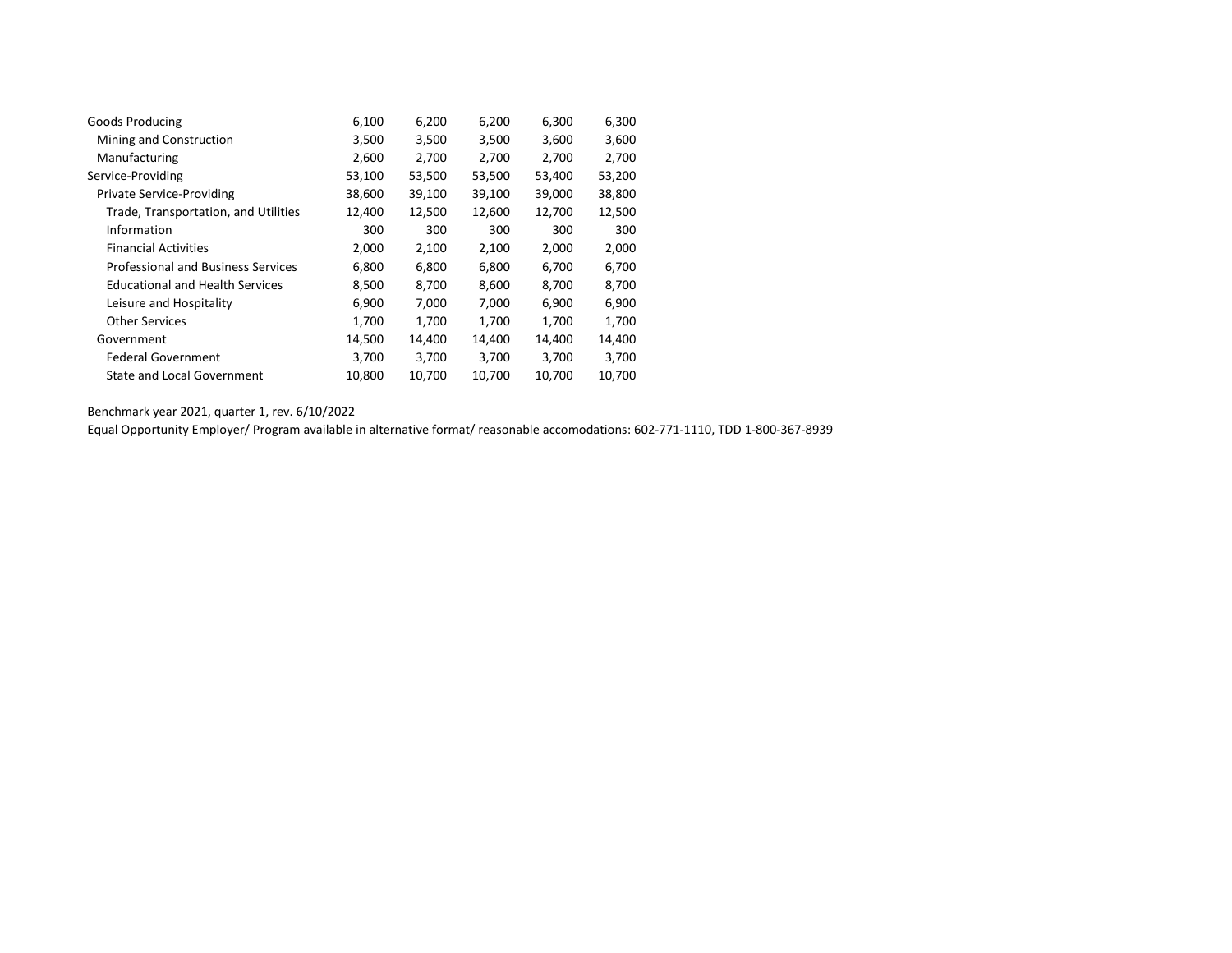### Nonfarm Employment

Prepared in Cooperation with the U.S. Department of Labor, Bureau of Labor Statistics Arizona Office of Economic Opportunity

### 2021

Apache County

|                                        | JAN    | FEB    | <b>MAR</b> | <b>APR</b> | MAY    | JUN    | JUL    | AUG    | <b>SEP</b> | OCT    | <b>NOV</b> | <b>DEC</b> | <b>AVG</b> |
|----------------------------------------|--------|--------|------------|------------|--------|--------|--------|--------|------------|--------|------------|------------|------------|
| <b>Total Nonfarm</b>                   | 16.625 | 16.600 | 16,775     | 17,075     | 17.225 | 16,725 | 15,875 | 17,175 | 17.125     | 17.025 | 16,925     | 16,900     | 16,825     |
| <b>Total Private</b>                   | 7,000  | 7,000  | 7,075      | 7,375      | 7,400  | 7,450  | 7,300  | 7,375  | 7,325      | 7,350  | 7,300      | 7,275      | 7,275      |
| Goods Producing                        | 800    | 750    | 800        | 1,000      | 850    | 850    | 775    | 725    | 700        | 750    | 750        | 725        | 800        |
| Service-Providing                      | 15,825 | 15,850 | 15,975     | 16,075     | 16.375 | 15,875 | 15,100 | 16,450 | 16.425     | 16,275 | 16,175     | 16,175     | 16,025     |
| <b>Private Service-Providing</b>       | 6.200  | 6,250  | 6,275      | 6,375      | 6,550  | 6,600  | 6,525  | 6,650  | 6,625      | 6,600  | 6,550      | 6,550      | 6,475      |
| Trade, Transportation, and Utilities   | 1,875  | 1,875  | 1,875      | 1,900      | 1,950  | 2,000  | 2,100  | 2,100  | 2,125      | 2,075  | 2,075      | 2,075      | 2,000      |
| <b>Other Private Service-Providing</b> | 4,325  | 4,375  | 4,400      | 4,475      | 4,600  | 4,600  | 4,425  | 4,550  | 4,500      | 4,525  | 4,475      | 4,475      | 4,475      |
| Government                             | 9,625  | 9,600  | 9,700      | 9,700      | 9,825  | 9,275  | 8,575  | 9,800  | 9,800      | 9,675  | 9,625      | 9,625      | 9,550      |
| <b>Federal Government</b>              | 2.575  | 2,625  | 2,625      | 2,650      | 2,700  | 2,725  | 2,625  | 2,725  | 2,725      | 2,650  | 2,625      | 2,625      | 2,650      |
| State and Local Government             | 7.050  | 6,975  | 7,075      | 7,050      | 7,125  | 6,550  | 5,950  | 7,075  | 7.075      | 7,025  | 7,000      | 7,000      | 6,900      |

Benchmark year 2021, quarter 1, rev. 3/23/2022

Equal Opportunity Employer/ Program available in alternative format/ reasonable accomodations: 602-771-1110, TDD 1-800-367-8939 Nonfarm Employment

Prepared in Cooperation with the U.S. Department of Labor, Bureau of Labor Statistics Arizona Office of Economic Opportunity

### 2021

Cochise County(Sierra-Vista Douglas MSA)

|                                           | JAN    | <b>FEB</b> | <b>MAR</b> | <b>APR</b> | MAY    | JUN    | JUL    | AUG    | <b>SEP</b> | <b>OCT</b> | <b>NOV</b> | <b>DEC</b> | AVG    |
|-------------------------------------------|--------|------------|------------|------------|--------|--------|--------|--------|------------|------------|------------|------------|--------|
| <b>Total Nonfarm</b>                      | 34,400 | 34,000     | 33,700     | 33,700     | 33,700 | 33,200 | 33,000 | 33,500 | 33,800     | 33,900     | 34,400     | 34,500     | 33,800 |
| <b>Total Private</b>                      | 23.800 | 23.300     | 23.000     | 23,000     | 23.000 | 22,800 | 23.100 | 23,100 | 23.300     | 23,400     | 23,800     | 24,100     | 23,300 |
| Goods Producing                           | 3,500  | 2,800      | 2,600      | 2,500      | 2,600  | 2,600  | 2,600  | 2,600  | 2,600      | 2,600      | 2,600      | 2,700      | 2,700  |
| Mining and Construction                   | 2,900  | 2,200      | 2,000      | 1,900      | 1,900  | 1,900  | 1,900  | 1,900  | 1,900      | 1,900      | 1,900      | 2,000      | 2,000  |
| Manufacturing                             | 600    | 600        | 600        | 600        | 700    | 700    | 700    | 700    | 700        | 700        | 700        | 700        | 700    |
| Service-Providing                         | 30,900 | 31,200     | 31,100     | 31,200     | 31,100 | 30,600 | 30,400 | 30,900 | 31,200     | 31,300     | 31,800     | 31,800     | 31,100 |
| Private Service-Providing                 | 20,300 | 20,500     | 20,400     | 20,500     | 20,400 | 20,200 | 20,500 | 20,500 | 20,700     | 20,800     | 21,200     | 21,400     | 20,600 |
| Trade, Transportation, and Utilities      | 6,300  | 6,300      | 6,300      | 6,200      | 6,200  | 6,200  | 6,200  | 6,200  | 6,300      | 6,300      | 6,600      | 6,700      | 6,300  |
| Information                               | 300    | 400        | 400        | 300        | 300    | 300    | 400    | 300    | 500        | 500        | 500        | 500        | 400    |
| <b>Financial Activities</b>               | 800    | 900        | 800        | 900        | 900    | 800    | 900    | 900    | 900        | 900        | 900        | 900        | 900    |
| <b>Professional and Business Services</b> | 4,700  | 4,600      | 4,600      | 4,600      | 4,500  | 4,500  | 4,500  | 4,500  | 4,500      | 4,500      | 4,500      | 4,600      | 4,600  |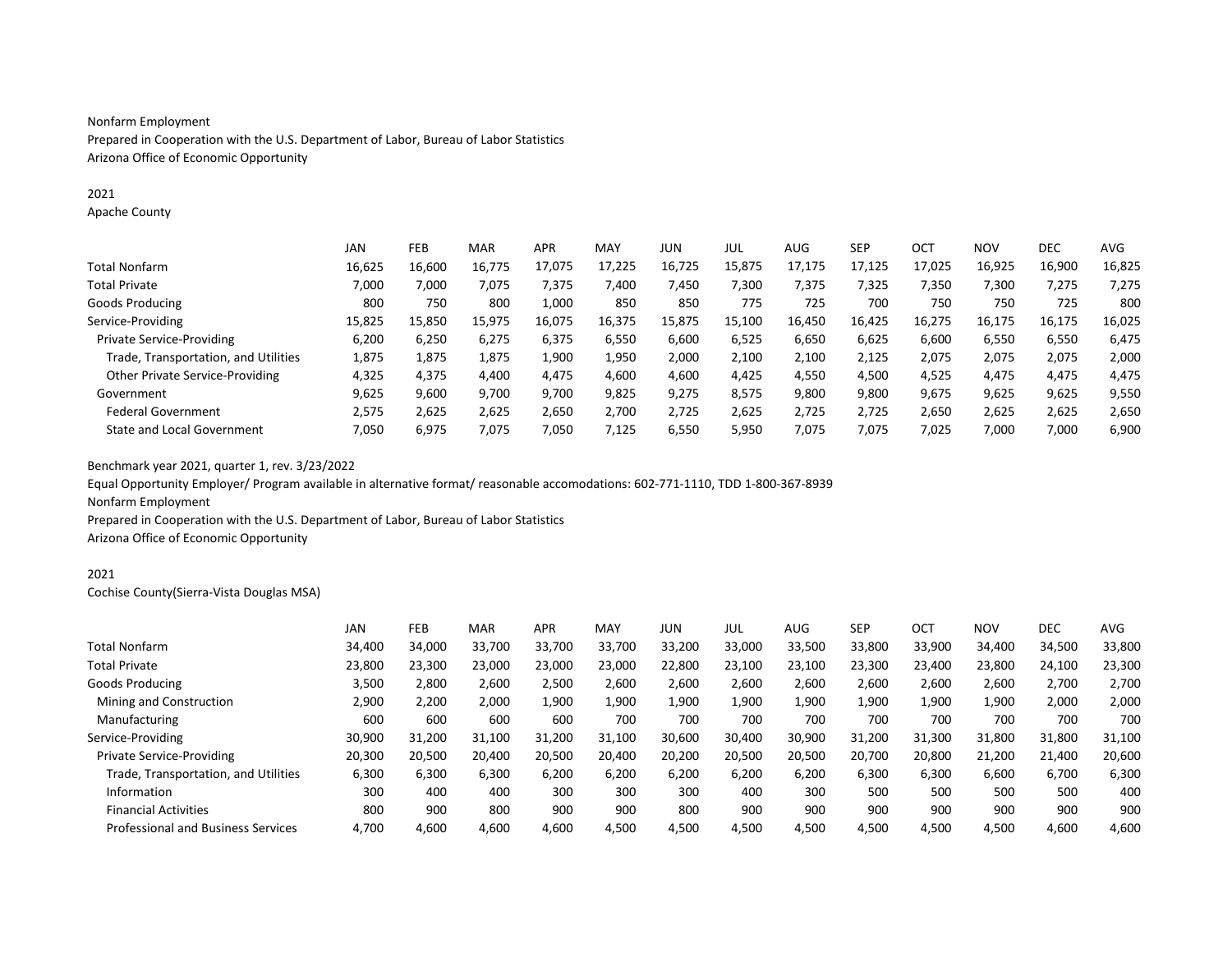| <b>Educational and Health Services</b> | 4,400  | 4.400  | 4.400      | 4,400  | 4,400  | 4,200  | 4,300 | 4,400  | 4,300  | 4,300  | 4,300  | 4,300  | 4,300  |
|----------------------------------------|--------|--------|------------|--------|--------|--------|-------|--------|--------|--------|--------|--------|--------|
| Leisure and Hospitality                | 3.100  | 3.200  | 3.200      | 3.400  | 3.400  | 3.500  | 500.8 | 3.500  | 3.500  | 3,600  | 3,600  | 3.600  | 3,400  |
| <b>Other Services</b>                  | 700    | 700    | 700        | 700    | 700    | 700    | 700   | 700    | 700    | 700    | 800    | 800    | 700    |
| Government                             | 10.600 | 10.700 | .700<br>10 | 10.700 | 10.700 | 10.400 | 9.900 | 10.400 | 10.500 | 10.500 | 10.600 | 10.400 | 10.500 |
| <b>Federal Government</b>              | 4.800  | 4.800  | 4.800      | 4.800  | 4.800  | 4,800  | 4.800 | 4.700  | 4.700  | 4.700  | l.700  | 4.600  | 4.800  |
| <b>State and Local Government</b>      | 5.800  | 5.900  | 5,900      | 900,د  | 5.900  | 5.600  | 5.100 | 5.700  | 5.800  | 5,800  | 5.900  | 5.800  | 5,800  |

Equal Opportunity Employer/ Program available in alternative format/ reasonable accomodations: 602-771-1110, TDD 1-800-367-8939

Nonfarm Employment

Prepared in Cooperation with the U.S. Department of Labor, Bureau of Labor Statistics

Arizona Office of Economic Opportunity

### 2021

Coconino County(Flagstaff MSA)

|                                           | <b>JAN</b> | <b>FEB</b> | <b>MAR</b> | <b>APR</b> | MAY    | <b>JUN</b> | JUL    | <b>AUG</b> | <b>SEP</b> | <b>OCT</b> | <b>NOV</b> | DEC    | AVG    |
|-------------------------------------------|------------|------------|------------|------------|--------|------------|--------|------------|------------|------------|------------|--------|--------|
| Total Nonfarm                             | 59,400     | 60,300     | 61,000     | 63,300     | 63,000 | 63,700     | 64,100 | 64,700     | 67,200     | 67,700     | 67,300     | 67,000 | 64,100 |
| Total Private                             | 42,500     | 43,400     | 44,100     | 46,100     | 46,400 | 47,200     | 47,700 | 47,800     | 48,000     | 48,200     | 48,100     | 48,100 | 46,500 |
| Goods Producing                           | 5,900      | 5,900      | 5,900      | 6,000      | 6,000  | 6,100      | 6,100  | 6,000      | 6,000      | 6,000      | 6,000      | 6,100  | 6,000  |
| Mining and Construction                   | 2,700      | 2,700      | 2,700      | 2,800      | 2,800  | 2,900      | 2,900  | 2,800      | 2,800      | 2,800      | 2,800      | 2,900  | 2,800  |
| Manufacturing                             | 3,200      | 3,200      | 3,200      | 3,200      | 3,200  | 3,200      | 3,200  | 3,200      | 3,200      | 3,200      | 3,200      | 3,200  | 3,200  |
| Service-Providing                         | 53,500     | 54,400     | 55,100     | 57,300     | 57,000 | 57,600     | 58,000 | 58,700     | 61,200     | 61,700     | 61,300     | 60,900 | 58,100 |
| <b>Private Service-Providing</b>          | 36,600     | 37,500     | 38,200     | 40,100     | 40,400 | 41,100     | 41,600 | 41,800     | 42,000     | 42,200     | 42,100     | 42,000 | 40,500 |
| Trade, Transportation, and Utilities      | 9,100      | 9,200      | 9,300      | 9,300      | 9,400  | 9,500      | 9,500  | 9,500      | 9,700      | 9,800      | 10,100     | 10,100 | 9,500  |
| Information                               | 300        | 300        | 300        | 400        | 400    | 400        | 400    | 400        | 400        | 400        | 400        | 400    | 400    |
| <b>Financial Activities</b>               | 1,600      | 1,600      | 1,600      | 1,600      | 1,600  | 1,600      | 1,700  | 1,700      | 1,700      | 1,700      | 1,700      | 1,700  | 1,700  |
| <b>Professional and Business Services</b> | 3,200      | 3,300      | 3,400      | 3,600      | 3,600  | 3,600      | 3,900  | 3,900      | 3,900      | 3,900      | 3,900      | 3,800  | 3,700  |
| <b>Educational and Health Services</b>    | 9,000      | 9,000      | 9,100      | 9,100      | 9,000  | 8,900      | 8,700  | 8,900      | 8,800      | 8,900      | 8,800      | 8,800  | 8,900  |
| Leisure and Hospitality                   | 11,800     | 12,500     | 12,900     | 14,400     | 14,700 | 15,400     | 15,700 | 15,700     | 15,800     | 15,800     | 15,400     | 15,400 | 14,600 |
| <b>Other Services</b>                     | 1,600      | 1,600      | 1,600      | 1,700      | 1,700  | 1,700      | 1,700  | 1,700      | 1,700      | 1,700      | 1,800      | 1,800  | 1,700  |
| Government                                | 16,900     | 16,900     | 16,900     | 17,200     | 16,600 | 16,500     | 16,400 | 16,900     | 19,200     | 19,500     | 19,200     | 18,900 | 17,600 |
| <b>Federal Government</b>                 | 2,400      | 2,500      | 2,500      | 2,700      | 2,900  | 2,900      | 2,800  | 2,900      | 2,800      | 2,700      | 2,500      | 2,500  | 2,700  |
| <b>State and Local Government</b>         | 14,500     | 14,400     | 14,400     | 14,500     | 13,700 | 13,600     | 13,600 | 14,000     | 16,400     | 16,800     | 16,700     | 16,400 | 14,900 |
|                                           |            |            |            |            |        |            |        |            |            |            |            |        |        |

Benchmark year 2021, quarter 1, rev. 3/23/2022

Equal Opportunity Employer/ Program available in alternative format/ reasonable accomodations: 602-771-1110, TDD 1-800-367-8939 Nonfarm Employment

Prepared in Cooperation with the U.S. Department of Labor, Bureau of Labor Statistics

Arizona Office of Economic Opportunity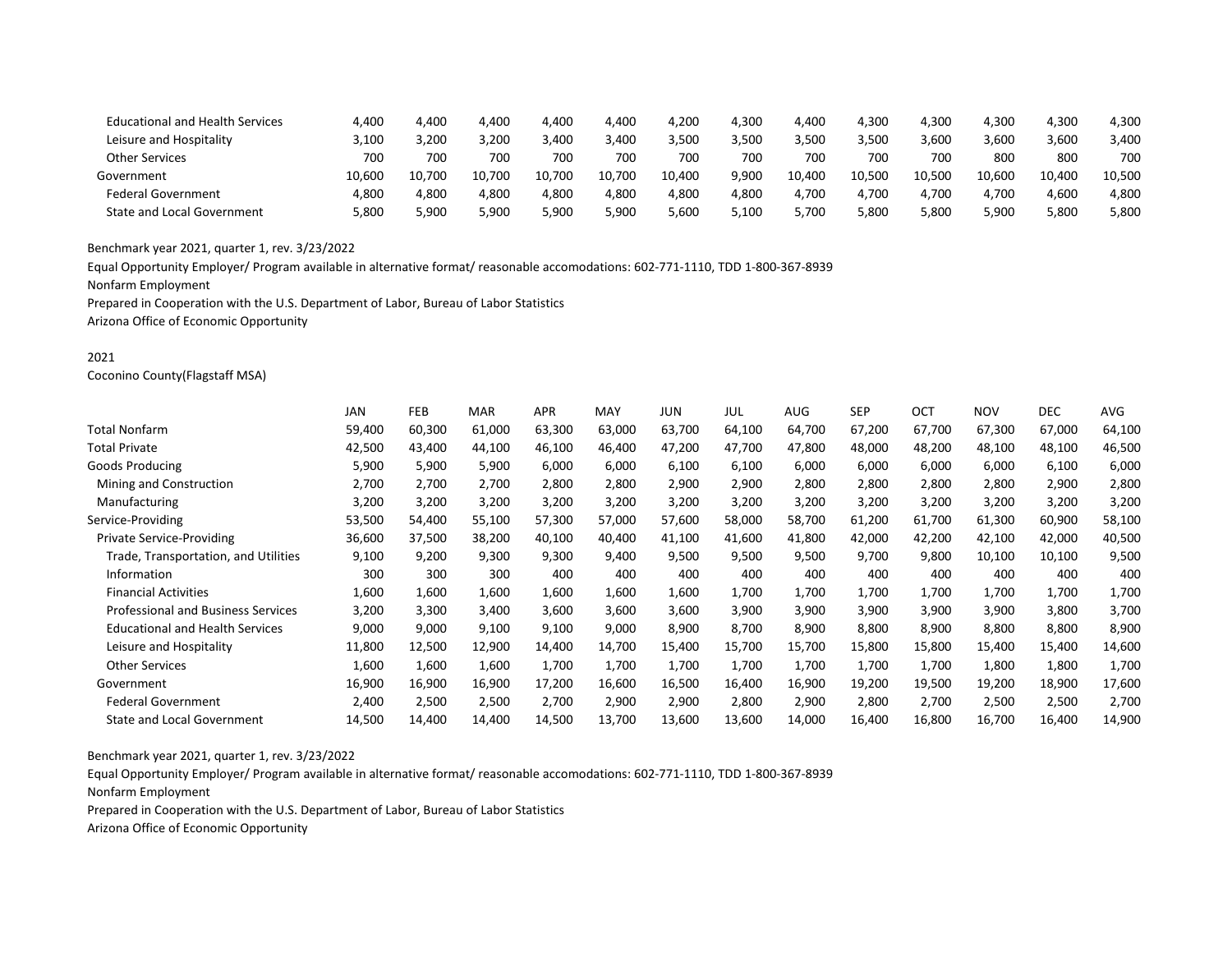# 2021

Gila County

|                                      | JAN    | FEB    | <b>MAR</b> | <b>APR</b> | <b>MAY</b> | JUN    | JUL    | AUG    | <b>SEP</b> | <b>OCT</b> | <b>NOV</b> | <b>DEC</b> | <b>AVG</b> |
|--------------------------------------|--------|--------|------------|------------|------------|--------|--------|--------|------------|------------|------------|------------|------------|
| Total Nonfarm                        | 14,150 | 14,250 | 14,450     | 14,625     | 14,675     | 14,450 | 14,325 | 14,750 | 14,800     | 14,700     | 14,675     | 14,650     | 14,550     |
| <b>Total Private</b>                 | 9,050  | 9,125  | 9,325      | 9,350      | 9,425      | 9,450  | 9,425  | 9,425  | 9,525      | 9,500      | 9,425      | 9,425      | 9,375      |
| Goods Producing                      | 2,825  | 2.775  | 2,825      | 2,800      | 2,800      | 2.775  | 2,825  | 2,825  | 2,800      | 2,825      | 2,750      | 2,750      | 2,800      |
| Service-Providing                    | 11,325 | 11.475 | 11,625     | 11,825     | 11,875     | 11,675 | 11,500 | 11,925 | 12.000     | 11,875     | 11,925     | 11,900     | 11,750     |
| <b>Private Service-Providing</b>     | 6.225  | 6,350  | 6,500      | 6,550      | 6,625      | 6,675  | 6,600  | 6,600  | 6,725      | 6,675      | 6,675      | 6,675      | 6,575      |
| Trade, Transportation, and Utilities | 2,225  | 2,250  | 2,300      | 2,250      | 2,250      | 2,275  | 2,300  | 2,275  | 2,300      | 2,300      | 2,325      | 2,325      | 2,275      |
| Other Private Service-Providing      | 4,000  | 4,100  | 4,200      | 4,300      | 4,375      | 4,400  | 4,300  | 4,325  | 4,425      | 4,375      | 4,350      | 4,350      | 4,300      |
| Government                           | 5,100  | 5,125  | 5,125      | 5,275      | 5,250      | 5,000  | 4,900  | 5,325  | 5,275      | 5,200      | 5,250      | 5,225      | 5,175      |
| <b>Federal Government</b>            | 225    | 225    | 225        | 275        | 275        | 275    | 275    | 275    | 250        | 200        | 200        | 175        | 250        |
| <b>State and Local Government</b>    | 4.875  | 4,900  | 4,900      | 5,000      | 4,975      | 4,725  | 4,625  | 5,050  | 5,025      | 5,000      | 5,050      | 5,050      | 4,925      |

Benchmark year 2021, quarter 1, rev. 3/23/2022

Equal Opportunity Employer/ Program available in alternative format/ reasonable accomodations: 602-771-1110, TDD 1-800-367-8939 Nonfarm Employment Prepared in Cooperation with the U.S. Department of Labor, Bureau of Labor Statistics

Arizona Office of Economic Opportunity

# 2021

Graham County

|                                      | JAN   | FEB   | <b>MAR</b> | <b>APR</b> | MAY   | JUN   | JUL   | AUG   | <b>SEP</b> | OCT   | <b>NOV</b> | DEC   | AVG   |
|--------------------------------------|-------|-------|------------|------------|-------|-------|-------|-------|------------|-------|------------|-------|-------|
| <b>Total Nonfarm</b>                 | 9,425 | 9,800 | 9,900      | 9,900      | 9,850 | 9,325 | 8,950 | 9,550 | 9,900      | 9,975 | 10,000     | 9,925 | 9,700 |
| <b>Total Private</b>                 | 6.775 | 6,825 | 6,900      | 6,900      | 6.900 | 6,925 | 6,850 | 6,900 | 6,925      | 6,975 | 7,025      | 7,000 | 6,900 |
| Goods Producing                      | 1,875 | 1,900 | 1,925      | 1,900      | 1,925 | 1,950 | 1,925 | 1,875 | 1,850      | 1,900 | 1,900      | 1,925 | 1,900 |
| Service-Providing                    | 7,550 | ,900  | 7,975      | 8,000      | 7,925 | 7,375 | 7,025 | 7,675 | 8,050      | 8,075 | 8,100      | 8,000 | 7,800 |
| <b>Private Service-Providing</b>     | 4,900 | 4,925 | 4,975      | 5,000      | 4,975 | 4,975 | 4,925 | 5,025 | 5,075      | 5,075 | 5,125      | 5,075 | 5,000 |
| Trade, Transportation, and Utilities | 1,925 | 1,925 | 1,925      | 1,925      | 1,900 | 1,925 | 1,875 | 1,900 | 1,925      | 1,925 | 1,950      | 1,925 | 1,925 |
| Other Private Service-Providing      | 2,975 | 3,000 | 3,050      | 3,075      | 3,075 | 3,050 | 3,050 | 3,125 | 3,150      | 3,150 | 3,175      | 3,150 | 3,075 |
| Government                           | 2,650 | 2,975 | 3,000      | 3,000      | 2,950 | 2,400 | 2,100 | 2,650 | 2,975      | 3,000 | 2,975      | 2,925 | 2,800 |
| <b>Federal Government</b>            | 375   | 375   | 375        | 375        | 400   | 400   | 400   | 400   | 400        | 400   | 375        | 375   | 400   |
| <b>State and Local Government</b>    | 2.275 | 2,600 | 2,625      | 2,625      | 2,550 | 2,000 | 1,700 | 2,250 | 2,575      | 2,600 | 2,600      | 2,550 | 2,400 |

Benchmark year 2021, quarter 1, rev. 3/23/2022

Equal Opportunity Employer/ Program available in alternative format/ reasonable accomodations: 602-771-1110, TDD 1-800-367-8939 Nonfarm Employment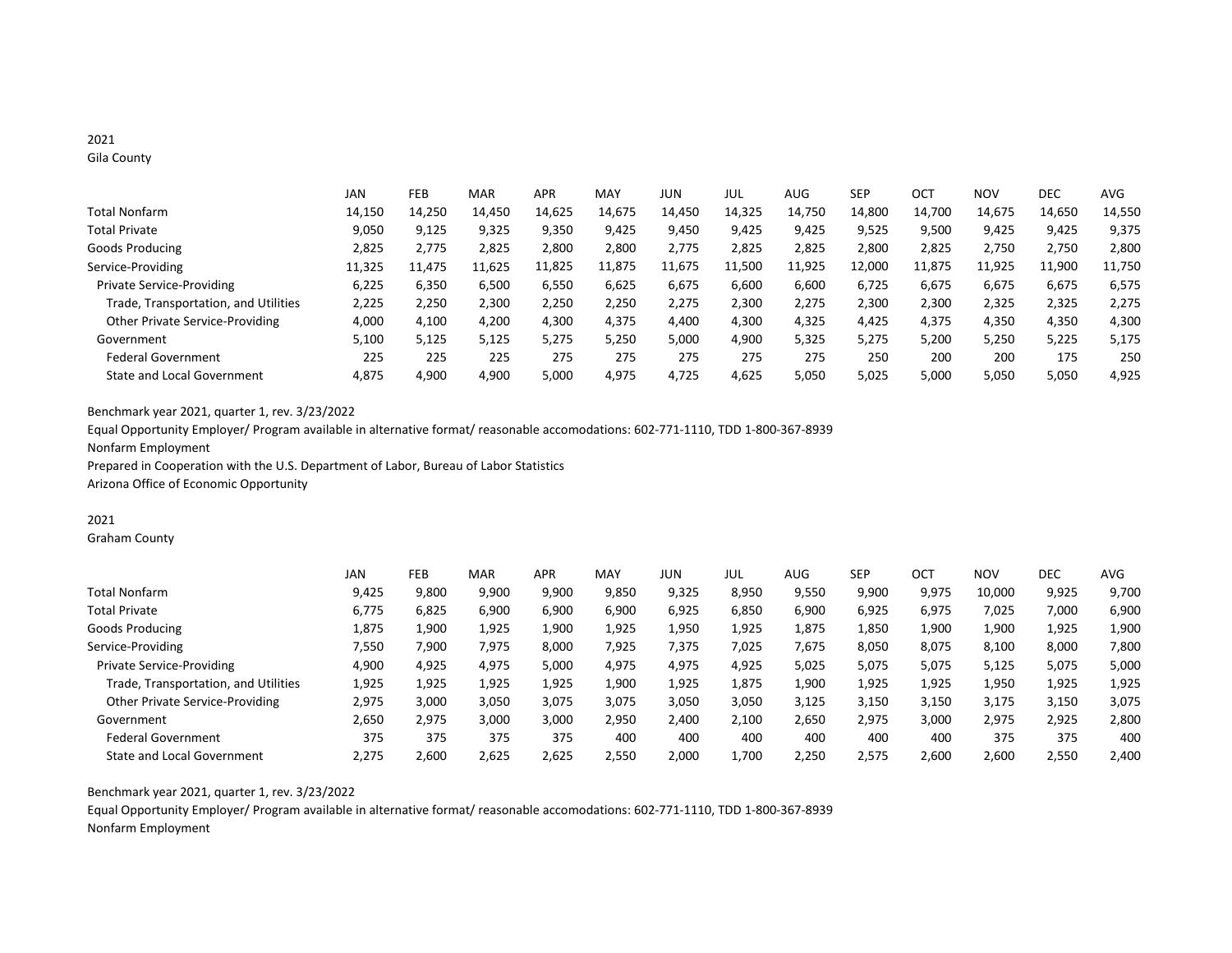Prepared in Cooperation with the U.S. Department of Labor, Bureau of Labor Statistics Arizona Office of Economic Opportunity

## 2021

Greenlee County

|                                        | JAN   | FEB   | <b>MAR</b> | <b>APR</b> | <b>MAY</b> | JUN   | JUL   | AUG   | <b>SEP</b> | ост   | <b>NOV</b> | <b>DEC</b> | <b>AVG</b> |
|----------------------------------------|-------|-------|------------|------------|------------|-------|-------|-------|------------|-------|------------|------------|------------|
| Total Nonfarm                          | 4,925 | 4,925 | 4,950      | 5,000      | 5,050      | 5,025 | 5,000 | 5,100 | 5,150      | 5,150 | 5,125      | 5,125      | 5,050      |
| <b>Total Private</b>                   | 4,375 | 4,350 | 4,375      | 4,425      | 4,475      | 4,525 | 4,650 | 4,575 | 4,575      | 4,550 | 4,525      | 4,550      | 4,500      |
| Goods Producing                        | 3,500 | 3,475 | 3,500      | 3,550      | 3,575      | 3,650 | 3,750 | 3,675 | 3,650      | 3,650 | 3,625      | 3,625      | 3,600      |
| Service-Providing                      | 1,425 | 1,450 | 1,450      | 1,450      | 1,475      | 1,375 | 1,250 | 1,425 | 1,500      | 1,500 | 1,500      | 1,500      | 1,450      |
| <b>Private Service-Providing</b>       | 875   | 875   | 875        | 875        | 900        | 875   | 900   | 900   | 925        | 900   | 900        | 925        | 900        |
| Trade, Transportation, and Utilities   | 500   | 500   | 500        | 500        | 500        | 500   | 525   | 525   | 550        | 525   | 525        | 550        | 525        |
| <b>Other Private Service-Providing</b> | 375   | 375   | 375        | 375        | 400        | 375   | 375   | 375   | 375        | 375   | 375        | 375        | 375        |
| Government                             | 550   | 575   | 575        | 575        | 575        | 500   | 350   | 525   | 575        | 600   | 600        | 575        | 550        |
| <b>Federal Government</b>              | 25    | 25    | 25         | 25         | 25         | 25    | 25    | 25    | 25         | 25    | 25         | 25         | 25         |
| <b>State and Local Government</b>      | 525   | 550   | 550        | 550        | 550        | 475   | 325   | 500   | 550        | 575   | 575        | 550        | 525        |

Benchmark year 2021, quarter 1, rev. 3/23/2022

Equal Opportunity Employer/ Program available in alternative format/ reasonable accomodations: 602-771-1110, TDD 1-800-367-8939 Nonfarm Employment

Prepared in Cooperation with the U.S. Department of Labor, Bureau of Labor Statistics

Arizona Office of Economic Opportunity

#### 2021

La Paz County

|                                        | <b>JAN</b> | FEB   | <b>MAR</b> | <b>APR</b> | <b>MAY</b> | JUN   | jul   | AUG   | <b>SEP</b> | OC <sub>1</sub> | <b>NOV</b> | <b>DEC</b> | <b>AVG</b> |
|----------------------------------------|------------|-------|------------|------------|------------|-------|-------|-------|------------|-----------------|------------|------------|------------|
| Total Nonfarm                          | 5,475      | 5,475 | 5,425      | 5,375      | 5,375      | 5,275 | 5,200 | 5,425 | 5,450      | 5,500           | 5,525      | 5,525      | 5,425      |
| <b>Total Private</b>                   | 3,425      | 3,450 | 3,400      | 3,425      | 3,425      | 3,450 | 3,450 | 3.475 | 3,475      | 3,500           | 3,525      | 3,525      | 3,475      |
| Goods Producing                        | 300        | 325   | 325        | 350        | 325        | 325   | 300   | 300   | 300        | 300             | 300        | 325        | 325        |
| Service-Providing                      | 5,175      | 5,150 | 5,100      | 5,025      | 5,050      | 4,950 | 4,900 | 5,125 | 5,150      | 5,200           | 5,225      | 5,200      | 5,100      |
| Private Service-Providing              | 3,125      | 3,125 | 3,075      | 3,075      | 3,100      | 3,125 | 3,150 | 3,175 | 3,175      | 3,200           | 3,225      | 3,200      | 3,150      |
| Trade, Transportation, and Utilities   | 1,725      | 1,725 | 1,725      | 1,700      | 1,675      | 1,700 | 1,750 | 1,750 | 1.750      | 1,775           | 1,800      | 1,800      | 1,750      |
| <b>Other Private Service-Providing</b> | 1,400      | 1,400 | 1,350      | 1,375      | 1,425      | 1,425 | 1,400 | 1.425 | 1,425      | 1,425           | 1,425      | 1,400      | 1,400      |
| Government                             | 2,050      | 2,025 | 2,025      | 1,950      | 1,950      | 1,825 | 1,750 | 1,950 | 1,975      | 2,000           | 2,000      | 2,000      | 1,950      |
| <b>Federal Government</b>              | 350        | 350   | 350        | 300        | 325        | 325   | 325   | 325   | 325        | 325             | 325        | 325        | 325        |
| <b>State and Local Government</b>      | 1.700      | 1,675 | 1,675      | 1,650      | 1,625      | 1,500 | 1,425 | 1,625 | 1,650      | 1,675           | 1,675      | 1.675      | 1,625      |

Benchmark year 2021, quarter 1, rev. 3/23/2022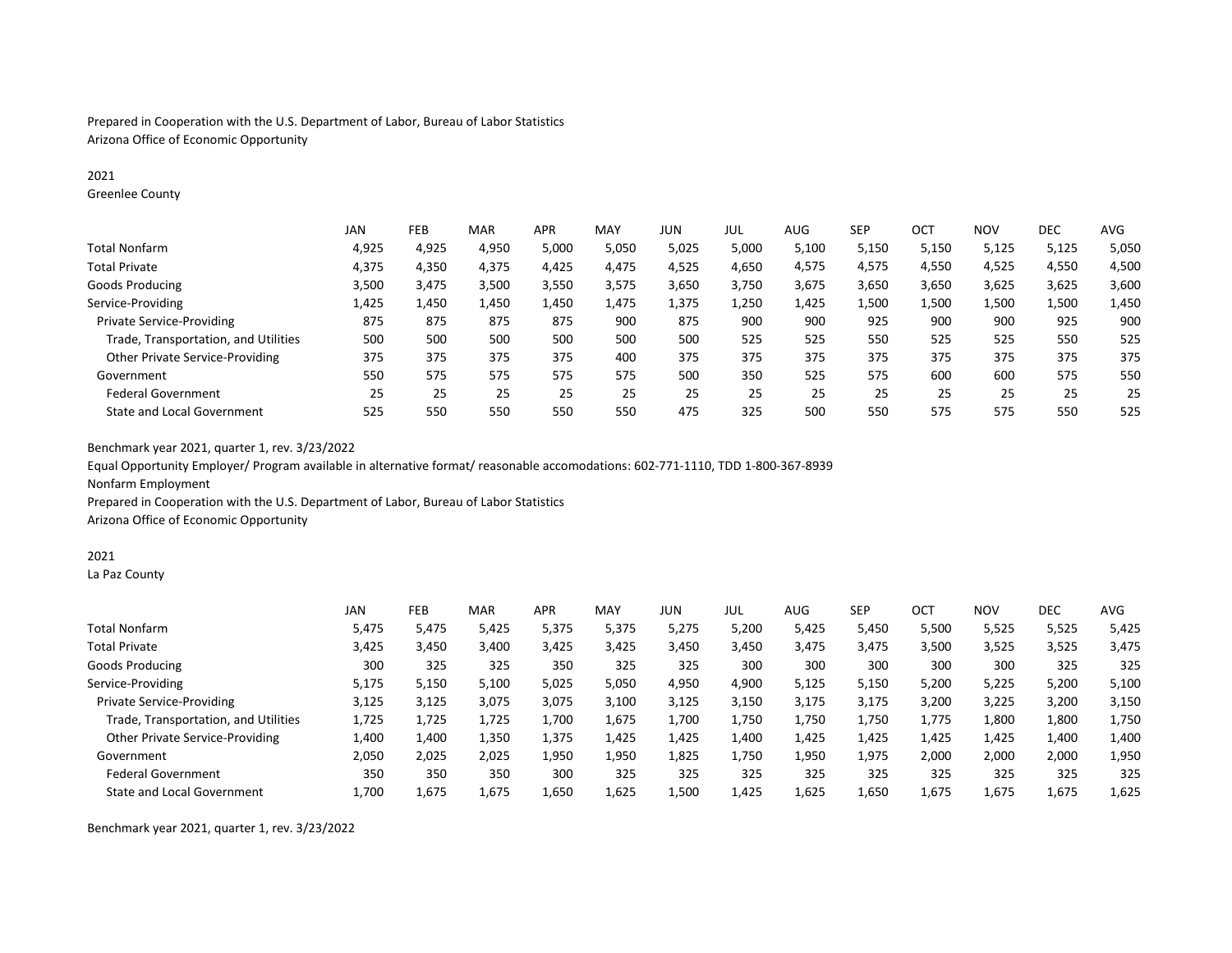Equal Opportunity Employer/ Program available in alternative format/ reasonable accomodations: 602-771-1110, TDD 1-800-367-8939 Nonfarm Employment Prepared in Cooperation with the U.S. Department of Labor, Bureau of Labor Statistics Arizona Office of Economic Opportunity

2021

Maricopa County

|                                           | <b>JAN</b> | FEB                 | <b>MAR</b> | <b>APR</b> | MAY       | JUN                           | JUL       | AUG     | <b>SEP</b> | <b>OCT</b>                              | <b>NOV</b> | <b>DEC</b>                                                                                          | <b>AVG</b> |
|-------------------------------------------|------------|---------------------|------------|------------|-----------|-------------------------------|-----------|---------|------------|-----------------------------------------|------------|-----------------------------------------------------------------------------------------------------|------------|
| Total Nonfarm                             |            | 2.094.700 2.114.800 | 2.121.400  |            |           |                               |           |         |            |                                         |            | 2,125,900 2,124,400 2,090,300 2,085,800 2,146,000 2,161,600 2,192,300 2,212,000 2,220,200 2,140,700 |            |
| Total Private                             | 1.872.500  | 1.891.000           | 1.897.300  | 1,901,000  |           |                               |           |         |            |                                         |            | 1,903,900 1,903,500 1,911,000 1,929,800 1,937,100 1,966,300 1,984,600 1,995,500 1,924,400           |            |
| Goods Producing                           | 264,400    | 267.000             | 269.000    | 268,200    | 268,300   | 270,200                       | 272,000   | 272,500 | 273,800    | 272,500                                 | 273,200    | 273,000                                                                                             | 270,300    |
| Mining and Construction                   | 133,900    | 135,500             | 136,900    | 136,800    | 137,000   | 138,100                       | 138,600   | 138,900 | 140,400    | 138,100                                 | 138,400    | 138,900                                                                                             | 137,600    |
| Manufacturing                             | 130,500    | 131,500             | 132.100    | 131,400    | 131,300   | 132,100                       | 133,400   | 133,600 | 133,400    | 134,400                                 | 134,800    | 134,100                                                                                             | 132,700    |
| Service-Providing                         | 1.830.300  | 1.847.800           | 1.852.400  | 1.857.700  |           | 1,856,100 1,820,100 1,813,800 |           |         |            | 1.873.500 1.887.800 1.919.800 1.938.800 |            | 1.947.200                                                                                           | 1,870,400  |
| <b>Private Service-Providing</b>          | 1.608.100  | 1.624.000           | .628.300   | 1.632.800  | 1.635.600 | 1,633,300                     | 1.639.000 |         |            | 1,657,300 1,663,300 1,693,800 1,711,400 |            | 1,722,500 1,654,100                                                                                 |            |
| Trade, Transportation, and Utilities      | 419,400    | 419,800             | 419.100    | 414,800    | 415,900   | 419,400                       | 422,400   | 424,700 | 427,000    | 437,600                                 | 449,500    | 454,600                                                                                             | 427,000    |
| Information                               | 37,900     | 38,500              | 38,200     | 38,500     | 38,900    | 39,200                        | 39,700    | 39,900  | 39,800     | 41,100                                  | 41,200     | 41,100                                                                                              | 39,500     |
| <b>Financial Activities</b>               | 212,300    | 213,600             | 214,100    | 213,200    | 212,400   | 212,100                       | 213,800   | 213,800 | 213,300    | 214,800                                 | 215,600    | 215,400                                                                                             | 213,700    |
| <b>Professional and Business Services</b> | 355,700    | 361,200             | 361,600    | 362,500    | 363,100   | 358,600                       | 358,100   | 363,400 | 363,300    | 372,100                                 | 374,800    | 379,600                                                                                             | 364,500    |
| <b>Educational and Health Services</b>    | 332,700    | 335,800             | 335,300    | 338,200    | 335,500   | 331,900                       | 332,500   | 337,500 | 340,000    | 342,700                                 | 344,600    | 345,400                                                                                             | 337,700    |
| Leisure and Hospitality                   | 186,900    | 191.400             | 195,700    | 200,300    | 203,800   | 205,500                       | 206,200   | 210,700 | 211,900    | 217,300                                 | 216,900    | 217,100                                                                                             | 205,300    |
| <b>Other Services</b>                     | 63,200     | 63,700              | 64,300     | 65,300     | 66,000    | 66,600                        | 66,300    | 67,300  | 68,000     | 68,200                                  | 68,800     | 69,300                                                                                              | 66,400     |
| Government                                | 222,200    | 223,800             | 224,100    | 224,900    | 220,500   | 186,800                       | 174,800   | 216,200 | 224,500    | 226,000                                 | 227,400    | 224,700                                                                                             | 216,300    |
| <b>Federal Government</b>                 | 22,400     | 22,500              | 22,400     | 22,400     | 22,600    | 22,600                        | 22,700    | 22,600  | 22,700     | 22,600                                  | 22,800     | 22,700                                                                                              | 22,600     |
| <b>State and Local Government</b>         | 199.800    | 201,300             | 201.700    | 202,500    | 197,900   | 164,200                       | 152,100   | 193,600 | 201,800    | 203,400                                 | 204,600    | 202,000                                                                                             | 193,700    |
|                                           |            |                     |            |            |           |                               |           |         |            |                                         |            |                                                                                                     |            |

Benchmark year 2021, quarter 1, rev. 3/23/2022

Equal Opportunity Employer/ Program available in alternative format/ reasonable accomodations: 602-771-1110, TDD 1-800-367-8939 Nonfarm Employment

Prepared in Cooperation with the U.S. Department of Labor, Bureau of Labor Statistics Arizona Office of Economic Opportunity

### 2021

Mohave County(Lake Havasu City-Kingman MSA)

|                        | JAN    | FEB    | MAR    | APR    | MAY    | JUN    | JUL    | AUG    | <b>SEP</b> | ОСТ    | <b>NOV</b> | DEC    | <b>AVG</b> |
|------------------------|--------|--------|--------|--------|--------|--------|--------|--------|------------|--------|------------|--------|------------|
| Total Nonfarm          | 51.900 | 52.700 | 53.000 | 53.300 | 53.300 | 53.200 | 53.300 | 54.100 | 54.100     | 54.300 | 55.000     | 54.900 | 53,600     |
| <b>Total Private</b>   | 44.200 | 44.800 | 45.100 | 45.400 | 45,600 | 45.700 | 45,800 | 46.300 | 46,200     | 46,300 | 46.900     | 47.100 | 45.800     |
| <b>Goods Producing</b> | 5,900  | 5,900  | 7,000  | 7,000  | 7,100  | 7,100  | 7,100  | 7,200  | 7,200      | 7,200  | 7,200      | 7,200  | 7,100      |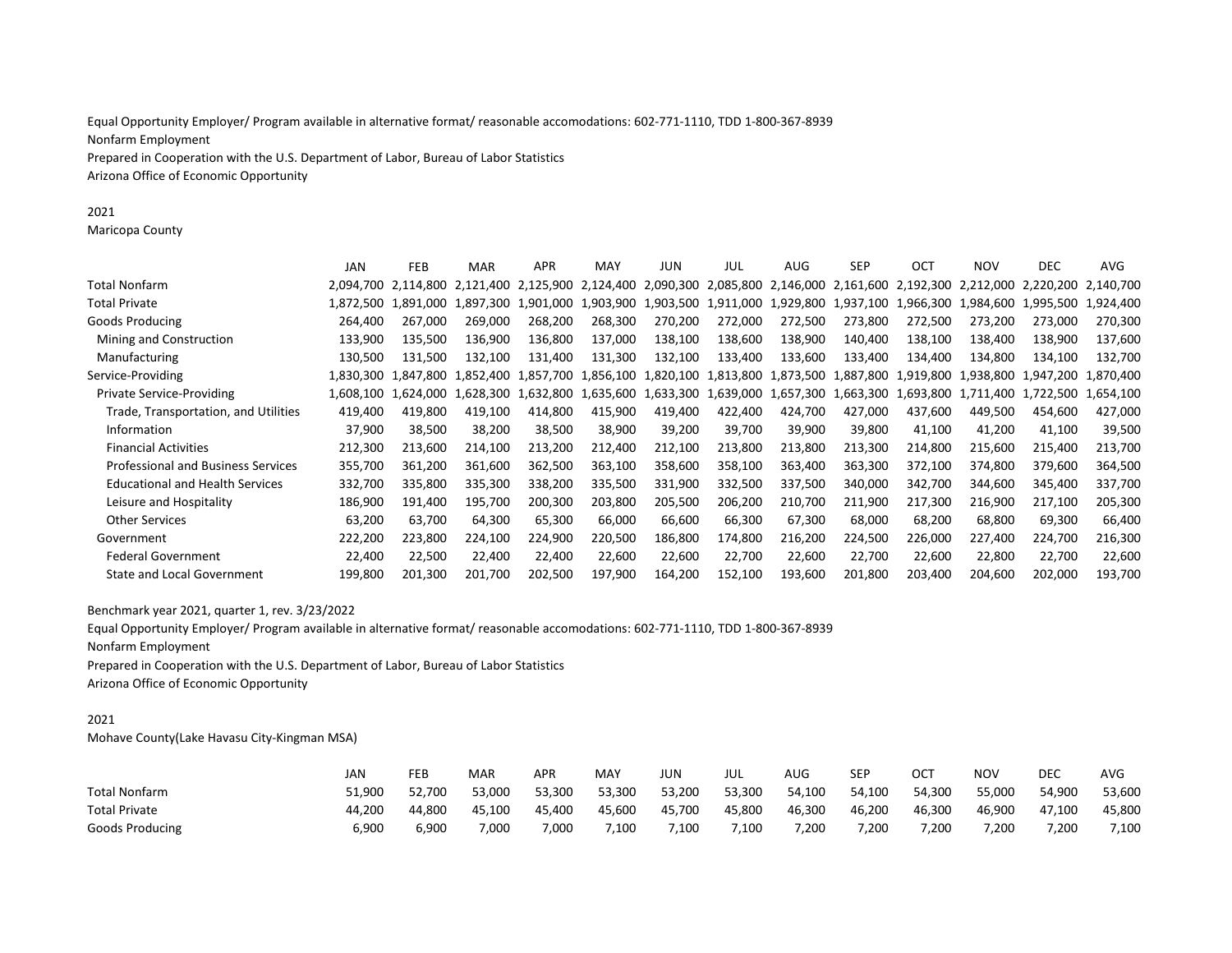| Mining and Construction                   | 4,000  | 4,000  | 4,100  | 4,100  | 4,200  | 4,200  | 4,200  | 4,200  | 4,200  | 4,200  | 4,200  | 4,200  | 4,200  |
|-------------------------------------------|--------|--------|--------|--------|--------|--------|--------|--------|--------|--------|--------|--------|--------|
| Manufacturing                             | 2,900  | 2,900  | 2,900  | 2,900  | 2.900  | 2,900  | 2,900  | 3,000  | 3,000  | 3,000  | 3,000  | 3,000  | 2,900  |
| Service-Providing                         | 45,000 | 45,800 | 46,000 | 46,300 | 46,200 | 46,100 | 46,200 | 46,900 | 46,900 | 47,100 | 47,800 | 47,700 | 46,500 |
| <b>Private Service-Providing</b>          | 37,300 | 37,900 | 38,100 | 38,400 | 38,500 | 38,600 | 38,700 | 39,100 | 39,000 | 39,100 | 39,700 | 39,900 | 38,700 |
| Trade, Transportation, and Utilities      | 13,000 | 13,200 | 13,300 | 13,300 | 13.400 | 13,500 | 13,700 | 13,700 | 13.600 | 13,600 | 14.000 | 14,100 | 13,500 |
| Information                               | 400    | 400    | 400    | 500    | 400    | 400    | 400    | 400    | 400    | 400    | 400    | 400    | 400    |
| <b>Financial Activities</b>               | 2,100  | 2,100  | 2,100  | 2,200  | 2,200  | 2,200  | 2,200  | 2,200  | 2,100  | 2,100  | 2,100  | 2,100  | 2,100  |
| <b>Professional and Business Services</b> | 3,700  | 3,800  | 3,800  | 3,800  | 3,800  | 3,800  | 3,700  | 3,800  | 3,900  | 3,900  | 4,000  | 4,000  | 3,800  |
| <b>Educational and Health Services</b>    | 9,100  | 9,000  | 9,000  | 9,100  | 9,100  | 8,900  | 8,900  | 9,200  | 9,200  | 9,200  | 9,200  | 9,200  | 9,100  |
| Leisure and Hospitality                   | 7,200  | 7,500  | 7,600  | 7.700  | 7,700  | 7,900  | 7,900  | 7,900  | 7,900  | 8,000  | 8,000  | 8,100  | 7,800  |
| <b>Other Services</b>                     | 1.800  | 1,900  | 1,900  | 1,800  | 1,900  | 1,900  | 1,900  | 1,900  | 1,900  | 1,900  | 2,000  | 2,000  | 1,900  |
| Government                                | 7.700  | 7,900  | 7,900  | 7.900  | 7,700  | 7,500  | 7,500  | 7,800  | 7,900  | 8,000  | 8,100  | 7,800  | 7,800  |
| <b>Federal Government</b>                 | 500    | 500    | 500    | 500    | 500    | 500    | 500    | 500    | 500    | 500    | 500    | 500    | 500    |
| <b>State and Local Government</b>         | 7.200  | 7.400  | 7,400  | 7,400  | 7.200  | 7.000  | 7,000  | 7,300  | 7.400  | 7,500  | 7,600  | 7,300  | 7,300  |
|                                           |        |        |        |        |        |        |        |        |        |        |        |        |        |

Equal Opportunity Employer/ Program available in alternative format/ reasonable accomodations: 602-771-1110, TDD 1-800-367-8939

Nonfarm Employment

Prepared in Cooperation with the U.S. Department of Labor, Bureau of Labor Statistics

Arizona Office of Economic Opportunity

# 2021

Navajo County

|                                           | <b>JAN</b> | FEB    | <b>MAR</b> | <b>APR</b> | MAY    | JUN    | JUL    | AUG    | <b>SEP</b> | OCT    | <b>NOV</b> | <b>DEC</b> | AVG    |
|-------------------------------------------|------------|--------|------------|------------|--------|--------|--------|--------|------------|--------|------------|------------|--------|
| Total Nonfarm                             | 25,900     | 26,150 | 26,400     | 26,875     | 27,225 | 26,550 | 26,100 | 27,325 | 27,450     | 27,325 | 27,050     | 27,050     | 26,800 |
| Total Private                             | 16,550     | 16,750 | 16,975     | 17,375     | 17,700 | 17,800 | 17,800 | 17,700 | 17,700     | 17,600 | 17,400     | 17,375     | 17,400 |
| Goods Producing                           | 1,625      | 1,675  | 1,700      | 1,775      | 1,750  | 1,800  | 1,800  | 1,725  | 1,750      | 1,725  | 1,700      | 1,700      | 1,725  |
| Mining and Construction                   | 1,300      | 1,350  | 1,375      | 1,450      | 1,425  | 1,475  | 1,475  | 1,425  | 1,450      | 1,425  | 1,400      | 1,400      | 1,400  |
| Manufacturing                             | 325        | 325    | 325        | 325        | 325    | 325    | 325    | 300    | 300        | 300    | 300        | 300        | 325    |
| Service-Providing                         | 24,275     | 24,475 | 24,700     | 25,100     | 25,475 | 24,750 | 24,300 | 25,600 | 25,700     | 25,600 | 25,350     | 25,350     | 25,075 |
| <b>Private Service-Providing</b>          | 14,925     | 15,075 | 15,275     | 15,600     | 15,950 | 16,000 | 16,000 | 15,975 | 15,950     | 15,875 | 15,700     | 15,675     | 15,675 |
| Trade, Transportation, and Utilities      | 4,900      | 4,950  | 5,050      | 5,000      | 5,100  | 5,175  | 5,225  | 5,175  | 5,200      | 5,150  | 5,200      | 5,225      | 5,100  |
| Information                               | 200        | 200    | 200        | 225        | 200    | 200    | 200    | 200    | 225        | 200    | 200        | 200        | 200    |
| <b>Financial Activities</b>               | 550        | 550    | 550        | 550        | 550    | 550    | 575    | 575    | 575        | 600    | 600        | 600        | 575    |
| <b>Professional and Business Services</b> | 1,250      | 1,250  | 1,275      | 1,325      | 1,325  | 1,350  | 1,325  | 1,325  | 1,350      | 1,375  | 1,350      | 1,300      | 1,325  |
| <b>Educational and Health Services</b>    | 4,325      | 4,375  | 4,375      | 4,400      | 4,400  | 4,275  | 4,150  | 4,275  | 4,275      | 4,300  | 4,300      | 4,325      | 4,325  |
| Leisure and Hospitality                   | 3,150      | 3,200  | 3,275      | 3,550      | 3,800  | 3,875  | 3,925  | 3,850  | 3,750      | 3,700  | 3,500      | 3,475      | 3,575  |
| <b>Other Services</b>                     | 550        | 550    | 550        | 550        | 575    | 575    | 600    | 575    | 575        | 550    | 550        | 550        | 575    |
| Government                                | 9,350      | 9,400  | 9,425      | 9,500      | 9,525  | 8,750  | 8,300  | 9,625  | 9,750      | 9,725  | 9,650      | 9,675      | 9,400  |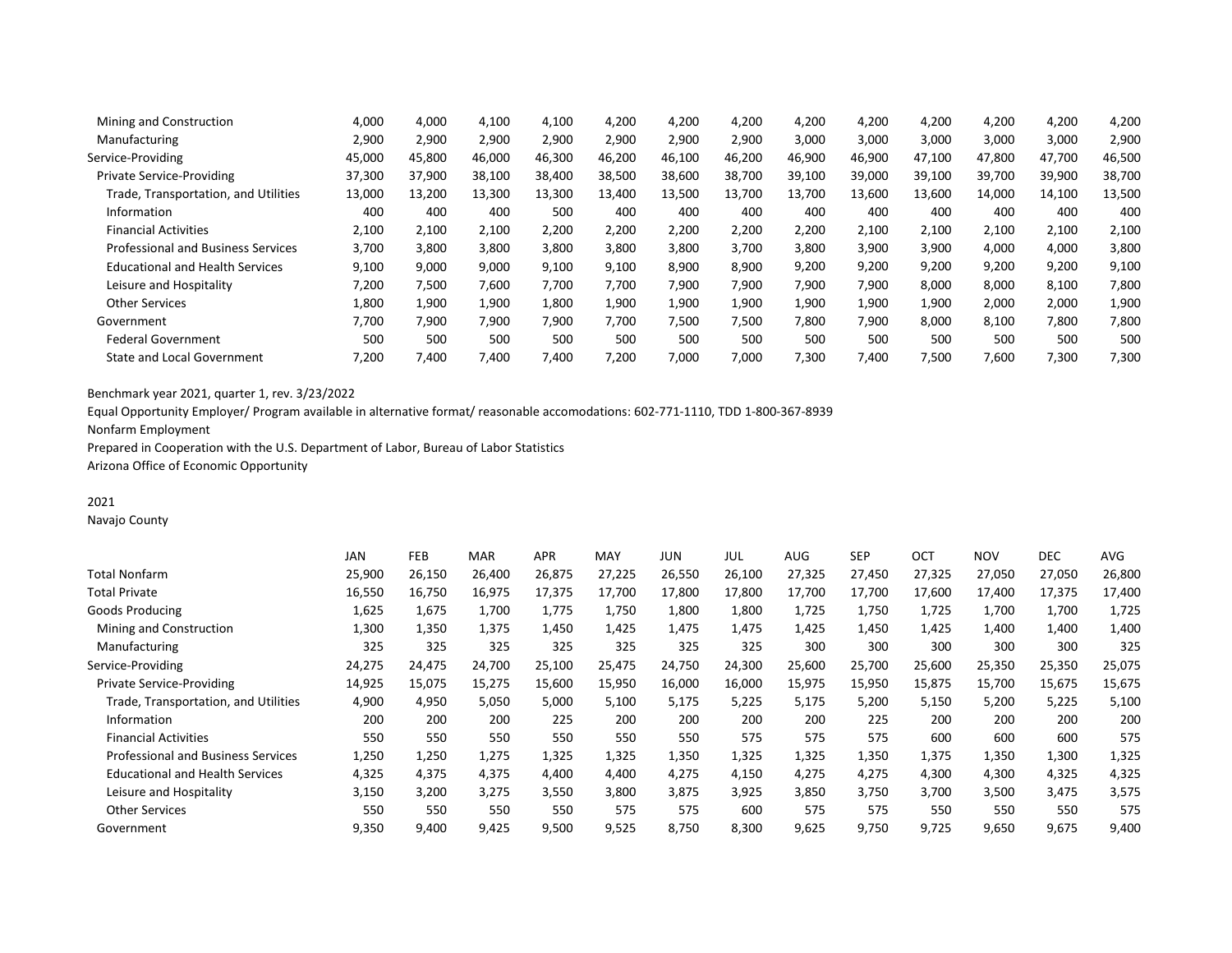| Federal Government         | 1,900 | 1,875 | 1,925 | 1.975 | 2,050 | 2,075 | 2,050 | 2.100 | 2.050 | 2,000 | 1,950 | 1,950 | 2,000 |
|----------------------------|-------|-------|-------|-------|-------|-------|-------|-------|-------|-------|-------|-------|-------|
| State and Local Government | 7,450 | 7,525 | 7,500 | 7,525 | 7,475 | 6,675 | 6,250 | 7,525 | 7.700 | 7,725 | 7,700 | 7,725 | 7,400 |

Equal Opportunity Employer/ Program available in alternative format/ reasonable accomodations: 602-771-1110, TDD 1-800-367-8939

Nonfarm Employment

Prepared in Cooperation with the U.S. Department of Labor, Bureau of Labor Statistics

Arizona Office of Economic Opportunity

### 2021

Pima County(Tucson MSA)

|                                           | <b>JAN</b> | FEB     | <b>MAR</b> | <b>APR</b> | <b>MAY</b> | JUN     | JUL     | <b>AUG</b> | <b>SEP</b> | <b>OCT</b> | <b>NOV</b> | <b>DEC</b> | AVG     |
|-------------------------------------------|------------|---------|------------|------------|------------|---------|---------|------------|------------|------------|------------|------------|---------|
| <b>Total Nonfarm</b>                      | 372,100    | 375,000 | 377.300    | 377,200    | 378,300    | 369,900 | 370,000 | 379,500    | 383,700    | 386,300    | 390,500    | 392,700    | 379,400 |
| Total Private                             | 298,400    | 300,200 | 302,200    | 302,100    | 303,300    | 303,000 | 303,500 | 305,900    | 307,200    | 309,900    | 312,700    | 315,400    | 305,300 |
| Goods Producing                           | 46,500     | 46,600  | 46,900     | 46,900     | 47,100     | 47,500  | 47,700  | 47,600     | 47,500     | 47,500     | 48,000     | 47,800     | 47,300  |
| Mining and Construction                   | 19,200     | 19,300  | 19,500     | 19,600     | 19,600     | 19,900  | 20,100  | 20,000     | 20,000     | 20,000     | 20,100     | 20,000     | 19,800  |
| Manufacturing                             | 27,300     | 27,300  | 27,400     | 27,300     | 27,500     | 27,600  | 27,600  | 27,600     | 27,500     | 27,500     | 27,900     | 27,800     | 27,500  |
| Service-Providing                         | 325,600    | 328,400 | 330,400    | 330,300    | 331,200    | 322,400 | 322,300 | 331,900    | 336,200    | 338,800    | 342,500    | 344,900    | 332,100 |
| Private Service-Providing                 | 251,900    | 253,600 | 255,300    | 255,200    | 256,200    | 255,500 | 255,800 | 258,300    | 259,700    | 262,400    | 264,700    | 267,600    | 258,000 |
| Trade, Transportation, and Utilities      | 66,800     | 67,000  | 67,000     | 66,200     | 66,600     | 66,900  | 67,600  | 68,000     | 68,800     | 69,800     | 71,600     | 72,700     | 68,300  |
| Information                               | 4,900      | 5,000   | 4,900      | 4,900      | 5,000      | 4,900   | 4,900   | 5,000      | 5,000      | 5,100      | 5,100      | 5,100      | 5,000   |
| <b>Financial Activities</b>               | 18,600     | 18,700  | 18,800     | 18,700     | 18,700     | 18,600  | 18,800  | 18,800     | 18,800     | 18,900     | 18,900     | 19,100     | 18,800  |
| <b>Professional and Business Services</b> | 47,600     | 47,900  | 47,900     | 47,500     | 47,200     | 46,700  | 47,100  | 47,400     | 47,000     | 46,900     | 46,300     | 45,500     | 47,100  |
| <b>Educational and Health Services</b>    | 66,500     | 66,700  | 67,100     | 66,800     | 66,800     | 66,100  | 65,500  | 66,400     | 66,400     | 66,100     | 66,900     | 68,400     | 66,600  |
| Leisure and Hospitality                   | 34,900     | 35,700  | 36,800     | 38,300     | 39,000     | 39,300  | 38,800  | 39,500     | 40,400     | 42,100     | 42,100     | 43,000     | 39,200  |
| <b>Other Services</b>                     | 12,600     | 12,600  | 12,800     | 12,800     | 12,900     | 13,000  | 13,100  | 13,200     | 13,300     | 13,500     | 13,800     | 13,800     | 13,100  |
| Government                                | 73,700     | 74,800  | 75,100     | 75,100     | 75,000     | 66,900  | 66,500  | 73,600     | 76,500     | 76,400     | 77,800     | 77,300     | 74,100  |
| <b>Federal Government</b>                 | 12,800     | 12,900  | 12,900     | 12,900     | 12,800     | 12,800  | 12,900  | 12,800     | 12,800     | 12,700     | 12,900     | 12,900     | 12,800  |
| <b>State and Local Government</b>         | 60,900     | 61,900  | 62,200     | 62,200     | 62,200     | 54,100  | 53,600  | 60,800     | 63,700     | 63,700     | 64,900     | 64,400     | 61,200  |

Benchmark year 2021, quarter 1, rev. 3/23/2022

Equal Opportunity Employer/ Program available in alternative format/ reasonable accomodations: 602-771-1110, TDD 1-800-367-8939

Nonfarm Employment

Prepared in Cooperation with the U.S. Department of Labor, Bureau of Labor Statistics Arizona Office of Economic Opportunity

2021 Pinal County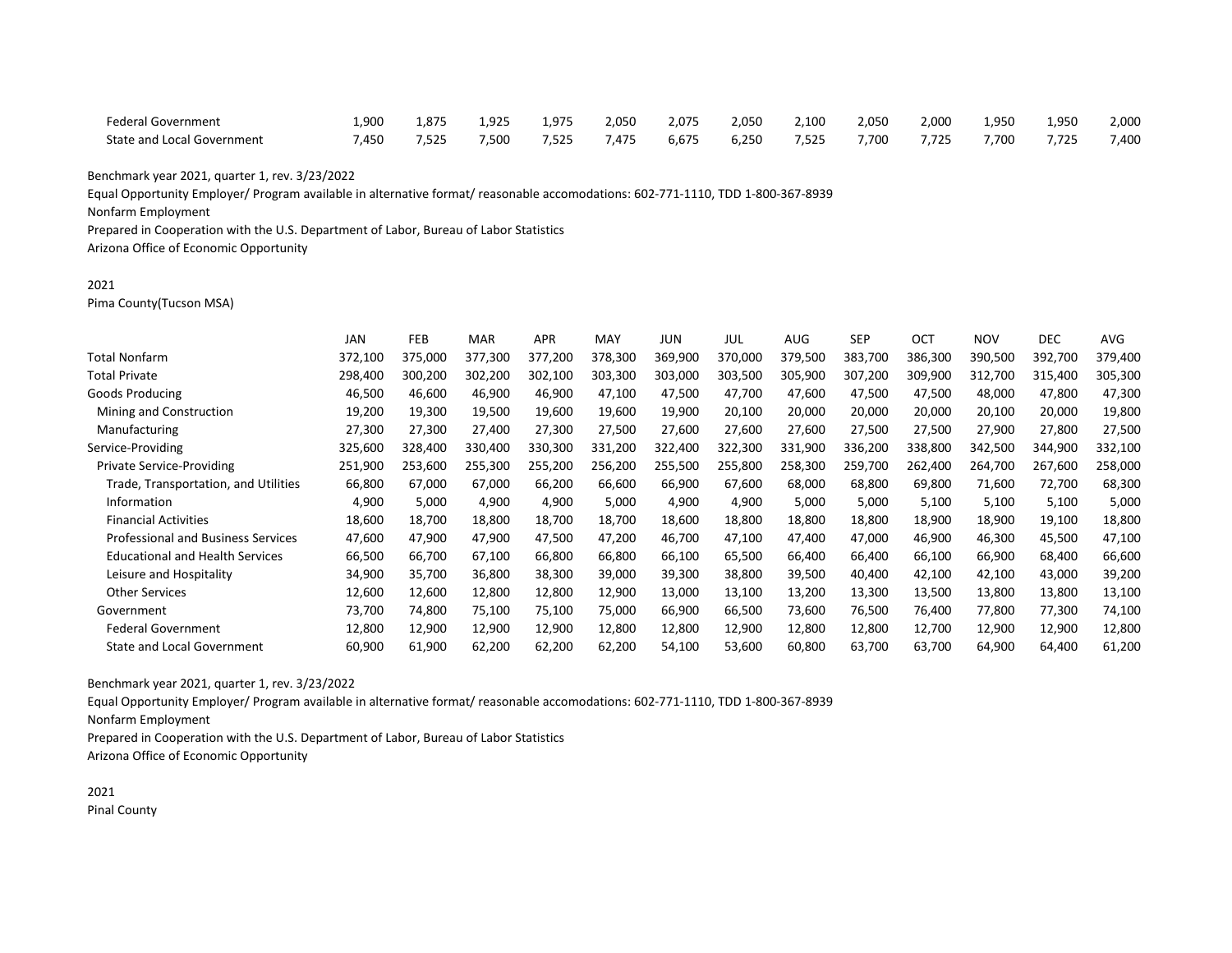|                                           | <b>JAN</b> | <b>FEB</b> | <b>MAR</b> | <b>APR</b> | MAY    | JUN    | JUL    | <b>AUG</b> | <b>SEP</b> | OCT    | <b>NOV</b> | <b>DEC</b> | AVG    |
|-------------------------------------------|------------|------------|------------|------------|--------|--------|--------|------------|------------|--------|------------|------------|--------|
| <b>Total Nonfarm</b>                      | 62,300     | 62,950     | 63,250     | 63,475     | 63,525 | 61,775 | 61,450 | 64,100     | 64,625     | 65,250 | 66,075     | 66,175     | 63,725 |
| <b>Total Private</b>                      | 43,225     | 43,750     | 44,000     | 44,225     | 44,225 | 43,900 | 44,875 | 45,000     | 45,450     | 46,075 | 46,875     | 47,000     | 44,875 |
| Goods Producing                           | 7,650      | 7,775      | 7,925      | 8,050      | 8,150  | 8,400  | 8,475  | 8,525      | 8,650      | 8,775  | 8,750      | 8,750      | 8,325  |
| Mining and Construction                   | 3,475      | 3,525      | 3,600      | 3,675      | 3,700  | 3,800  | 3,825  | 3,825      | 3,825      | 3,900  | 3,800      | 3,800      | 3,725  |
| Manufacturing                             | 4,175      | 4,250      | 4,325      | 4,375      | 4,450  | 4,600  | 4,650  | 4,700      | 4,825      | 4,875  | 4,950      | 4,950      | 4,600  |
| Service-Providing                         | 54,650     | 55,175     | 55,325     | 55,425     | 55,375 | 53,375 | 52,975 | 55,575     | 55,975     | 56,475 | 57,325     | 57,425     | 55,400 |
| <b>Private Service-Providing</b>          | 35,575     | 35,975     | 36,075     | 36,175     | 36,075 | 35,500 | 36,400 | 36,475     | 36,800     | 37,300 | 38,125     | 38,250     | 36,550 |
| Trade, Transportation, and Utilities      | 12,650     | 12,800     | 12,900     | 12,875     | 12,925 | 12,750 | 13,100 | 13,075     | 13,275     | 13,475 | 13,850     | 13,975     | 13,125 |
| Information                               | 350        | 350        | 350        | 350        | 350    | 375    | 400    | 400        | 375        | 375    | 375        | 375        | 375    |
| <b>Financial Activities</b>               | 1,800      | 1,800      | 1,850      | 1,825      | 1,775  | 1,800  | 1,825  | 1,825      | 1,800      | 1,825  | 1,900      | 1,875      | 1,825  |
| <b>Professional and Business Services</b> | 6,100      | 6,125      | 6,125      | 6,150      | 6,125  | 6,125  | 6,625  | 6,150      | 6,100      | 6,200  | 6,250      | 6,175      | 6,200  |
| <b>Educational and Health Services</b>    | 6,400      | 6,375      | 6,275      | 6,300      | 6,275  | 5,825  | 5,850  | 6,350      | 6,400      | 6,375  | 6,475      | 6,475      | 6,275  |
| Leisure and Hospitality                   | 6,675      | 6,875      | 6,950      | 6,975      | 6,975  | 6,950  | 6,925  | 7,000      | 7,150      | 7,325  | 7,550      | 7,625      | 7,075  |
| <b>Other Services</b>                     | 1,600      | 1,650      | 1,625      | 1,700      | 1,650  | 1,675  | 1,675  | 1,675      | 1,700      | 1,725  | 1,725      | 1,750      | 1,675  |
| Government                                | 19,075     | 19,200     | 19,250     | 19,250     | 19,300 | 17,875 | 16,575 | 19,100     | 19,175     | 19,175 | 19,200     | 19,175     | 18,850 |
| <b>Federal Government</b>                 | 1,475      | 1,475      | 1,475      | 1,475      | 1,475  | 1,475  | 1,475  | 1,475      | 1,450      | 1,425  | 1,400      | 1,425      | 1,450  |
| <b>State and Local Government</b>         | 17,600     | 17,725     | 17,775     | 17,775     | 17,825 | 16,400 | 15,100 | 17,625     | 17,725     | 17,750 | 17,800     | 17,750     | 17,400 |

Equal Opportunity Employer/ Program available in alternative format/ reasonable accomodations: 602-771-1110, TDD 1-800-367-8939 Nonfarm Employment

Prepared in Cooperation with the U.S. Department of Labor, Bureau of Labor Statistics Arizona Office of Economic Opportunity

# 2021

Santa Cruz County

|                                      | JAN    | FEB    | <b>MAR</b> | <b>APR</b> | MAY    | JUN    | JUL    | AUG    | <b>SEP</b> | OCT    | <b>NOV</b> | <b>DEC</b> | AVG    |
|--------------------------------------|--------|--------|------------|------------|--------|--------|--------|--------|------------|--------|------------|------------|--------|
| <b>Total Nonfarm</b>                 | 13,125 | 13,225 | 13,250     | 13,275     | 13,275 | 12,600 | 11,900 | 12,325 | 12,550     | 12,975 | 13,475     | 13,725     | 12,975 |
| <b>Total Private</b>                 | 9,300  | 9.400  | 9,425      | 9,425      | 9,425  | 9,200  | 8,775  | 8,600  | 8,800      | 9,175  | 9,675      | 9,875      | 9,250  |
| Goods Producing                      | 600    | 600    | 625        | 650        | 625    | 625    | 625    | 625    | 650        | 650    | 650        | 650        | 625    |
| Service-Providing                    | 12,525 | 12,625 | 12,625     | 12,625     | 12,650 | 11,975 | 11,275 | 11,700 | 11,900     | 12,325 | 12,825     | 13,075     | 12,350 |
| Private Service-Providing            | 8.700  | 8.800  | 8,800      | 8,775      | 8,800  | 8,575  | 8,150  | 7,975  | 8,150      | 8,525  | 9,025      | 9,225      | 8,625  |
| Trade, Transportation, and Utilities | 5,675  | 5,700  | 5,650      | 5,525      | 5,550  | 5,425  | 5,025  | 4,825  | 4,875      | 5,100  | 5,575      | 5,750      | 5,400  |
| Other Private Service-Providing      | 3,025  | 3,100  | 3,150      | 3,250      | 3,250  | 3,150  | 3,125  | 3,150  | 3.275      | 3,425  | 3,450      | 3,475      | 3,225  |
| Government                           | 3,825  | 3,825  | 3,825      | 3,850      | 3,850  | 3,400  | 3,125  | 3,725  | 3.750      | 3,800  | 3,800      | 3,850      | 3,725  |
| <b>Federal Government</b>            | 1,800  | 1,800  | 1,775      | 1,800      | 1,800  | 1,800  | 1,800  | 1,775  | 1,775      | 1,775  | 1,775      | 1,775      | 1,800  |
| State and Local Government           | 2,025  | 2,025  | 2,050      | 2,050      | 2,050  | 1,600  | 1,325  | 1,950  | 1,975      | 2,025  | 2,025      | 2,075      | 1,925  |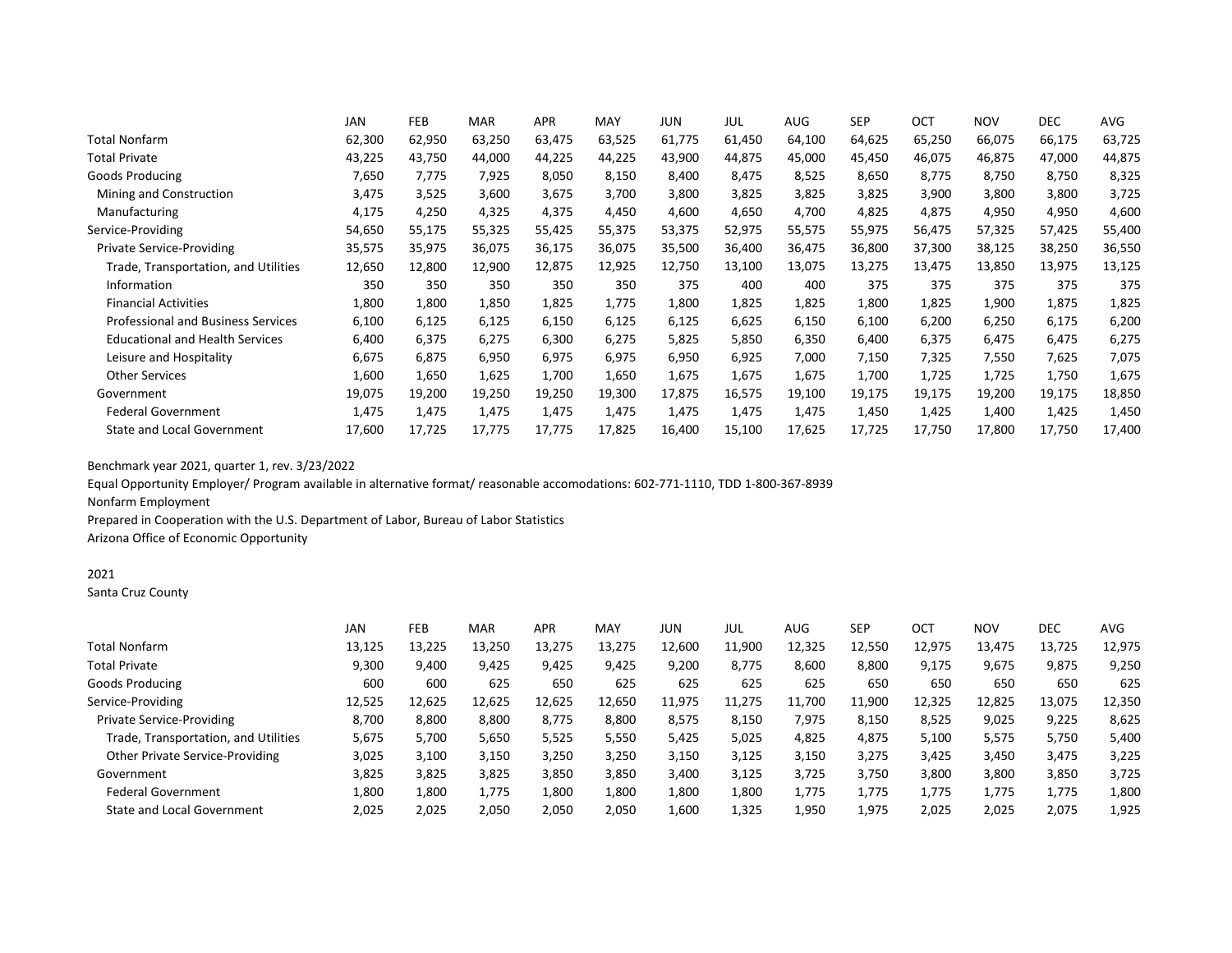Equal Opportunity Employer/ Program available in alternative format/ reasonable accomodations: 602-771-1110, TDD 1-800-367-8939 Nonfarm Employment Prepared in Cooperation with the U.S. Department of Labor, Bureau of Labor Statistics Arizona Office of Economic Opportunity

#### 2021

Yavapai County(Prescott MSA)

|                                           | JAN    | <b>FEB</b> | <b>MAR</b> | APR.   | MAY    | JUN    | JUL    | AUG    | <b>SEP</b> | OCT    | <b>NOV</b> | DEC.   | AVG    |
|-------------------------------------------|--------|------------|------------|--------|--------|--------|--------|--------|------------|--------|------------|--------|--------|
| <b>Total Nonfarm</b>                      | 63,900 | 64,900     | 65,500     | 65,800 | 66,100 | 65,300 | 65,300 | 66,300 | 67,000     | 67,700 | 68,200     | 68,300 | 66,200 |
| <b>Total Private</b>                      | 53,600 | 54,300     | 54,900     | 55,200 | 55,400 | 55,600 | 55,700 | 55,800 | 56,300     | 56,900 | 57,400     | 57,500 | 55,700 |
| Goods Producing                           | 10,200 | 10,200     | 10,300     | 10,300 | 10,300 | 10,500 | 10,500 | 10,500 | 10,600     | 10,600 | 10,600     | 10,600 | 10,400 |
| Mining and Construction                   | 6,500  | 6,500      | 6,600      | 6,600  | 6,600  | 6,700  | 6,700  | 6,700  | 6,700      | 6,700  | 6,700      | 6,700  | 6,600  |
| Manufacturing                             | 3,700  | 3,700      | 3,700      | 3,700  | 3,700  | 3,800  | 3,800  | 3,800  | 3,900      | 3,900  | 3,900      | 3,900  | 3,800  |
| Service-Providing                         | 53,700 | 54,700     | 55,200     | 55,500 | 55,800 | 54,800 | 54,800 | 55,800 | 56,400     | 57,100 | 57,600     | 57,700 | 55,800 |
| <b>Private Service-Providing</b>          | 43,400 | 44,100     | 44,600     | 44,900 | 45,100 | 45,100 | 45,200 | 45,300 | 45,700     | 46,300 | 46,800     | 46,900 | 45,300 |
| Trade, Transportation, and Utilities      | 12,900 | 13,000     | 13,100     | 13,000 | 13,100 | 13,200 | 13,300 | 13,200 | 13,200     | 13,400 | 13,900     | 14,100 | 13,300 |
| Information                               | 400    | 400        | 400        | 400    | 400    | 400    | 400    | 400    | 400        | 400    | 400        | 400    | 400    |
| <b>Financial Activities</b>               | 2,400  | 2,400      | 2,500      | 2,500  | 2,500  | 2,500  | 2,500  | 2,500  | 2,500      | 2,500  | 2,500      | 2,500  | 2,500  |
| <b>Professional and Business Services</b> | 4,700  | 4,700      | 4,800      | 4,900  | 4,900  | 4,900  | 4,900  | 4,800  | 4,900      | 5,000  | 5,000      | 5,000  | 4,900  |
| <b>Educational and Health Services</b>    | 12,000 | 12,100     | 12,000     | 12,000 | 11,900 | 11,600 | 11,500 | 11,900 | 12,100     | 12,200 | 12,200     | 12,200 | 12,000 |
| Leisure and Hospitality                   | 8,800  | 9,200      | 9,500      | 9,800  | 10,000 | 10,100 | 10,300 | 10,200 | 10,300     | 10,500 | 10,400     | 10,300 | 10,000 |
| <b>Other Services</b>                     | 2,200  | 2,300      | 2,300      | 2,300  | 2,300  | 2,400  | 2,300  | 2,300  | 2,300      | 2,300  | 2,400      | 2,400  | 2,300  |
| Government                                | 10,300 | 10,600     | 10,600     | 10,600 | 10,700 | 9,700  | 9,600  | 10,500 | 10,700     | 10,800 | 10,800     | 10,800 | 10,500 |
| <b>Federal Government</b>                 | 1,500  | 1,600      | 1,600      | 1,600  | 1,600  | 1,600  | 1,600  | 1,600  | 1,600      | 1,600  | 1,600      | 1,600  | 1,600  |
| <b>State and Local Government</b>         | 8,800  | 9,000      | 9,000      | 9,000  | 9,100  | 8,100  | 8,000  | 8,900  | 9,100      | 9,200  | 9,200      | 9,200  | 8,900  |

Benchmark year 2021, quarter 1, rev. 3/23/2022

Equal Opportunity Employer/ Program available in alternative format/ reasonable accomodations: 602-771-1110, TDD 1-800-367-8939

Nonfarm Employment

Prepared in Cooperation with the U.S. Department of Labor, Bureau of Labor Statistics

Arizona Office of Economic Opportunity

# 2021

Yuma County(Yuma MSA)

|                      | JAN    | FEB    | <b>MAR</b> | <b>APR</b> | MAY    | JUN    | JUL    | AUG    | <b>SEP</b> | ОСТ    | <b>NOV</b> | DEC    | <b>AVG</b> |
|----------------------|--------|--------|------------|------------|--------|--------|--------|--------|------------|--------|------------|--------|------------|
| Total Nonfarm        | 57.900 | 58.000 | 58.000     | 57.100     | 56,500 | 55,600 | 55,900 | 57,300 | 57,900     | 58,900 | 59,600     | 59,900 | 57,700     |
| <b>Total Private</b> | 43,900 | 43,800 | 43,800     | 42,800     | 42,200 | 42,300 | 42,700 | 42,900 | 43,300     | 44,100 | 44,900     | 45,200 | 43,500     |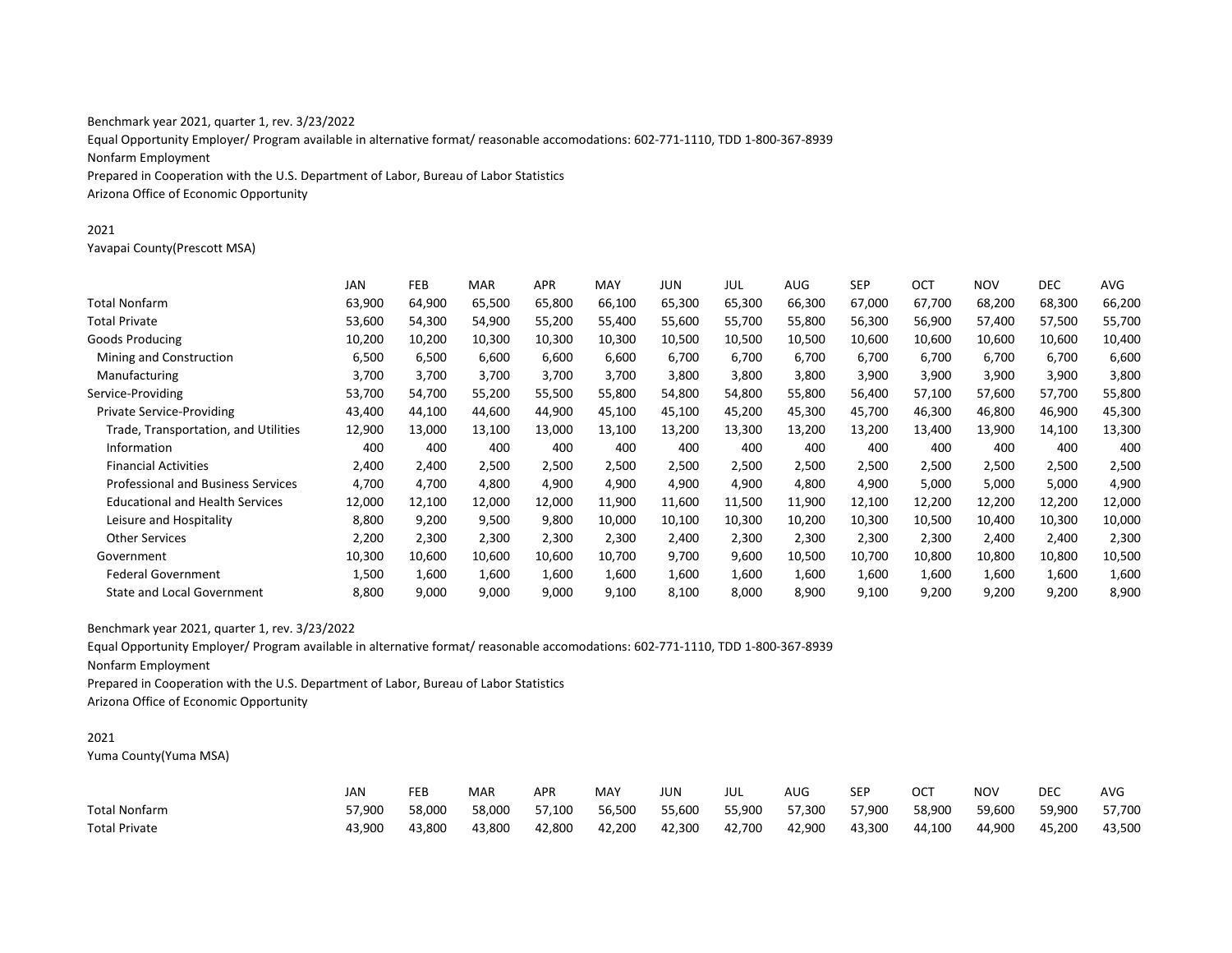| <b>Goods Producing</b>                    | 6,500  | 6,400  | 6,400  | 6,100  | 5,900  | 5,900  | 5,900  | 5,900  | 5,900  | 5,900  | 6,100  | 6,100  | 6,100  |
|-------------------------------------------|--------|--------|--------|--------|--------|--------|--------|--------|--------|--------|--------|--------|--------|
| Mining and Construction                   | 3,400  | 3,300  | 3,300  | 3,400  | 3,400  | 3,400  | 3,400  | 3,400  | 3,400  | 3,400  | 3,500  | 3,500  | 3,400  |
| Manufacturing                             | 3,100  | 3,100  | 3,100  | 2,700  | 2,500  | 2,500  | 2,500  | 2,500  | 2,500  | 2,500  | 2,600  | 2,600  | 2,700  |
| Service-Providing                         | 51,400 | 51,600 | 51,600 | 51,000 | 50,600 | 49,700 | 50,000 | 51,400 | 52,000 | 53,000 | 53,500 | 53,800 | 51,600 |
| <b>Private Service-Providing</b>          | 37,400 | 37,400 | 37,400 | 36,700 | 36,300 | 36,400 | 36,800 | 37,000 | 37,400 | 38,200 | 38,800 | 39,100 | 37,400 |
| Trade, Transportation, and Utilities      | 11,800 | 11,700 | 11,700 | 11,500 | 11,300 | 11,500 | 11,400 | 11,400 | 11,700 | 11,900 | 12,400 | 12,700 | 11,800 |
| Information                               | 300    | 300    | 300    | 300    | 300    | 300    | 300    | 300    | 300    | 300    | 300    | 300    | 300    |
| <b>Financial Activities</b>               | 2,100  | 2,100  | 2,100  | 2,000  | 2,000  | 2,000  | 2,000  | 2,000  | 2,000  | 2,100  | 2,100  | 2,100  | 2,100  |
| <b>Professional and Business Services</b> | 7,600  | 7,600  | 7,600  | 6,900  | 6,600  | 6,700  | 6,800  | 6,800  | 6,700  | 6,800  | 6,800  | 6,800  | 7,000  |
| <b>Educational and Health Services</b>    | 8.000  | 7.900  | 8,000  | 8.000  | 8,000  | 7,800  | 8,200  | 8,400  | 8,500  | 8,600  | 8,600  | 8,600  | 8,200  |
| Leisure and Hospitality                   | 5,900  | 6,100  | 6,100  | 6.400  | 6,500  | 6,500  | 6,400  | 6,400  | 6,500  | 6,800  | 6,900  | 6,900  | 6,500  |
| <b>Other Services</b>                     | 1,700  | 1,700  | 1,600  | 1,600  | 1,600  | 1,600  | 1,700  | 1,700  | 1,700  | 1,700  | 1,700  | 1,700  | 1,700  |
| Government                                | 14,000 | 14,200 | 14,200 | 14,300 | 14,300 | 13,300 | 13,200 | 14,400 | 14,600 | 14,800 | 14,700 | 14,700 | 14,200 |
| <b>Federal Government</b>                 | 3,600  | 3,600  | 3,600  | 3.700  | 3,700  | 3,600  | 3,700  | 3,700  | 3,700  | 3,700  | 3,700  | 3,700  | 3,700  |
| <b>State and Local Government</b>         | 10,400 | 10,600 | 10,600 | 10,600 | 10,600 | 9,700  | 9,500  | 10,700 | 10,900 | 11,100 | 11,000 | 11,000 | 10,600 |
|                                           |        |        |        |        |        |        |        |        |        |        |        |        |        |

Equal Opportunity Employer/ Program available in alternative format/ reasonable accomodations: 602-771-1110, TDD 1-800-367-8939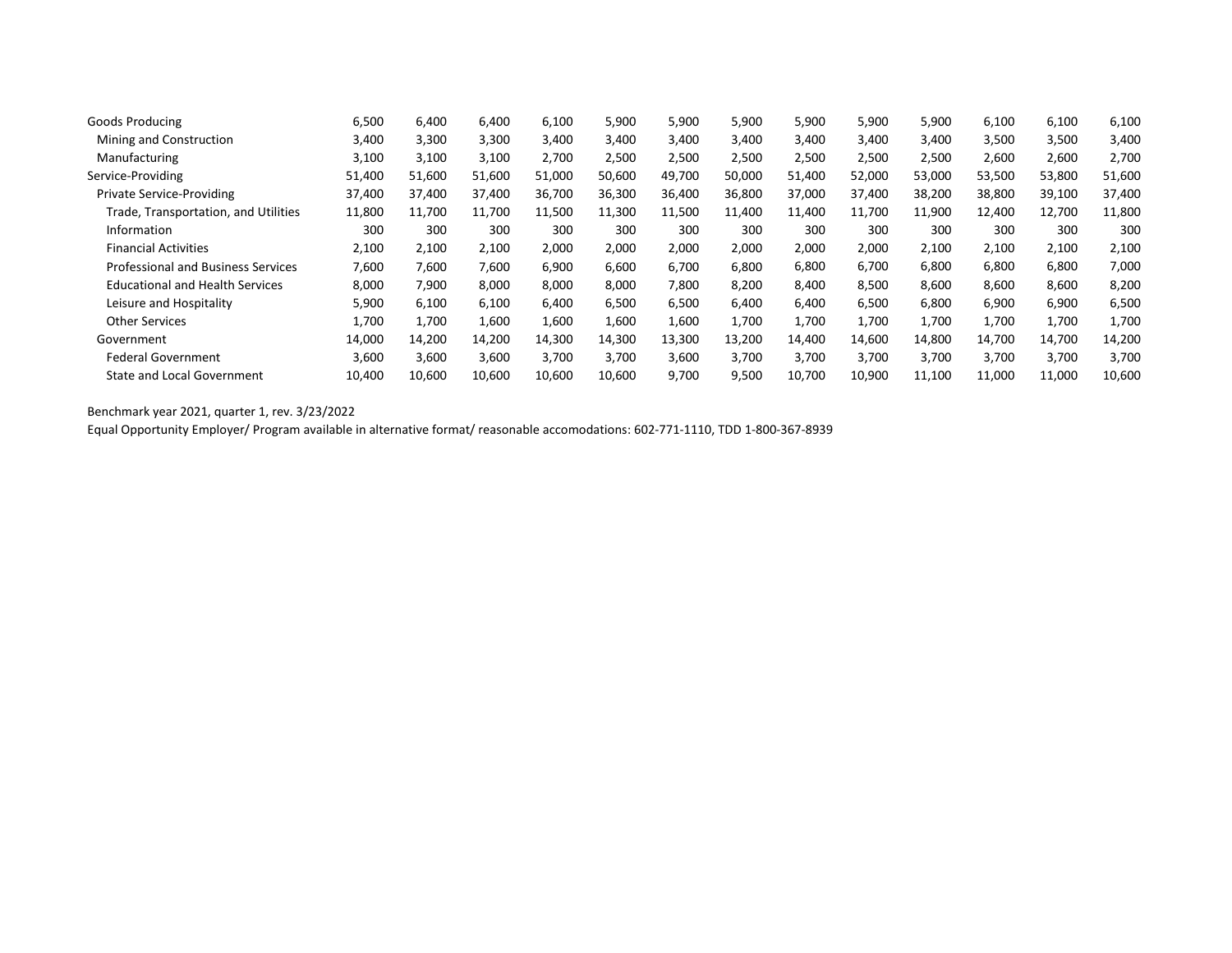### Nonfarm Employment

Prepared in Cooperation with the U.S. Department of Labor, Bureau of Labor Statistics Arizona Office of Economic Opportunity

### 2020

Apache County

|                                        | JAN    | FEB    | <b>MAR</b> | <b>APR</b> | MAY    | JUN    | JUL    | AUG    | SEP    | OC <sub>1</sub> | <b>NOV</b> | <b>DEC</b> | <b>AVG</b> |
|----------------------------------------|--------|--------|------------|------------|--------|--------|--------|--------|--------|-----------------|------------|------------|------------|
| <b>Total Nonfarm</b>                   | 18,250 | 18,225 | 18,100     | 17,050     | 17,000 | 16,050 | 15,825 | 17,125 | 17.300 | 17,200          | 17,000     | 17,050     | 17,200     |
| <b>Total Private</b>                   | 7,625  | 7,575  | 7,400      | 6,725      | 6.775  | 6,875  | 6,925  | 7,100  | 7,125  | 7.175           | 7,125      | 7,150      | 7,150      |
| Goods Producing                        | 650    | 650    | 625        | 525        | 425    | 475    | 550    | 600    | 600    | 650             | 625        | 650        | 600        |
| Service-Providing                      | 17.600 | 17,575 | 17.475     | 16,525     | 16.575 | 15,575 | 15,275 | 16,525 | 16.700 | 16,550          | 16,375     | 16,400     | 16,600     |
| <b>Private Service-Providing</b>       | 6,975  | 6,925  | 6,775      | 6,200      | 6,350  | 6,400  | 6,375  | 6,500  | 6,525  | 6,525           | 6,500      | 6,500      | 6,550      |
| Trade, Transportation, and Utilities   | 1,975  | 1,950  | 1,975      | 1,850      | 1,875  | 1,900  | 1,875  | 1,925  | 1,950  | 1,900           | 1,900      | 1,875      | 1,925      |
| <b>Other Private Service-Providing</b> | 5,000  | 4,975  | 4,800      | 4,350      | 4,475  | 4,500  | 4,500  | 4,575  | 4,575  | 4,625           | 4,600      | 4,625      | 4,625      |
| Government                             | 10.625 | 10.650 | 10.700     | 10,325     | 10.225 | 9,175  | 8,900  | 10,025 | 10.175 | 10.025          | 9,875      | 9,900      | 10,050     |
| <b>Federal Government</b>              | 2,525  | 2,575  | 2,650      | 2,675      | 2,700  | 2,725  | 2,550  | 2,725  | 2,825  | 2,750           | 2,600      | 2,625      | 2,650      |
| State and Local Government             | 8.100  | 8.075  | 8,050      | 7,650      | 7.525  | 6.450  | 6,350  | 7,300  | 7,350  | 7,275           | 7,275      | 7.275      | 7,400      |

Benchmark year 2021, quarter 1, rev. 3/23/2022

Equal Opportunity Employer/ Program available in alternative format/ reasonable accomodations: 602-771-1110, TDD 1-800-367-8939 Nonfarm Employment

Prepared in Cooperation with the U.S. Department of Labor, Bureau of Labor Statistics Arizona Office of Economic Opportunity

### 2020

Cochise County(Sierra-Vista Douglas MSA)

|                                           | JAN    | <b>FEB</b> | <b>MAR</b> | <b>APR</b> | MAY    | JUN    | JUL    | AUG    | <b>SEP</b> | <b>OCT</b> | <b>NOV</b> | <b>DEC</b> | AVG    |
|-------------------------------------------|--------|------------|------------|------------|--------|--------|--------|--------|------------|------------|------------|------------|--------|
| <b>Total Nonfarm</b>                      | 34.700 | 35,000     | 35,000     | 32,700     | 33,300 | 33,600 | 33,600 | 34,400 | 34,900     | 35,000     | 35,000     | 34,900     | 34,300 |
| <b>Total Private</b>                      | 23,900 | 24,000     | 24,100     | 21,900     | 22.500 | 23,300 | 23.400 | 23,600 | 24.000     | 24,200     | 24.200     | 24,100     | 23,600 |
| Goods Producing                           | 3,000  | 3,100      | 3,200      | 3,200      | 3,400  | 3,600  | 3,700  | 3,800  | 3,900      | 3,700      | 3,600      | 3,500      | 3,500  |
| Mining and Construction                   | 2.400  | 2,500      | 2,600      | 2,600      | 2,800  | 3,000  | 3,100  | 3,200  | 3,200      | 3,100      | 3,000      | 2,900      | 2,900  |
| Manufacturing                             | 600    | 600        | 600        | 600        | 600    | 600    | 600    | 600    | 700        | 600        | 600        | 600        | 600    |
| Service-Providing                         | 31.700 | 31,900     | 31,800     | 29,500     | 29,900 | 30,000 | 29,900 | 30,600 | 31.000     | 31,300     | 31,400     | 31,400     | 30,900 |
| Private Service-Providing                 | 20,900 | 20,900     | 20,900     | 18,700     | 19,100 | 19,700 | 19,700 | 19,800 | 20,100     | 20,500     | 20,600     | 20,600     | 20,100 |
| Trade, Transportation, and Utilities      | 6,200  | 6,200      | 6,200      | 5,900      | 6,000  | 6,100  | 6,200  | 6,200  | 6,300      | 6.400      | 6,500      | 6,400      | 6,200  |
| Information                               | 400    | 400        | 300        | 300        | 300    | 400    | 400    | 300    | 300        | 400        | 300        | 400        | 400    |
| <b>Financial Activities</b>               | 800    | 800        | 800        | 800        | 800    | 800    | 800    | 800    | 800        | 800        | 800        | 800        | 800    |
| <b>Professional and Business Services</b> | 4,600  | 4,500      | 4,600      | 4,500      | 4,400  | 4,400  | 4,600  | 4,500  | 4,600      | 4,600      | 4,600      | 4,600      | 4,500  |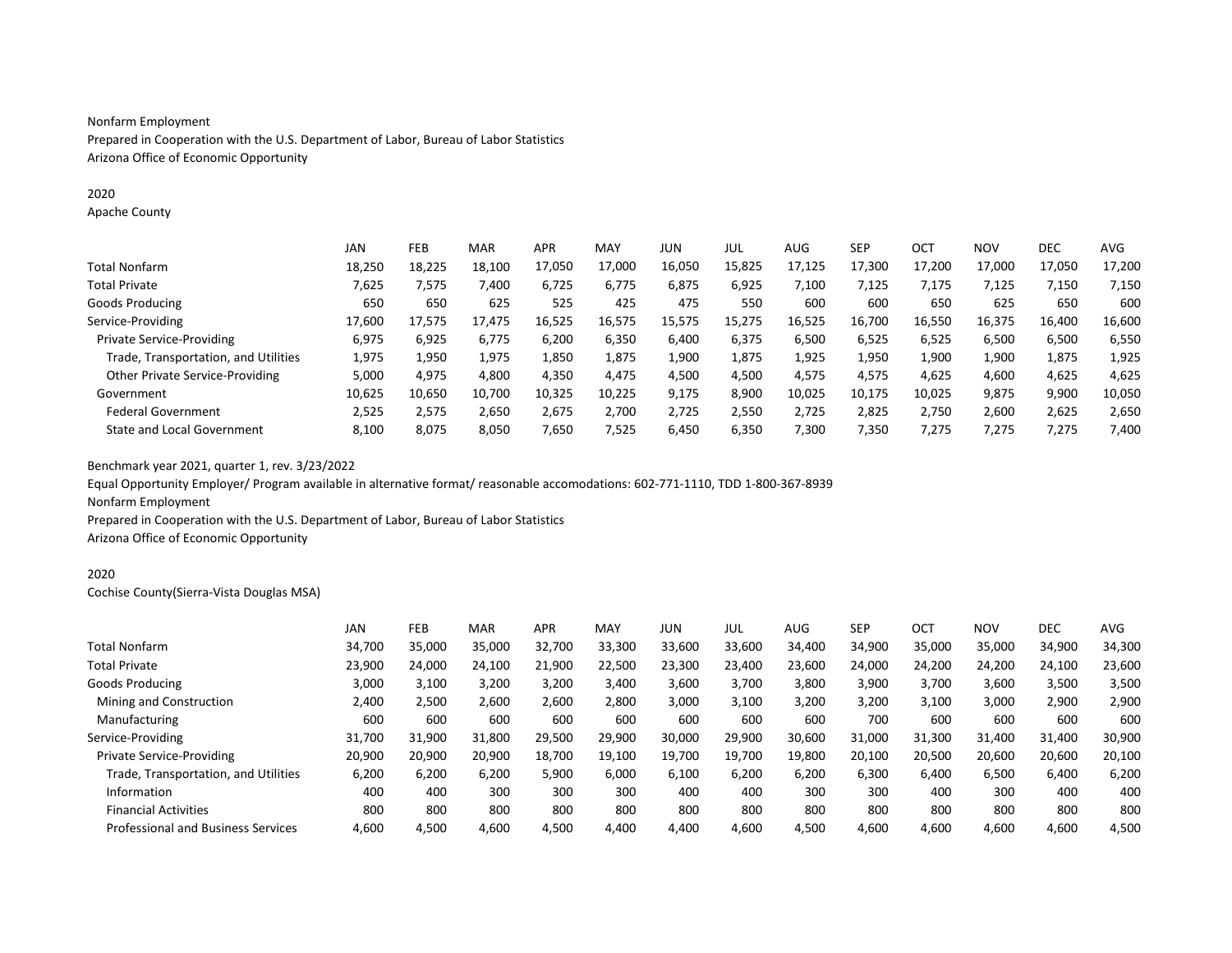| <b>Educational and Health Services</b> | 4,600  | 4,700  | 4,700  | 4,300  | 4,300  | 4,200  | 4,100  | 4,300  | 4,300  | 4,400  | 4,400  | 4.400  | 4.400  |
|----------------------------------------|--------|--------|--------|--------|--------|--------|--------|--------|--------|--------|--------|--------|--------|
| Leisure and Hospitality                | 3.600  | 3.600  | 3.600  | 2.400  | 2.800  | 3.100  | 2.900  | 3.000  | 3.100  | 3.200  | 3.300  | 3.300  | 3.200  |
| <b>Other Services</b>                  | 700    | 700    | 700    | 500    | 500    | 700    | 700    | 700    | 700    | 700    | 700    | 700    | 700    |
| Government                             | 10.800 | 11.000 | 10.900 | 10.800 | 10.800 | 10.300 | 10.200 | 10.800 | 10.900 | 10.800 | 10.800 | 10.800 | 10.700 |
| <b>Federal Government</b>              | 4.800  | 4.800  | 4.800  | 4.900  | 4.900  | 4,900  | 4.900  | 5.000  | 5.000  | 4.900  | 4,800  | 4.800  | 4.900  |
| <b>State and Local Government</b>      | 6.000  | 6.200  | 6.100  | 5,900  | 5.900  | 5.400  | 5.300  | 5.800  | 5.900  | 5,900  | 6,000  | 6.000  | 900,د  |

Equal Opportunity Employer/ Program available in alternative format/ reasonable accomodations: 602-771-1110, TDD 1-800-367-8939

Nonfarm Employment

Prepared in Cooperation with the U.S. Department of Labor, Bureau of Labor Statistics

Arizona Office of Economic Opportunity

### 2020

Coconino County(Flagstaff MSA)

|                                           | <b>JAN</b> | <b>FEB</b> | <b>MAR</b> | <b>APR</b> | MAY    | JUN    | JUL    | <b>AUG</b> | <b>SEP</b> | <b>OCT</b> | <b>NOV</b> | <b>DEC</b> | AVG    |
|-------------------------------------------|------------|------------|------------|------------|--------|--------|--------|------------|------------|------------|------------|------------|--------|
| Total Nonfarm                             | 67,300     | 67.400     | 67,400     | 56,500     | 58,000 | 60,400 | 59,600 | 61,700     | 62,300     | 62,700     | 62,200     | 61,300     | 62,200 |
| Total Private                             | 47,300     | 47,100     | 47,300     | 36,700     | 39,400 | 42,300 | 42,600 | 43,500     | 44,100     | 44,300     | 44,100     | 43,700     | 43,500 |
| Goods Producing                           | 6,400      | 6,400      | 6,400      | 6,300      | 6,500  | 6,600  | 6,500  | 6,600      | 6,500      | 6,000      | 6,000      | 6,000      | 6,400  |
| Mining and Construction                   | 2,500      | 2,500      | 2,500      | 2,500      | 2,700  | 2,700  | 2,700  | 2,800      | 2,700      | 2,800      | 2,800      | 2,800      | 2,700  |
| Manufacturing                             | 3,900      | 3,900      | 3,900      | 3,800      | 3,800  | 3,900  | 3,800  | 3,800      | 3,800      | 3,200      | 3,200      | 3,200      | 3,700  |
| Service-Providing                         | 60,900     | 61,000     | 61,000     | 50,200     | 51,500 | 53,800 | 53,100 | 55,100     | 55,800     | 56,700     | 56,200     | 55,300     | 55,900 |
| <b>Private Service-Providing</b>          | 40,900     | 40,700     | 40,900     | 30,400     | 32,900 | 35,700 | 36,100 | 36,900     | 37,600     | 38,300     | 38,100     | 37,700     | 37,200 |
| Trade, Transportation, and Utilities      | 9,100      | 9,000      | 9,000      | 7,700      | 7,900  | 8,500  | 8,700  | 8,900      | 9,000      | 9,200      | 9,400      | 9,500      | 8,800  |
| Information                               | 400        | 400        | 500        | 300        | 300    | 300    | 300    | 300        | 400        | 400        | 300        | 300        | 400    |
| <b>Financial Activities</b>               | 1,500      | 1,500      | 1,500      | 1,400      | 1,400  | 1,400  | 1,500  | 1,500      | 1,500      | 1,500      | 1,500      | 1,500      | 1,500  |
| <b>Professional and Business Services</b> | 3,300      | 3,300      | 3,400      | 2,900      | 3,100  | 3,200  | 3,200  | 3,200      | 3,100      | 3,200      | 3,300      | 3,200      | 3,200  |
| <b>Educational and Health Services</b>    | 9,700      | 9,700      | 9,700      | 8,900      | 9,100  | 9,000  | 8,800  | 8,900      | 9,000      | 9,000      | 9,000      | 9,000      | 9,200  |
| Leisure and Hospitality                   | 15,100     | 15,000     | 15,100     | 7,900      | 9,800  | 11,700 | 12,000 | 12,500     | 13,000     | 13,300     | 12,900     | 12,600     | 12,600 |
| <b>Other Services</b>                     | 1,800      | 1,800      | 1,700      | 1,300      | 1,300  | 1,600  | 1,600  | 1,600      | 1,600      | 1,700      | 1,700      | 1,600      | 1,600  |
| Government                                | 20,000     | 20,300     | 20,100     | 19,800     | 18,600 | 18,100 | 17,000 | 18,200     | 18,200     | 18,400     | 18,100     | 17,600     | 18,700 |
| <b>Federal Government</b>                 | 2,500      | 2,500      | 2,500      | 2,700      | 2,700  | 2,900  | 2,600  | 2,800      | 3,000      | 2,800      | 2,600      | 2,600      | 2,700  |
| <b>State and Local Government</b>         | 17,500     | 17,800     | 17,600     | 17,100     | 15,900 | 15,200 | 14,400 | 15,400     | 15,200     | 15,600     | 15,500     | 15,000     | 16,000 |
|                                           |            |            |            |            |        |        |        |            |            |            |            |            |        |

Benchmark year 2021, quarter 1, rev. 3/23/2022

Equal Opportunity Employer/ Program available in alternative format/ reasonable accomodations: 602-771-1110, TDD 1-800-367-8939 Nonfarm Employment

Prepared in Cooperation with the U.S. Department of Labor, Bureau of Labor Statistics

Arizona Office of Economic Opportunity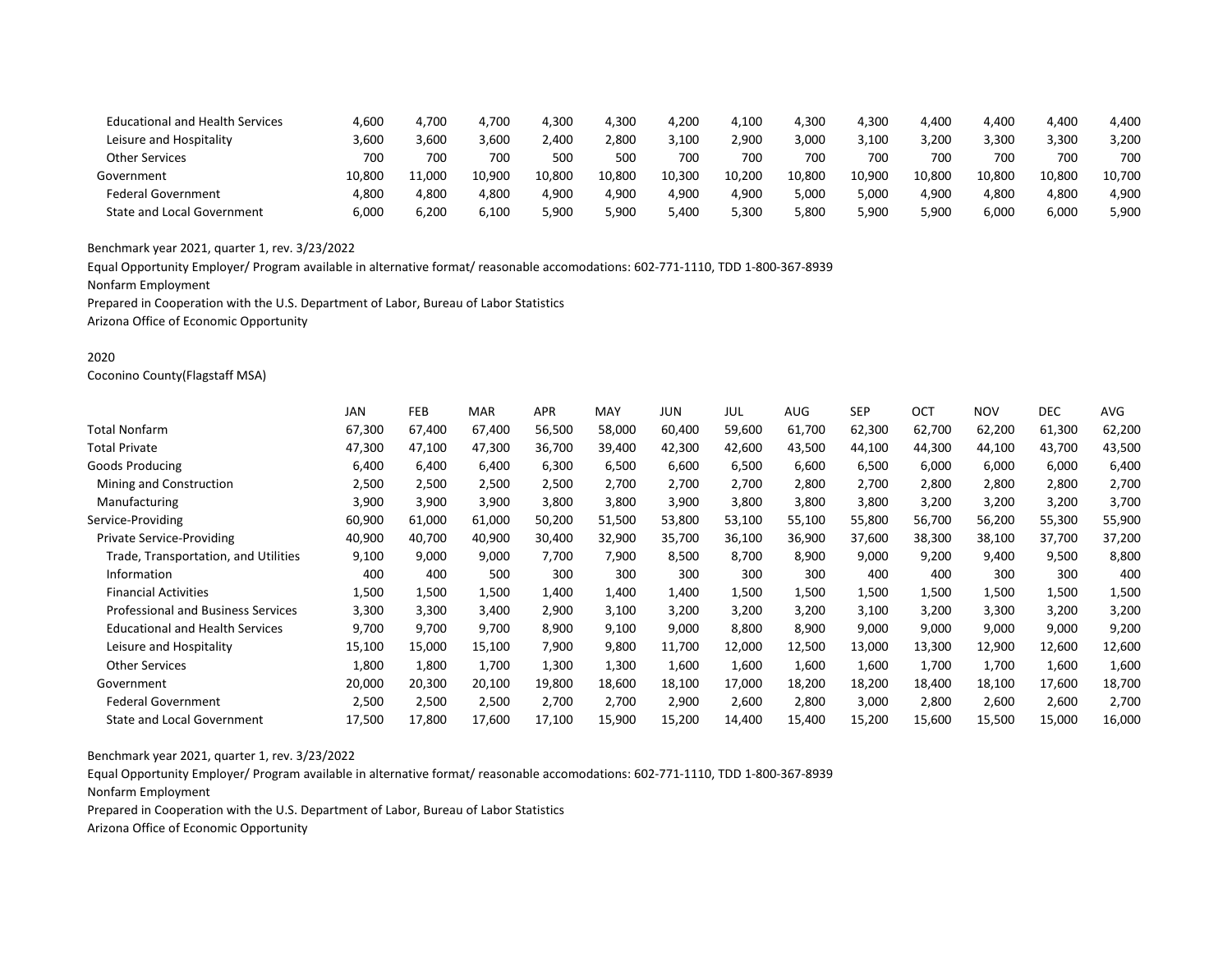# 2020

Gila County

|                                      | JAN    | FEB    | <b>MAR</b> | <b>APR</b> | MAY    | <b>JUN</b> | JUL    | <b>AUG</b> | <b>SEP</b> | OCT    | <b>NOV</b> | <b>DEC</b> | AVG    |
|--------------------------------------|--------|--------|------------|------------|--------|------------|--------|------------|------------|--------|------------|------------|--------|
| Total Nonfarm                        | 14,475 | 14,450 | 14,300     | 13,750     | 14,275 | 14,200     | 13,875 | 14,475     | 14,450     | 14,400 | 14,525     | 14,425     | 14,300 |
| <b>Total Private</b>                 | 9.025  | 8,975  | 8,950      | 8,375      | 9,000  | 9,225      | 9,050  | 9,250      | 9,225      | 9,175  | 9,250      | 9,200      | 9,050  |
| Goods Producing                      | 2,600  | 2,500  | 2,525      | 2.600      | 2.725  | 2.675      | 2.700  | 2,800      | 2.775      | 2.750  | 2.750      | 2.750      | 2,675  |
| Service-Providing                    | 11,875 | 11,950 | 11,775     | 11,150     | 11,550 | 11,525     | 11,175 | 11,675     | 11,675     | 11,650 | 11,775     | 11,675     | 11,625 |
| <b>Private Service-Providing</b>     | 6.425  | 6.475  | 6,425      | 5.775      | 6,275  | 6,550      | 6,350  | 6.450      | 6,450      | 6.425  | 6,500      | 6,450      | 6,375  |
| Trade, Transportation, and Utilities | 2,150  | 2,125  | 2,175      | 2,150      | 2,275  | 2,300      | 2,275  | 2,275      | 2,300      | 2,300  | 2,325      | 2,300      | 2,250  |
| Other Private Service-Providing      | 4,275  | 4,350  | 4,250      | 3,625      | 4,000  | 4,250      | 4,075  | 4,175      | 4,150      | 4,125  | 4,175      | 4,150      | 4,125  |
| Government                           | 5,450  | 5,475  | 5,350      | 5,375      | 5,275  | 4,975      | 4,825  | 5,225      | 5,225      | 5,225  | 5,275      | 5,225      | 5,250  |
| <b>Federal Government</b>            | 250    | 250    | 275        | 350        | 325    | 325        | 300    | 350        | 350        | 275    | 250        | 225        | 300    |
| <b>State and Local Government</b>    | 5.200  | 5,225  | 5,075      | 5,025      | 4,950  | 4,650      | 4,525  | 4,875      | 4,875      | 4,950  | 5,025      | 5,000      | 4,950  |

Benchmark year 2021, quarter 1, rev. 3/23/2022

Equal Opportunity Employer/ Program available in alternative format/ reasonable accomodations: 602-771-1110, TDD 1-800-367-8939 Nonfarm Employment Prepared in Cooperation with the U.S. Department of Labor, Bureau of Labor Statistics

Arizona Office of Economic Opportunity

### 2020

Graham County

|                                        | JAN   | FEB   | <b>MAR</b> | <b>APR</b> | MAY   | JUN   | JUL   | AUG   | <b>SEP</b> | OCT   | <b>NOV</b> | <b>DEC</b> | <b>AVG</b> |
|----------------------------------------|-------|-------|------------|------------|-------|-------|-------|-------|------------|-------|------------|------------|------------|
| <b>Total Nonfarm</b>                   | 9.450 | 9.725 | 9,725      | 9,225      | 9,300 | 9,050 | 8,675 | 9,275 | 9,725      | 9,800 | 9,825      | 9,750      | 9,475      |
| <b>Total Private</b>                   | 6,675 | 6,700 | 6,675      | 6,325      | 6,525 | 6,650 | 6,650 | 6,650 | 6,725      | 6,775 | 6,800      | 6,775      | 6,675      |
| Goods Producing                        | 1,925 | 1,950 | 1,950      | 1,900      | 1,875 | 1,900 | 1,875 | 1,875 | 1,875      | 1,850 | 1,850      | 1,875      | 1,900      |
| Service-Providing                      | 7,525 | 7,775 | 7,775      | 7,325      | 7,425 | 7,150 | 6,800 | 7,400 | 7,850      | 7,950 | 7,975      | 7,875      | 7,575      |
| <b>Private Service-Providing</b>       | 4,750 | 4,750 | 4.725      | 4.425      | 4,650 | 4,750 | 4,775 | 4,775 | 4,850      | 4,925 | 4,950      | 4,900      | 4,775      |
| Trade, Transportation, and Utilities   | 1,825 | 1,800 | 1,825      | 1,825      | 1,900 | 1,900 | 1,900 | 1,900 | 1,925      | 1,900 | 1,950      | 1,925      | 1,875      |
| <b>Other Private Service-Providing</b> | 2,925 | 2,950 | 2,900      | 2,600      | 2,750 | 2,850 | 2,875 | 2,875 | 2,925      | 3,025 | 3,000      | 2,975      | 2,900      |
| Government                             | 2.775 | 3,025 | 3,050      | 2.900      | 2,775 | 2.400 | 2,025 | 2,625 | 3,000      | 3,025 | 3,025      | 2,975      | 2,800      |
| <b>Federal Government</b>              | 400   | 375   | 400        | 400        | 400   | 425   | 425   | 425   | 425        | 400   | 375        | 375        | 400        |
| State and Local Government             | 2.375 | 2,650 | 2,650      | 2,500      | 2.375 | 1.975 | 1,600 | 2,200 | 2,575      | 2.625 | 2,650      | 2,600      | 2,400      |

Benchmark year 2021, quarter 1, rev. 3/23/2022

Equal Opportunity Employer/ Program available in alternative format/ reasonable accomodations: 602-771-1110, TDD 1-800-367-8939 Nonfarm Employment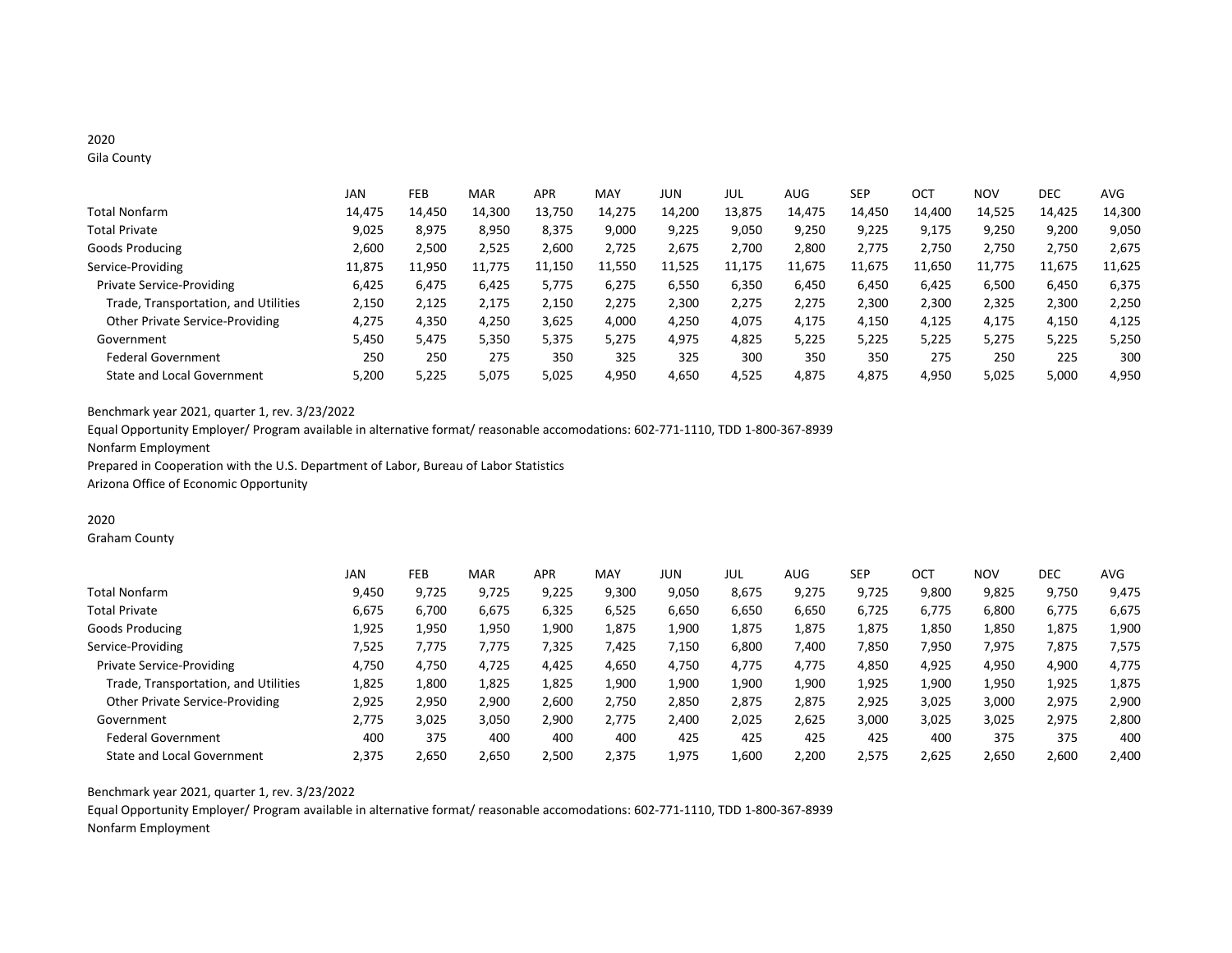Prepared in Cooperation with the U.S. Department of Labor, Bureau of Labor Statistics Arizona Office of Economic Opportunity

### 2020

Greenlee County

|                                        | JAN   | FEB   | <b>MAR</b> | <b>APR</b> | <b>MAY</b> | JUN   | JUL   | AUG   | <b>SEP</b> | ост   | <b>NOV</b> | <b>DEC</b> | <b>AVG</b> |
|----------------------------------------|-------|-------|------------|------------|------------|-------|-------|-------|------------|-------|------------|------------|------------|
| <b>Total Nonfarm</b>                   | 5,200 | 5,225 | 5,275      | 5,175      | 5,075      | 4,950 | 4,750 | 4,875 | 4,900      | 4,900 | 4,925      | 4,925      | 5,000      |
| <b>Total Private</b>                   | 4,650 | 4,650 | 4,700      | 4,625      | 4,550      | 4,475 | 4,400 | 4,350 | 4,325      | 4,325 | 4,350      | 4,350      | 4,475      |
| Goods Producing                        | 3,750 | 3,750 | 3,825      | 3,800      | 3,725      | 3,625 | 3,550 | 3,525 | 3,500      | 3,475 | 3,475      | 3,475      | 3,625      |
| Service-Providing                      | 1,450 | 1.475 | 1,450      | 1,375      | 1,350      | 1,325 | 1,200 | 1,350 | 1,400      | 1,425 | 1,450      | 1,450      | 1,375      |
| <b>Private Service-Providing</b>       | 900   | 900   | 875        | 825        | 825        | 850   | 850   | 825   | 825        | 850   | 875        | 875        | 850        |
| Trade, Transportation, and Utilities   | 500   | 500   | 525        | 500        | 500        | 500   | 500   | 475   | 475        | 500   | 500        | 500        | 500        |
| <b>Other Private Service-Providing</b> | 400   | 400   | 350        | 325        | 325        | 350   | 350   | 350   | 350        | 350   | 375        | 375        | 350        |
| Government                             | 550   | 575   | 575        | 550        | 525        | 475   | 350   | 525   | 575        | 575   | 575        | 575        | 525        |
| <b>Federal Government</b>              | 25    | 25    | 25         | 25         | 25         | 25    | 25    | 50    | 50         | 50    | 25         | 25         | 25         |
| <b>State and Local Government</b>      | 525   | 550   | 550        | 525        | 500        | 450   | 325   | 475   | 525        | 525   | 550        | 550        | 500        |

Benchmark year 2021, quarter 1, rev. 3/23/2022

Equal Opportunity Employer/ Program available in alternative format/ reasonable accomodations: 602-771-1110, TDD 1-800-367-8939 Nonfarm Employment

Prepared in Cooperation with the U.S. Department of Labor, Bureau of Labor Statistics

Arizona Office of Economic Opportunity

#### 2020

La Paz County

|                                      | JAN   | FEB   | <b>MAR</b> | <b>APR</b> | MAY   | <b>JUN</b> | JUL   | AUG   | <b>SEP</b> | OCT   | NOV   | <b>DEC</b> | AVG   |
|--------------------------------------|-------|-------|------------|------------|-------|------------|-------|-------|------------|-------|-------|------------|-------|
| <b>Total Nonfarm</b>                 | 5,675 | 5.725 | 5,775      | 5,225      | 5,400 | 5,300      | 5,100 | 5,150 | 5,225      | 5.375 | 5,475 | 5,450      | 5,425 |
| <b>Total Private</b>                 | 3,325 | 3,400 | 3,450      | 2,975      | 3,150 | 3,250      | 3,175 | 3,200 | 3,225      | 3,325 | 3,400 | 3,375      | 3,275 |
| Goods Producing                      | 200   | 175   | 200        | 225        | 200   | 225        | 200   | 225   | 225        | 225   | 225   | 250        | 225   |
| Service-Providing                    | 5,475 | 5,550 | 5,575      | 5,000      | 5,200 | 5,075      | 4,900 | 4,925 | 5,000      | 5,150 | 5,250 | 5,200      | 5,200 |
| <b>Private Service-Providing</b>     | 3,125 | 3,225 | 3,250      | 2,750      | 2,950 | 3,025      | 2,975 | 2,975 | 3,000      | 3,100 | 3,175 | 3,125      | 3,050 |
| Trade, Transportation, and Utilities | 1,625 | 1,625 | 1,650      | 1,575      | 1,600 | 1,600      | 1,600 | 1,600 | 1,625      | 1,675 | 1,700 | 1,700      | 1,625 |
| Other Private Service-Providing      | 1,500 | 1,600 | 1,600      | 1,175      | 1,350 | 1,425      | 1,375 | 1,375 | 1,375      | 1,425 | 1,475 | 1,425      | 1,425 |
| Government                           | 2,350 | 2,325 | 2,325      | 2,250      | 2,250 | 2,050      | 1,925 | 1,950 | 2,000      | 2,050 | 2,075 | 2,075      | 2,150 |
| <b>Federal Government</b>            | 350   | 350   | 375        | 375        | 375   | 375        | 350   | 375   | 375        | 375   | 375   | 375        | 375   |
| <b>State and Local Government</b>    | 2.000 | 1,975 | 1,950      | 1,875      | 1,875 | 1,675      | 1,575 | 1,575 | 1,625      | 1,675 | 1.700 | 1,700      | 1,775 |

Benchmark year 2021, quarter 1, rev. 3/23/2022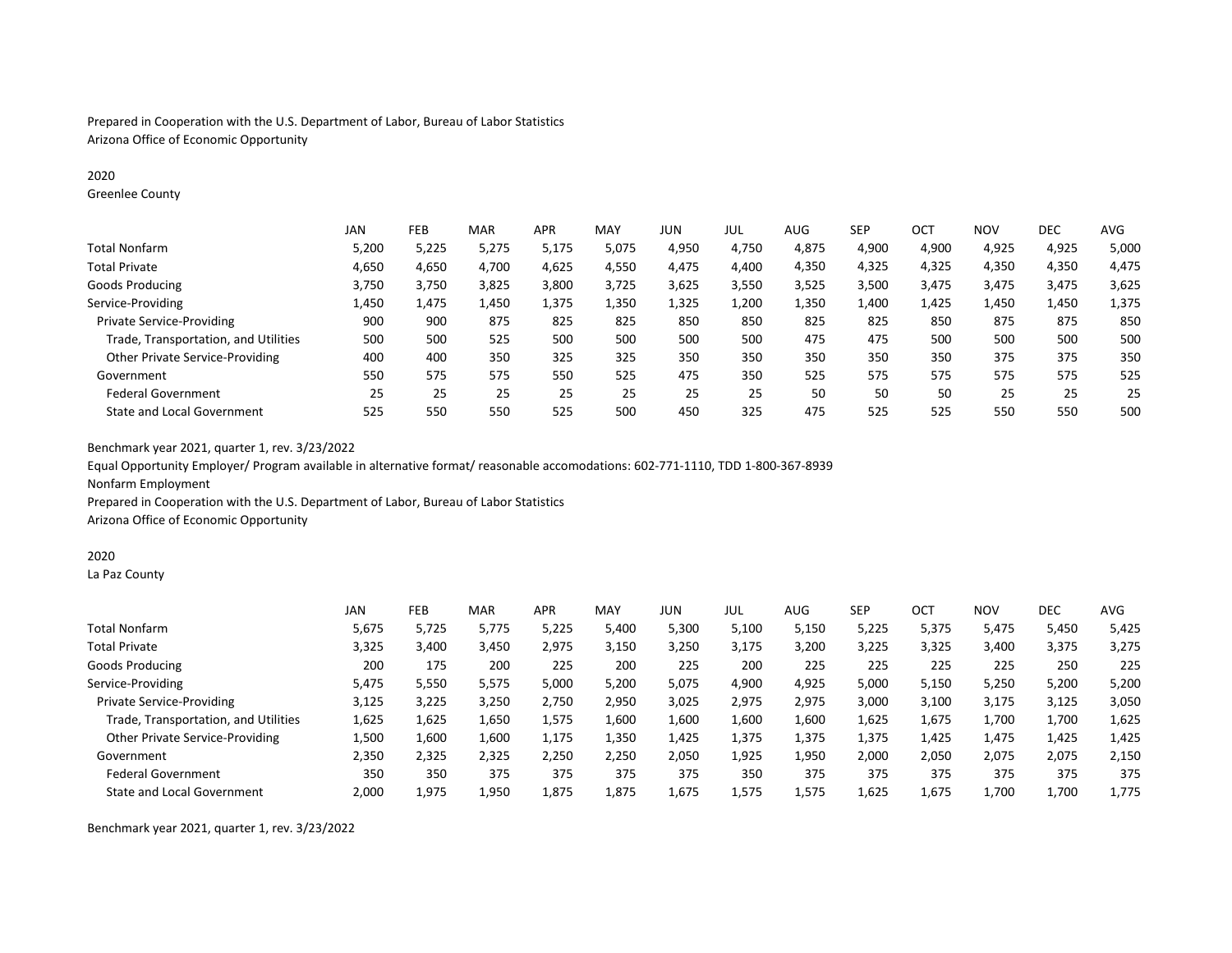Equal Opportunity Employer/ Program available in alternative format/ reasonable accomodations: 602-771-1110, TDD 1-800-367-8939 Nonfarm Employment Prepared in Cooperation with the U.S. Department of Labor, Bureau of Labor Statistics Arizona Office of Economic Opportunity

2020

Maricopa County

|                                           | JAN       | FEB       | <b>MAR</b> | <b>APR</b> | MAY       | JUN       | JUL       | AUG     | <b>SEP</b> | OCT                           | <b>NOV</b>                                                            | <b>DEC</b>                                                                                | <b>AVG</b> |
|-------------------------------------------|-----------|-----------|------------|------------|-----------|-----------|-----------|---------|------------|-------------------------------|-----------------------------------------------------------------------|-------------------------------------------------------------------------------------------|------------|
| Total Nonfarm                             | 2.152.400 | 2.165.700 | 2.141.800  | 1.925.800  |           |           |           |         |            |                               |                                                                       | 1,974,000 1,975,900 1,951,700 2,021,400 2,045,600 2,093,400 2,121,100 2,127,700 2,058,100 |            |
| Total Private                             | 1,924,400 | 1.930.700 | 1,909,300  | 1.696.600  |           |           |           |         |            |                               |                                                                       | 1,750,300 1,796,900 1,778,700 1,801,400 1,820,100 1,867,700 1,895,200 1,904,700 1,839,700 |            |
| Goods Producing                           | 267,400   | 269,300   | 268.500    | 261,300    | 262,700   | 264,300   | 261,000   | 262,100 | 262,100    | 266,000                       | 267,300                                                               | 267,600                                                                                   | 265,000    |
| Mining and Construction                   | 135,800   | 137,300   | 136,500    | 133,900    | 134,600   | 135,200   | 133,200   | 133,500 | 133,600    | 135,600                       | 136,100                                                               | 135,700                                                                                   | 135,100    |
| Manufacturing                             | 131,600   | 132.000   | 132,000    | 127,400    | 128,100   | 129,100   | 127,800   | 128,600 | 128,500    | 130,400                       | 131,200                                                               | 131,900                                                                                   | 129,900    |
| Service-Providing                         | 1.885.000 | 1.896.400 | 1.873.300  | 1.664.500  |           |           |           |         |            |                               | 1.711.300 1.711.600 1.690.700 1.759.300 1.783.500 1.827.400 1.853.800 | 1,860,100 1,793,100                                                                       |            |
| <b>Private Service-Providing</b>          | 1.657.000 | 1.661.400 | ,640,800   | 1.435.300  | 1.487.600 | 1,532,600 | 1,517,700 |         |            | 1,539,300 1,558,000 1,601,700 | 1.627.900                                                             | 1.637.100 1.574.700                                                                       |            |
| Trade, Transportation, and Utilities      | 406,900   | 404.300   | 403.600    | 368,400    | 376,800   | 390,200   | 392,000   | 397,900 | 402,800    | 415,900                       | 429,600                                                               | 433,900                                                                                   | 401,900    |
| Information                               | 40,600    | 40,500    | 40,100     | 36,100     | 35,700    | 35,200    | 35,800    | 36,100  | 36,800     | 37,100                        | 37,400                                                                | 37,700                                                                                    | 37,400     |
| <b>Financial Activities</b>               | 203,500   | 204,400   | 203,900    | 205,300    | 205,500   | 206,100   | 206,400   | 206,800 | 207,000    | 209,400                       | 210,100                                                               | 211,100                                                                                   | 206,600    |
| <b>Professional and Business Services</b> | 365,500   | 365,800   | 362,600    | 336,800    | 344,100   | 344,900   | 339,100   | 345,400 | 344,900    | 355,300                       | 360,200                                                               | 362,300                                                                                   | 352,200    |
| <b>Educational and Health Services</b>    | 343,900   | 344,400   | 342,300    | 309,200    | 316,500   | 317,900   | 317,100   | 324,200 | 327,800    | 334,300                       | 336,300                                                               | 338,100                                                                                   | 329,300    |
| Leisure and Hospitality                   | 229,900   | 234,900   | 230,400    | 135,900    | 159,900   | 178,800   | 166,100   | 166,800 | 176,100    | 186,100                       | 190,400                                                               | 190,700                                                                                   | 187,200    |
| <b>Other Services</b>                     | 66,700    | 67,100    | 57,900     | 43,600     | 49,100    | 59,500    | 61,200    | 62,100  | 62,600     | 63,600                        | 63,900                                                                | 63,300                                                                                    | 60,100     |
| Government                                | 228,000   | 235,000   | 232,500    | 229,200    | 223,700   | 179,000   | 173,000   | 220,000 | 225,500    | 225,700                       | 225,900                                                               | 223,000                                                                                   | 218,400    |
| <b>Federal Government</b>                 | 22,400    | 22,500    | 22,700     | 22,800     | 22,800    | 22,800    | 23,200    | 25,500  | 25,200     | 23,600                        | 22,600                                                                | 22,700                                                                                    | 23,200     |
| <b>State and Local Government</b>         | 205,600   | 212,500   | 209.800    | 206,400    | 200,900   | 156,200   | 149,800   | 194,500 | 200,300    | 202,100                       | 203,300                                                               | 200,300                                                                                   | 195,200    |
|                                           |           |           |            |            |           |           |           |         |            |                               |                                                                       |                                                                                           |            |

Benchmark year 2021, quarter 1, rev. 3/23/2022

Equal Opportunity Employer/ Program available in alternative format/ reasonable accomodations: 602-771-1110, TDD 1-800-367-8939 Nonfarm Employment

Prepared in Cooperation with the U.S. Department of Labor, Bureau of Labor Statistics Arizona Office of Economic Opportunity

### 2020

Mohave County(Lake Havasu City-Kingman MSA)

|                        | JAN    | FEB    | MAR    | APR    | MAY    | JUN    | JUL    | AUG    | SEF    | ост    | <b>NOV</b> | DEC    | <b>AVG</b> |
|------------------------|--------|--------|--------|--------|--------|--------|--------|--------|--------|--------|------------|--------|------------|
| <b>Total Nonfarm</b>   | 52.500 | 52.800 | 52.400 | 47.200 | 49.600 | 50,300 | 50.300 | 51,000 | 51.400 | 51,600 | 52.500     | 52,400 | 51,200     |
| <b>Total Private</b>   | 44.300 | 44.300 | 44.300 | 39.100 | 41,600 | 42,800 | 42,800 | 43,000 | 43,400 | 43,800 | 44.500     | 44,500 | 43,200     |
| <b>Goods Producing</b> | 6,700  | 6,600  | 6,700  | 6,400  | 6,600  | 6,600  | 6,700  | 6,700  | 6,700  | 6,700  | 6,700      | 6,900  | 6,700      |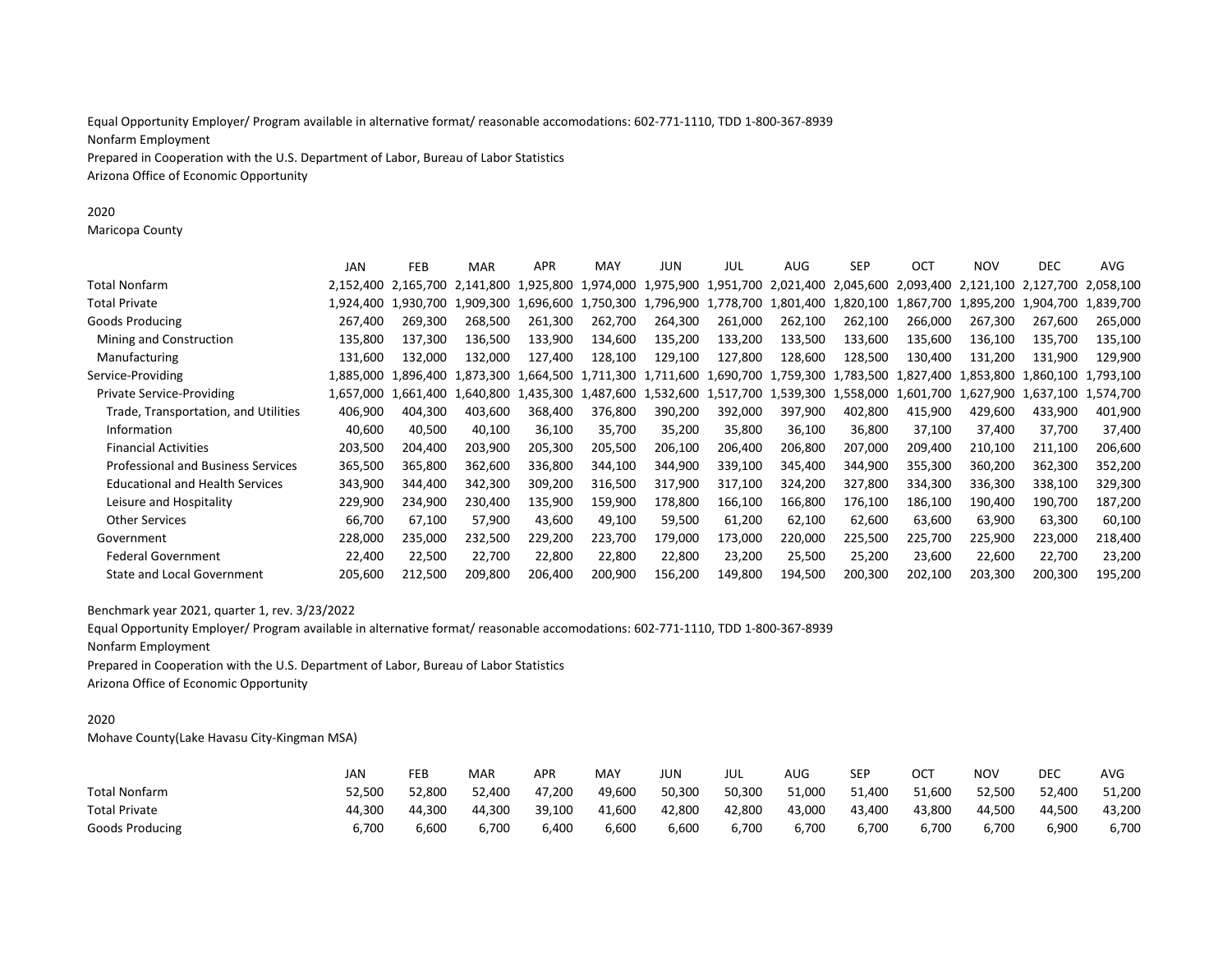| Mining and Construction                   | 3,600  | 3,500  | 3,500  | 3,500  | 3,600  | 3,700  | 3,800  | 3,800  | 3,800  | 3,900  | 3,900  | 4,000  | 3,700  |
|-------------------------------------------|--------|--------|--------|--------|--------|--------|--------|--------|--------|--------|--------|--------|--------|
| Manufacturing                             | 3,100  | 3,100  | 3,200  | 2,900  | 3.000  | 2,900  | 2,900  | 2,900  | 2,900  | 2,800  | 2,800  | 2,900  | 3,000  |
| Service-Providing                         | 45,800 | 46,200 | 45,700 | 40,800 | 43,000 | 43,700 | 43,600 | 44,300 | 44,700 | 44,900 | 45,800 | 45,500 | 44,500 |
| <b>Private Service-Providing</b>          | 37,600 | 37.700 | 37,600 | 32,700 | 35,000 | 36,200 | 36,100 | 36,300 | 36,700 | 37,100 | 37,800 | 37,600 | 36,500 |
| Trade, Transportation, and Utilities      | 12,700 | 12,700 | 12,700 | 11,900 | 12,200 | 12,700 | 12,800 | 12,900 | 12.900 | 13,000 | 13,300 | 13,300 | 12,800 |
| Information                               | 500    | 500    | 500    | 500    | 500    | 400    | 500    | 400    | 500    | 400    | 400    | 400    | 500    |
| <b>Financial Activities</b>               | 1,800  | 1,900  | 1,900  | 1,800  | 1,900  | 2,000  | 2,000  | 2,000  | 2,000  | 2,000  | 2,100  | 2,100  | 2,000  |
| <b>Professional and Business Services</b> | 4,300  | 4,200  | 4,200  | 3,700  | 3,800  | 3,900  | 3,700  | 3,700  | 3,600  | 3,700  | 3,800  | 3,700  | 3,900  |
| <b>Educational and Health Services</b>    | 9,200  | 9,200  | 9,100  | 8,400  | 8,800  | 8,600  | 8,600  | 8,900  | 8,900  | 9,100  | 9,100  | 9,200  | 8,900  |
| Leisure and Hospitality                   | 7,200  | 7,300  | 7,300  | 5,000  | 6,300  | 6,800  | 6,800  | 6,700  | 7,000  | 7,100  | 7,200  | 7,100  | 6,800  |
| <b>Other Services</b>                     | 1,900  | 1,900  | 1,900  | 1,400  | 1,500  | 1,800  | 1,700  | 1,700  | 1,800  | 1,800  | 1,900  | 1,800  | 1,800  |
| Government                                | 8,200  | 8,500  | 8,100  | 8,100  | 8,000  | 7,500  | 7,500  | 8,000  | 8,000  | 7,800  | 8,000  | 7,900  | 8,000  |
| <b>Federal Government</b>                 | 500    | 500    | 500    | 500    | 500    | 500    | 500    | 800    | 700    | 500    | 500    | 500    | 500    |
| State and Local Government                | 7,700  | 8,000  | 7,600  | 7,600  | 7,500  | 7,000  | 7,000  | 7,200  | 7,300  | 7,300  | 7,500  | 7,400  | 7,400  |
|                                           |        |        |        |        |        |        |        |        |        |        |        |        |        |

Equal Opportunity Employer/ Program available in alternative format/ reasonable accomodations: 602-771-1110, TDD 1-800-367-8939

Nonfarm Employment

Prepared in Cooperation with the U.S. Department of Labor, Bureau of Labor Statistics

Arizona Office of Economic Opportunity

# 2020

Navajo County

|                                           | JAN    | <b>FEB</b> | <b>MAR</b> | <b>APR</b> | MAY    | JUN    | JUL    | AUG    | <b>SEP</b> | OCT    | <b>NOV</b> | <b>DEC</b> | <b>AVG</b> |
|-------------------------------------------|--------|------------|------------|------------|--------|--------|--------|--------|------------|--------|------------|------------|------------|
| Total Nonfarm                             | 26,350 | 26,425     | 26,300     | 24,575     | 25,550 | 25,075 | 24,775 | 26,400 | 26,850     | 26,775 | 26,675     | 26,725     | 26,100     |
| Total Private                             | 16,700 | 16,700     | 16,475     | 15,200     | 16,200 | 16,675 | 16,975 | 17,150 | 17,175     | 17,175 | 17,150     | 17,175     | 16,775     |
| Goods Producing                           | 1,525  | 1,500      | 1,450      | 1,475      | 1,600  | 1,625  | 1,625  | 1,650  | 1,650      | 1,675  | 1,675      | 1,700      | 1,600      |
| Mining and Construction                   | 1,225  | 1,225      | 1,175      | 1,200      | 1,300  | 1,325  | 1,325  | 1,325  | 1,325      | 1,350  | 1,350      | 1,375      | 1,300      |
| Manufacturing                             | 300    | 275        | 275        | 275        | 300    | 300    | 300    | 325    | 325        | 325    | 325        | 325        | 300        |
| Service-Providing                         | 24,825 | 24,925     | 24,850     | 23,100     | 23,950 | 23,450 | 23,150 | 24,750 | 25,200     | 25,100 | 25,000     | 25,025     | 24,500     |
| <b>Private Service-Providing</b>          | 15,175 | 15,200     | 15,025     | 13,725     | 14,600 | 15,050 | 15,350 | 15,500 | 15,525     | 15,500 | 15,475     | 15,475     | 15,175     |
| Trade, Transportation, and Utilities      | 4,475  | 4,400      | 4,475      | 4,450      | 4,675  | 4,850  | 5,025  | 5,025  | 5,000      | 4,975  | 5,075      | 5,100      | 4,800      |
| Information                               | 275    | 250        | 250        | 250        | 225    | 225    | 225    | 200    | 225        | 225    | 225        | 200        | 225        |
| <b>Financial Activities</b>               | 575    | 575        | 550        | 500        | 500    | 525    | 550    | 525    | 550        | 550    | 550        | 575        | 550        |
| <b>Professional and Business Services</b> | 1,225  | 1,225      | 1,225      | 1,175      | 1,250  | 1,250  | 1,275  | 1,250  | 1,275      | 1,250  | 1,250      | 1,250      | 1,250      |
| <b>Educational and Health Services</b>    | 4,575  | 4,625      | 4,575      | 4,425      | 4,400  | 4,175  | 4,300  | 4,525  | 4,475      | 4,500  | 4,500      | 4,525      | 4,475      |
| Leisure and Hospitality                   | 3,500  | 3,600      | 3,500      | 2,525      | 3,125  | 3,500  | 3,425  | 3,425  | 3,450      | 3,450  | 3,325      | 3,275      | 3,350      |
| <b>Other Services</b>                     | 550    | 525        | 450        | 400        | 425    | 525    | 550    | 550    | 550        | 550    | 550        | 550        | 525        |
| Government                                | 9,650  | 9,725      | 9,825      | 9,375      | 9,350  | 8,400  | 7,800  | 9,250  | 9,675      | 9,600  | 9,525      | 9,550      | 9,325      |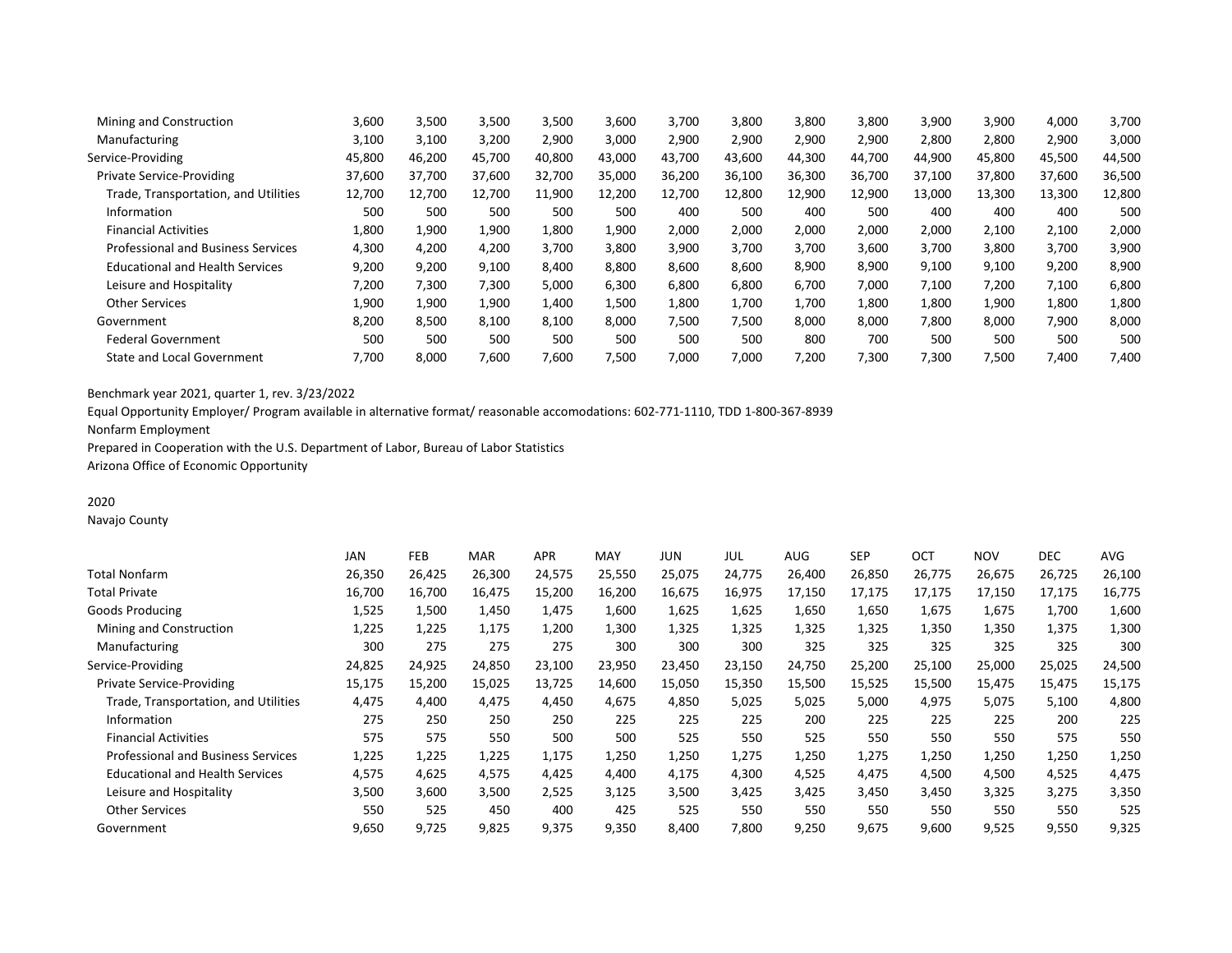| Federal Government         | 1,800 | 1,825 | 900.ء | 1.975 | 2,025 | 2,075 | 1,925 | 2.025 | 2.150 | 2,050 | 1,950 | 1,975 | 1,975 |
|----------------------------|-------|-------|-------|-------|-------|-------|-------|-------|-------|-------|-------|-------|-------|
| State and Local Government | 7,850 | 900,  | 7,925 | 7,400 | 7,325 | 6,325 | 5,875 | 7,225 | 7,525 | 7,550 | 7,575 | 7.575 | 7,350 |

Equal Opportunity Employer/ Program available in alternative format/ reasonable accomodations: 602-771-1110, TDD 1-800-367-8939

Nonfarm Employment

Prepared in Cooperation with the U.S. Department of Labor, Bureau of Labor Statistics

Arizona Office of Economic Opportunity

### 2020

Pima County(Tucson MSA)

|                                           | <b>JAN</b> | FEB     | <b>MAR</b> | <b>APR</b> | <b>MAY</b> | JUN     | JUL     | <b>AUG</b> | <b>SEP</b> | OCT     | <b>NOV</b> | <b>DEC</b> | <b>AVG</b> |
|-------------------------------------------|------------|---------|------------|------------|------------|---------|---------|------------|------------|---------|------------|------------|------------|
| <b>Total Nonfarm</b>                      | 391,500    | 397,500 | 394,400    | 351,600    | 360,600    | 360,200 | 355,000 | 366,100    | 370,300    | 376,300 | 380,300    | 380,100    | 373,700    |
| <b>Total Private</b>                      | 314,000    | 316,000 | 313,500    | 272,900    | 282,900    | 292,900 | 287,600 | 291,200    | 294,300    | 300,300 | 304,300    | 304,700    | 297,900    |
| Goods Producing                           | 47,700     | 47.700  | 47,500     | 45,900     | 46,800     | 47,200  | 46,700  | 47,000     | 46,800     | 46,900  | 47,100     | 47,400     | 47,100     |
| Mining and Construction                   | 20,000     | 20,000  | 19,900     | 19,000     | 19,700     | 19,800  | 19,500  | 19,700     | 19,700     | 19,700  | 19,800     | 19,900     | 19,700     |
| Manufacturing                             | 27,700     | 27,700  | 27,600     | 26,900     | 27,100     | 27,400  | 27,200  | 27,300     | 27,100     | 27,200  | 27,300     | 27,500     | 27,300     |
| Service-Providing                         | 343,800    | 349,800 | 346,900    | 305,700    | 313,800    | 313,000 | 308,300 | 319,100    | 323,500    | 329,400 | 333,200    | 332,700    | 326,600    |
| <b>Private Service-Providing</b>          | 266,300    | 268,300 | 266,000    | 227,000    | 236,100    | 245,700 | 240,900 | 244,200    | 247,500    | 253,400 | 257,200    | 257,300    | 250,800    |
| Trade, Transportation, and Utilities      | 63,800     | 63,200  | 63,100     | 58,100     | 59,800     | 62,600  | 62,800  | 63,900     | 65,100     | 67,100  | 69,800     | 70,000     | 64,100     |
| Information                               | 5,800      | 6,100   | 5,700      | 4,900      | 5,200      | 4,800   | 4,800   | 4,800      | 4,900      | 5,000   | 4,900      | 4,900      | 5,200      |
| <b>Financial Activities</b>               | 17,500     | 17,600  | 17,600     | 18,000     | 18,100     | 18,400  | 18,500  | 18,600     | 18,600     | 18,800  | 19,000     | 19,100     | 18,300     |
| <b>Professional and Business Services</b> | 50,800     | 51,100  | 50,700     | 46,800     | 47,200     | 47,700  | 45,800  | 46,200     | 46,200     | 47,100  | 47,400     | 47,400     | 47,900     |
| <b>Educational and Health Services</b>    | 69,700     | 70,500  | 70,200     | 63,800     | 64,800     | 65,700  | 65,000  | 66,100     | 66,500     | 67,100  | 67,500     | 67,800     | 67,100     |
| Leisure and Hospitality                   | 44,600     | 45,600  | 44,500     | 26,300     | 30,600     | 34,300  | 32,000  | 32,500     | 34,000     | 35,800  | 36,100     | 35,600     | 36,000     |
| <b>Other Services</b>                     | 14,100     | 14,200  | 14,200     | 9,100      | 10,400     | 12,200  | 12,000  | 12,100     | 12,200     | 12,500  | 12,500     | 12,500     | 12,300     |
| Government                                | 77,500     | 81,500  | 80,900     | 78,700     | 77,700     | 67,300  | 67,400  | 74,900     | 76,000     | 76,000  | 76,000     | 75,400     | 75,800     |
| <b>Federal Government</b>                 | 13,000     | 13,000  | 13,100     | 13,000     | 13,000     | 13,100  | 13,100  | 13,600     | 13,600     | 13,300  | 13,000     | 13,000     | 13,200     |
| <b>State and Local Government</b>         | 64,500     | 68,500  | 67,800     | 65,700     | 64,700     | 54,200  | 54,300  | 61,300     | 62,400     | 62,700  | 63,000     | 62,400     | 62,700     |
|                                           |            |         |            |            |            |         |         |            |            |         |            |            |            |

Benchmark year 2021, quarter 1, rev. 3/23/2022

Equal Opportunity Employer/ Program available in alternative format/ reasonable accomodations: 602-771-1110, TDD 1-800-367-8939

Nonfarm Employment

Prepared in Cooperation with the U.S. Department of Labor, Bureau of Labor Statistics Arizona Office of Economic Opportunity

2020 Pinal County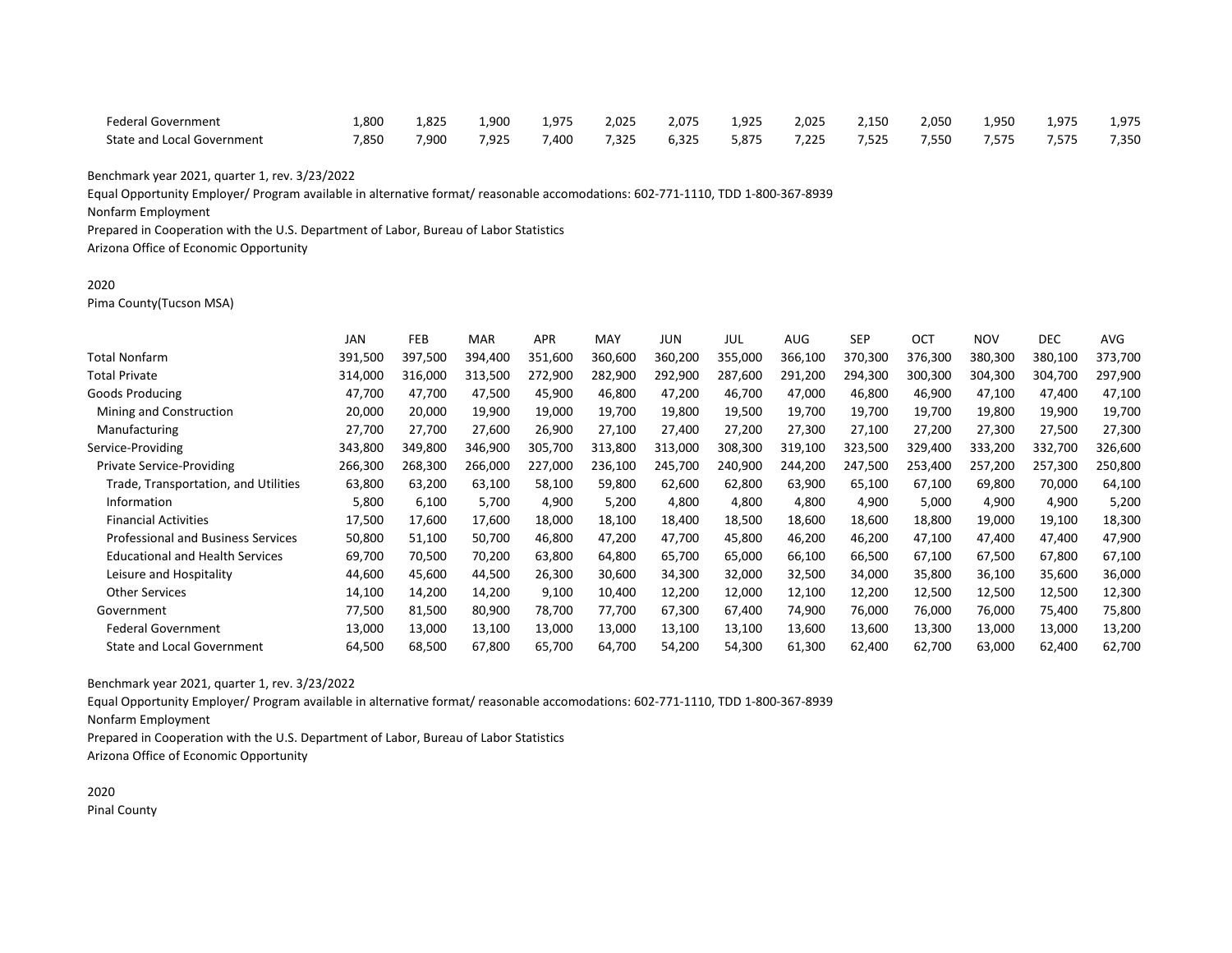|                                           | <b>JAN</b> | <b>FEB</b> | <b>MAR</b> | <b>APR</b> | MAY    | JUN    | JUL    | <b>AUG</b> | <b>SEP</b> | OCT    | <b>NOV</b> | <b>DEC</b> | AVG    |
|-------------------------------------------|------------|------------|------------|------------|--------|--------|--------|------------|------------|--------|------------|------------|--------|
| <b>Total Nonfarm</b>                      | 63,725     | 64,475     | 64,150     | 59,575     | 60,675 | 58,475 | 56,975 | 60,800     | 61,350     | 62,300 | 63,200     | 62,950     | 61,525 |
| <b>Total Private</b>                      | 43,825     | 44,300     | 44,100     | 39,775     | 41,050 | 41,275 | 40,700 | 41,650     | 41,950     | 42,775 | 43,750     | 43,500     | 42,375 |
| Goods Producing                           | 7,425      | 7,275      | 7,300      | 7,225      | 7,450  | 7,250  | 6,900  | 7,275      | 7,400      | 7,525  | 7,650      | 7,675      | 7,350  |
| Mining and Construction                   | 3,425      | 3,300      | 3,325      | 3,325      | 3,500  | 3,425  | 3,425  | 3,475      | 3,525      | 3,525  | 3,500      | 3,500      | 3,425  |
| Manufacturing                             | 4,000      | 3,975      | 3,975      | 3,900      | 3,950  | 3,825  | 3,475  | 3,800      | 3,875      | 4,000  | 4,150      | 4,175      | 3,925  |
| Service-Providing                         | 56,300     | 57,200     | 56,850     | 52,350     | 53,225 | 51,225 | 50,075 | 53,525     | 53,950     | 54,775 | 55,550     | 55,275     | 54,175 |
| <b>Private Service-Providing</b>          | 36,400     | 37,025     | 36,800     | 32,550     | 33,600 | 34,025 | 33,800 | 34,375     | 34,550     | 35,250 | 36,100     | 35,825     | 35,025 |
| Trade, Transportation, and Utilities      | 11,925     | 12,000     | 12,100     | 11,650     | 12,025 | 12,225 | 12,375 | 12,500     | 12,550     | 12,650 | 13,100     | 12,975     | 12,350 |
| Information                               | 600        | 575        | 575        | 500        | 500    | 425    | 375    | 375        | 400        | 375    | 375        | 375        | 450    |
| <b>Financial Activities</b>               | 1,525      | 1,550      | 1,550      | 1,575      | 1,600  | 1,600  | 1,600  | 1,600      | 1,625      | 1,675  | 1,725      | 1,725      | 1,600  |
| <b>Professional and Business Services</b> | 6,825      | 6,800      | 6,700      | 6,450      | 6,375  | 6,325  | 6,325  | 6,275      | 6,250      | 6,400  | 6,525      | 6,425      | 6,475  |
| <b>Educational and Health Services</b>    | 6,900      | 6,950      | 6,900      | 6,375      | 6,425  | 6,100  | 5,875  | 6,325      | 6,375      | 6,400  | 6,425      | 6,300      | 6,450  |
| Leisure and Hospitality                   | 6,900      | 7,400      | 7,450      | 4,700      | 5,300  | 5,725  | 5,675  | 5,750      | 5,775      | 6,100  | 6,300      | 6,350      | 6,125  |
| <b>Other Services</b>                     | 1,725      | 1,750      | 1,525      | 1,300      | 1,375  | 1,625  | 1,575  | 1,550      | 1,575      | 1,650  | 1,650      | 1,675      | 1,575  |
| Government                                | 19,900     | 20,175     | 20,050     | 19,800     | 19,625 | 17,200 | 16,275 | 19,150     | 19,400     | 19,525 | 19,450     | 19,450     | 19,150 |
| <b>Federal Government</b>                 | 1,450      | 1,425      | 1,450      | 1,475      | 1,475  | 1,475  | 1,500  | 1,625      | 1,700      | 1,575  | 1,475      | 1,525      | 1,500  |
| <b>State and Local Government</b>         | 18,450     | 18,750     | 18,600     | 18,325     | 18,150 | 15,725 | 14,775 | 17,525     | 17,700     | 17,950 | 17,975     | 17,925     | 17,650 |

Equal Opportunity Employer/ Program available in alternative format/ reasonable accomodations: 602-771-1110, TDD 1-800-367-8939 Nonfarm Employment

Prepared in Cooperation with the U.S. Department of Labor, Bureau of Labor Statistics Arizona Office of Economic Opportunity

# 2020

Santa Cruz County

|                                      | <b>JAN</b> | FEB    | <b>MAR</b> | <b>APR</b> | MAY    | JUN    | JUL    | AUG    | <b>SEP</b> | OCT    | <b>NOV</b> | DEC    | AVG    |
|--------------------------------------|------------|--------|------------|------------|--------|--------|--------|--------|------------|--------|------------|--------|--------|
| <b>Total Nonfarm</b>                 | 13,675     | 13,725 | 13,600     | 12,175     | 12,675 | 12,350 | 11,350 | 11,875 | 11,950     | 12,375 | 12,950     | 13,125 | 12,650 |
| <b>Total Private</b>                 | 9,875      | 9,900  | 9,800      | 8,375      | 8,850  | 9,025  | 8,200  | 8,050  | 8,125      | 8,575  | 9,150      | 9,275  | 8,950  |
| Goods Producing                      | 600        | 575    | 575        | 525        | 625    | 650    | 650    | 625    | 575        | 550    | 575        | 575    | 600    |
| Service-Providing                    | 13,075     | 13,150 | 13,025     | 11,650     | 12,050 | 11,700 | 10,700 | 11,250 | 11,375     | 11,825 | 12,375     | 12,550 | 12,050 |
| Private Service-Providing            | 9,275      | 9,325  | 9,225      | 7,850      | 8,225  | 8,375  | 7,550  | 7.425  | 7,550      | 8,025  | 8,575      | 8,700  | 8,350  |
| Trade, Transportation, and Utilities | 5,950      | 5,975  | 5,950      | 5,450      | 5,525  | 5,575  | 4,900  | 4,700  | 4,725      | 4,975  | 5,500      | 5,675  | 5,400  |
| Other Private Service-Providing      | 3,325      | 3,350  | 3,275      | 2,400      | 2.700  | 2,800  | 2,650  | 2.725  | 2,825      | 3,050  | 3,075      | 3,025  | 2,950  |
| Government                           | 3,800      | 3,825  | 3,800      | 3,800      | 3,825  | 3,325  | 3,150  | 3,825  | 3,825      | 3,800  | 3,800      | 3,850  | 3,700  |
| <b>Federal Government</b>            | 1,750      | 1,750  | 1,750      | 1,775      | 1,800  | 1,800  | 1,825  | 1,850  | 1,875      | 1,850  | 1,825      | 1,825  | 1,800  |
| State and Local Government           | 2,050      | 2,075  | 2,050      | 2,025      | 2,025  | 1,525  | 1,325  | 1,975  | 1,950      | 1,950  | 1,975      | 2,025  | 1,900  |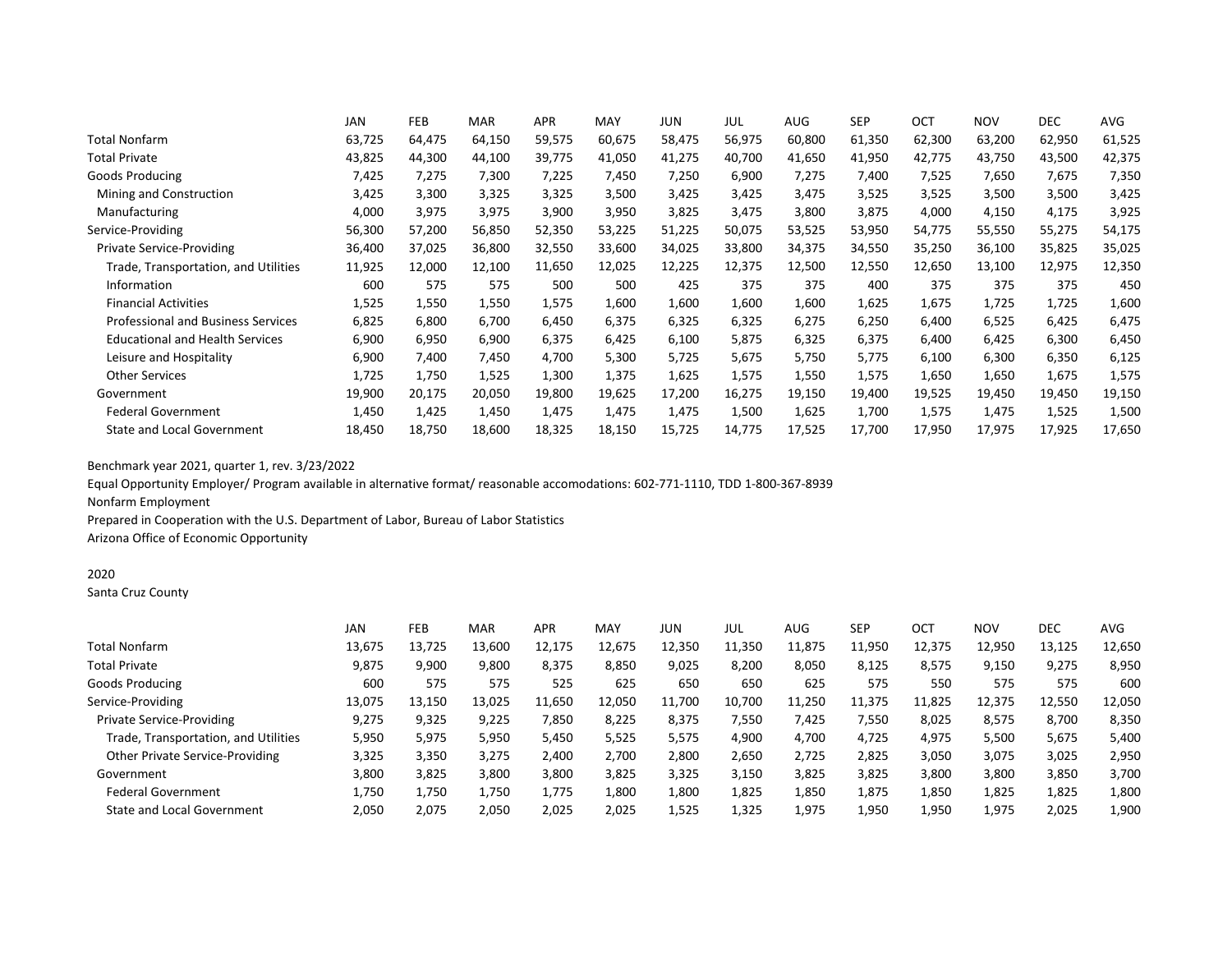Equal Opportunity Employer/ Program available in alternative format/ reasonable accomodations: 602-771-1110, TDD 1-800-367-8939 Nonfarm Employment Prepared in Cooperation with the U.S. Department of Labor, Bureau of Labor Statistics Arizona Office of Economic Opportunity

#### 2020

Yavapai County(Prescott MSA)

|                                           | <b>JAN</b> | <b>FEB</b> | <b>MAR</b> | <b>APR</b> | <b>MAY</b> | JUN    | JUL    | AUG    | <b>SEP</b> | OCT    | <b>NOV</b> | <b>DEC</b> | AVG    |
|-------------------------------------------|------------|------------|------------|------------|------------|--------|--------|--------|------------|--------|------------|------------|--------|
| <b>Total Nonfarm</b>                      | 66,100     | 66,400     | 66,200     | 58,000     | 60,900     | 62,200 | 61,700 | 63,400 | 64,100     | 65,000 | 65,300     | 65,000     | 63,700 |
| <b>Total Private</b>                      | 55,100     | 55,300     | 55,200     | 47,100     | 50,100     | 52,300 | 51,900 | 52,700 | 53,200     | 54,300 | 54,600     | 54,800     | 53,100 |
| Goods Producing                           | 10,000     | 10,100     | 10,100     | 9,900      | 10,000     | 10,100 | 10,100 | 10,100 | 10,000     | 10,200 | 10,300     | 10,300     | 10,100 |
| Mining and Construction                   | 6,400      | 6,400      | 6,400      | 6,400      | 6,500      | 6,500  | 6,500  | 6,500  | 6,400      | 6,600  | 6,600      | 6,600      | 6,500  |
| Manufacturing                             | 3,600      | 3,700      | 3,700      | 3,500      | 3,500      | 3,600  | 3,600  | 3,600  | 3,600      | 3,600  | 3,700      | 3,700      | 3,600  |
| Service-Providing                         | 56,100     | 56,300     | 56,100     | 48,100     | 50,900     | 52,100 | 51,600 | 53,300 | 54,100     | 54,800 | 55,000     | 54,700     | 53,600 |
| <b>Private Service-Providing</b>          | 45,100     | 45,200     | 45,100     | 37,200     | 40,100     | 42,200 | 41,800 | 42,600 | 43,200     | 44,100 | 44,300     | 44,500     | 43,000 |
| Trade, Transportation, and Utilities      | 12,700     | 12,700     | 12,700     | 11,400     | 12,000     | 12,500 | 12,400 | 12,600 | 12,600     | 12,800 | 13,000     | 13,000     | 12,500 |
| Information                               | 500        | 500        | 500        | 400        | 400        | 400    | 400    | 400    | 400        | 400    | 400        | 400        | 400    |
| <b>Financial Activities</b>               | 2,200      | 2,200      | 2,300      | 2,200      | 2,200      | 2,200  | 2,300  | 2,300  | 2,300      | 2,400  | 2,400      | 2,400      | 2,300  |
| <b>Professional and Business Services</b> | 4,600      | 4,600      | 4,600      | 4,400      | 4,500      | 4,600  | 4,500  | 4,500  | 4,600      | 4,700  | 4,700      | 4,800      | 4,600  |
| <b>Educational and Health Services</b>    | 12,500     | 12,600     | 12,500     | 11,400     | 11,800     | 11,700 | 11,600 | 11,800 | 12,000     | 12,100 | 12,100     | 12,200     | 12,000 |
| Leisure and Hospitality                   | 10,200     | 10,300     | 10,200     | 5,700      | 7,300      | 8,600  | 8,400  | 8,800  | 9,100      | 9,500  | 9,500      | 9,400      | 8,900  |
| <b>Other Services</b>                     | 2,400      | 2,300      | 2,300      | 1,700      | 1,900      | 2,200  | 2,200  | 2,200  | 2,200      | 2,200  | 2,200      | 2,300      | 2,200  |
| Government                                | 11,000     | 11,100     | 11,000     | 10,900     | 10,800     | 9,900  | 9,800  | 10,700 | 10,900     | 10,700 | 10,700     | 10,200     | 10,600 |
| <b>Federal Government</b>                 | 1,500      | 1,500      | 1,600      | 1,700      | 1,700      | 1,700  | 1,600  | 1,900  | 1,900      | 1,700  | 1,600      | 1,600      | 1,700  |
| <b>State and Local Government</b>         | 9,500      | 9,600      | 9,400      | 9,200      | 9,100      | 8,200  | 8,200  | 8,800  | 9,000      | 9,000  | 9,100      | 8,600      | 9,000  |

Benchmark year 2021, quarter 1, rev. 3/23/2022

Equal Opportunity Employer/ Program available in alternative format/ reasonable accomodations: 602-771-1110, TDD 1-800-367-8939

Nonfarm Employment

Prepared in Cooperation with the U.S. Department of Labor, Bureau of Labor Statistics

Arizona Office of Economic Opportunity

## 2020

Yuma County(Yuma MSA)

|                      | JAN    | FEB    | <b>MAR</b> | <b>APR</b> | MAY    | JUN    | JUL    | AUG    | <b>SEP</b> | ОСТ    | <b>NOV</b> | DEC    | <b>AVG</b> |
|----------------------|--------|--------|------------|------------|--------|--------|--------|--------|------------|--------|------------|--------|------------|
| Total Nonfarm        | 60.100 | 60.600 | 59.900     | 53.000     | 53,300 | 52,600 | 51,900 | 53,700 | 54,200     | 55,200 | 56.900     | 57.700 | 55,800     |
| <b>Total Private</b> | 45,200 | 45,600 | 45,000     | 38,800     | 39,100 | 39,600 | 39,100 | 39,700 | 40,100     | 41,100 | 42,600     | 43,500 | 41,600     |